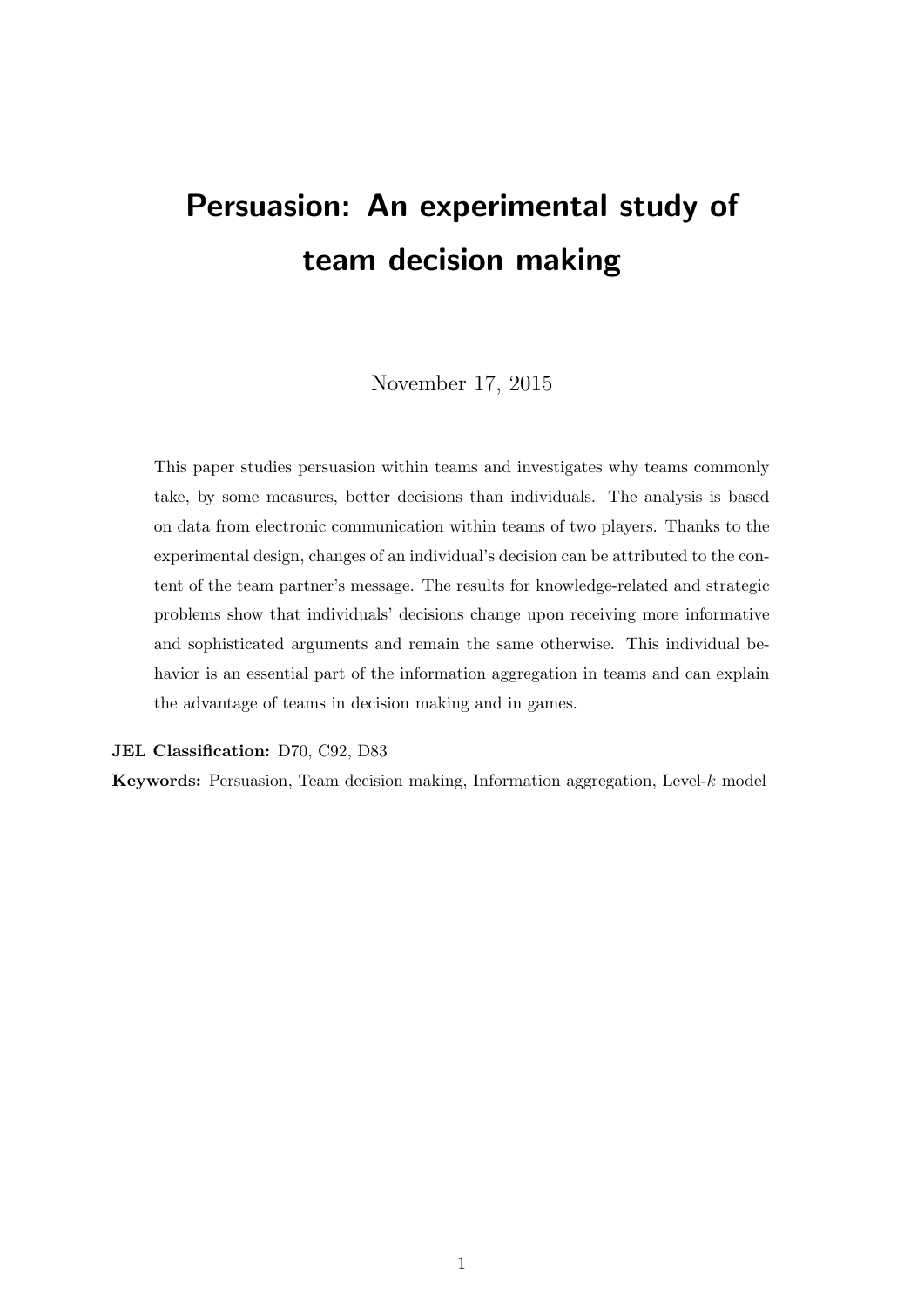# 1. Introduction

In this study, I investigate persuasion when the communicating agents have a common interest to take good decisions but have limited information or are boundedly rational. Studying this kind of persuasion describes the fundamental mechanisms within important economic institutions such as the decision making team or other networks of advice and consultation. Deliberation in committees, boards and groups as well as consultation is ubiquitous in business, politics and private life. A large and growing literature on team decision making in psychology, management and behavioral economics suggests that communication with others leads to, by some measures, better decisions. The purpose of this paper is to understand how teams achieve this. The focus will be on individual team members and the circumstances under which they get persuaded.

I define persuasion as a change in a receiver's preferred action resulting from the exposure to a sender's argument. By the nature of this phenomenon, a rigorous study requires detailed experimental data. The communication between individuals needs to be free and incentivized to be comparable to naturally occurring environments. At the same time, the content and originator of an argument needs to be tracked as well as its effect at the destination in terms of preand post-communication decisions. This paper makes use of an experimental design, introduced by Burchardi and Penczynski (2014), that provides such data by having two participants play as one team and communicate electronically in the following way: Both players individually suggest a decision and justify it in a written message. After the simultaneous exchange of suggestion and message, the team partners finally decide individually on the action they want the team to take. One of the two final decisions is randomly implemented as the team's action.<sup>1</sup> Hence, with a probability of 0.5 the partner and not the player herself determines the team's action, a fact which provides incentives to argue convincingly in the message.

With this experimental design, the paper is  $-$  to the best of my knowledge  $-$  the first to use such a clean message structure to investigate persuasion and team interaction. It does so in two important contexts. First, teams are confronted with a purely knowledge-related problem as they have to answer trivia questions about the year of a historic event. The second setting involves strategic interaction in the "beauty contest" and the "hide and seek" games. In the first game each team chooses a number between 0 and 100. The team closest to 2/3 of the average of all teams' numbers wins (Nagel, 1995). The fine action space and the game's dominance solvability make it very useful for investigating persuasive strategic arguments. In the constantsum hide and seek game a hider team hides a treasure and a seeker team seeks the treasure at one of four locations. The team that holds the treasure at the end wins a prize (Rubinstein and Tversky, 1993). Despite a coarser action space, this second game allows to test the main result in a normal-form game with unique mixed strategy equilibrium.

<sup>&</sup>lt;sup>1</sup>With the implementation of a random dictator, the study abstracts from the role of voting rules and decision aggregation in teams, as studied, for example, in Charness and Jackson (2007).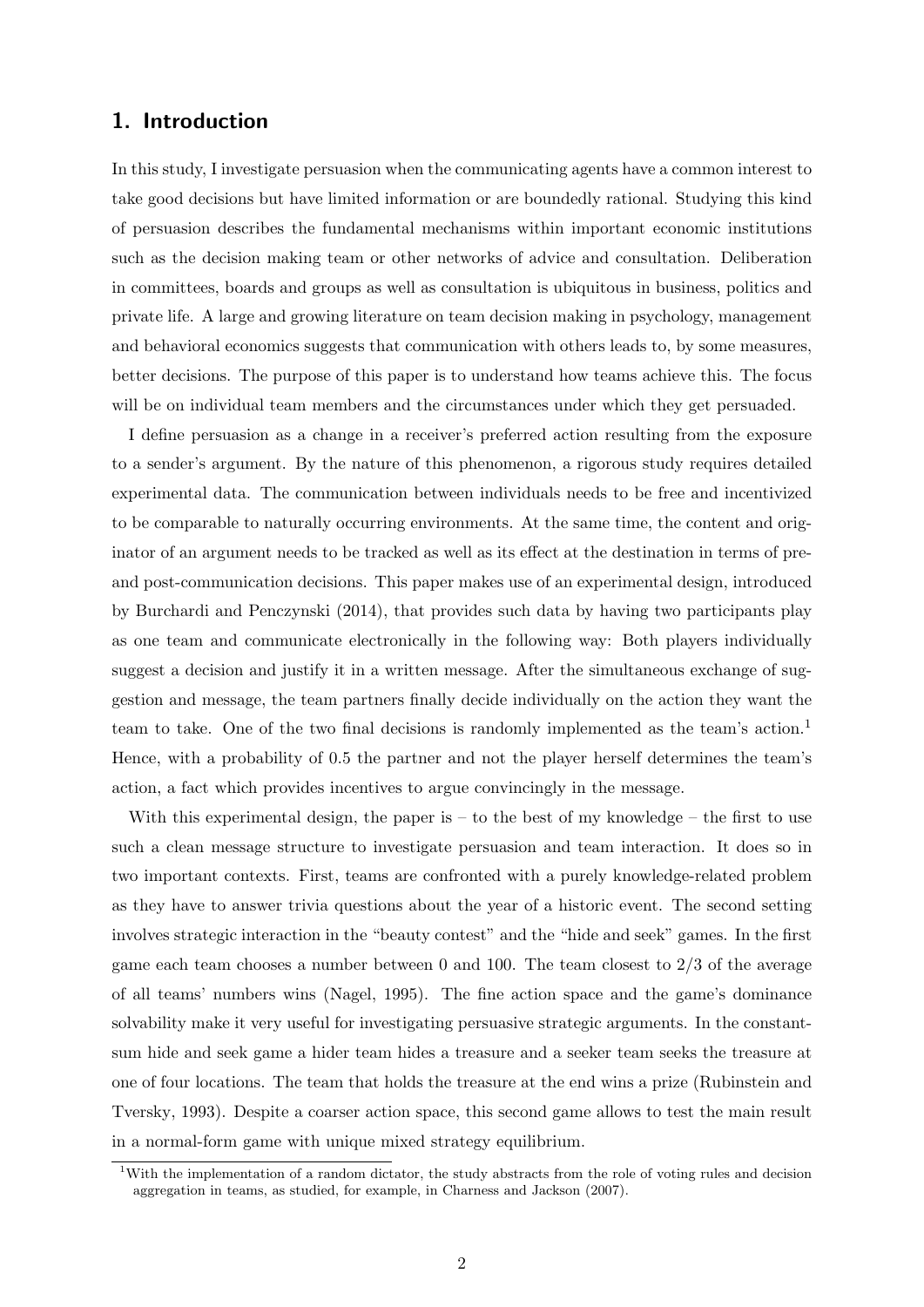For the use in my analysis, the messages are classified. In the trivia questions, the information content of each message is quantified. In the strategic settings, the messages are classified along the lines of the level- $k$  model of reasoning, a procedural model of strategic thinking (see Nagel (1995); Stahl and Wilson (1995); Costa-Gomes and Crawford (2006)). The level of reasoning is defined as the number of iterated best responses applied to a belief about non-strategic play.

I analyze the effect of the received message on the final decision. For the trivia questions, I find that messages with a relatively higher number of informative facts or a more narrow range of possible years are more persuasive. This explains the more concentrated distribution of final decisions and provides a clear understanding of the process of information aggregation in teams.

In the strategic settings, relatively more sophisticated messages are more persuasive. In other words, arguments of a higher level of reasoning induce more changes in the decisions of players that reason on a lower level than lower level arguments in the decisions of higher level players. This effect is robust across both games. It provides an explanation as to why groups' strategic decisions are often found to be more rational than individuals' decisions (see surveys by Kugler, Kausel and Kocher, 2012; Charness and Sutter, 2012). In a population that is heterogeneous in the levels of reasoning, this effect makes higher level arguments more likely to shape the decision of a representative team.

Furthermore, I find less sophisticated arguments that endorse unexpected decisions to be persuasive in the sense that they induce more sophisticated players to change their decisions in the direction of the unexpected decision. This effect can be interpreted as an update of sophisticated players' beliefs about lower level decisions. In a symmetric game, less sophisticated team partners provide information about the likely reasoning and choices of opponents, so that sophisticated players come to hold beliefs about the population that are based on more information.

Overall, the results show that individuals give up their initial decision when confronted with more sophisticated arguments and maintain their initial decision otherwise. Such a selection process is an important mechanism to improve decisions when arguments are pooled and team members are heterogeneous with respect to individual knowledge or strategic sophistication. While team decision making processes are certainly influenced positively and negatively by many factors, my experimental study illuminates one mechanism that shows how teams aggregate information and strategic arguments and explains why teams take, by some measures, better decisions.

# 2. Literature

In economics, persuasion is commonly modelled as strategic transmission of information from a sender to a receiver with different interests. The sender reveals or withholds private information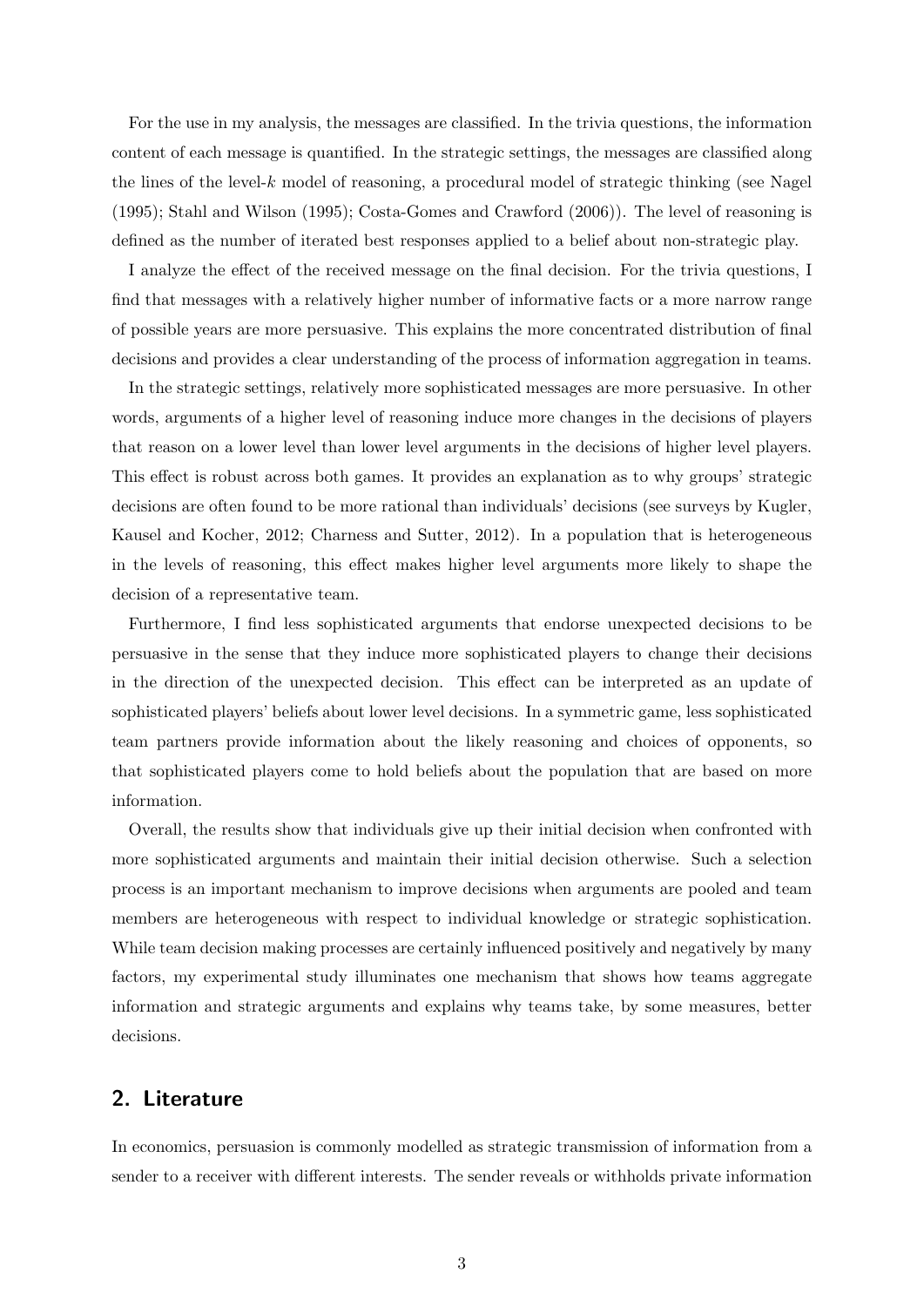in order to persuade the receiver into taking specific actions by changing his beliefs (see Crawford and Sobel, 1982; Milgrom and Roberts, 1986; Glazer and Rubinstein, 2004; Kamenica and Gentzkow, 2011). Many models assume rational Bayesian behavior but also various kinds of non-Bayesian behavior have been analyzed in this context (DeMarzo, Vayanos and Zwiebel, 2003; Mullainathan, Schwartzstein and Shleifer, 2008; Glazer and Rubinstein, 2012).

These models are not intended to make predictions about persuasion processes when parties have aligned interests. For that purpose, it is fruitful to use models of limited information and bounded rationality. To my knowledge, such kind of persuasion has not been formalized. Possible starting points are general models of limited knowledge and bounded rationality such as Modica and Rustichini (1994) and Lipman (1999). For the purposes of this study I derive predictions directly from the respective models of knowledge (see Rubinstein, 1998) and strategic thinking (Nagel, 1995; Stahl and Wilson, 1995).

Another source of predictions is the psychology literature on persuasion. The "persuasive argument theory" views group decisions as influenced by the number and persuasiveness of arguments considered (Thorndike, 1938; Burnstein, Vinokur and Trope, 1973). The team's task or problem itself is found to have a significant influence on the team decision process. Whether the solution is or is not easily demonstrable divides tasks into "intellective" and "judgmental" ones (Laughlin and Ellis, 1986). In psychology, the common finding on various tasks is that groups outperform individuals on average, especially in intellective tasks ("eureka problems", Hill, 1982; Hastie, 1983; Davis, 1992; Levine and Moreland, 2006).

A growing literature in experimental economics reports results of groups deciding more rationally than individuals (see Kugler, Kausel and Kocher, 2012; Charness and Sutter, 2012, for a detailed overview). As one of the first studies, Bornstein and Yaniv (1998) look at teams of three players in an ultimatum game and find that actions of both proposers and responders are closer to the subgame-perfect Nash equilibrium when teams rather than individuals take decisions. Blinder and Morgan (2005) run two experiments, one abstract urn composition inference experiment and a monetary policy experiment and find in both cases that groups make better decisions. In the beauty contest game, Kocher and Sutter (2005) find that team reasoning leads to a lower variance in the actions chosen and an accelerated convergence to the Nash equilibrium in repeated rounds. A substantial literature on advice is related to similar processes and finds that advisees take decisions closer to equilibrium (Schotter, 2003; Celen et al., 2010).

The initial method to investigate team decision making has been the observation of team decisions without an evaluation of the team communication. The use of electronic messaging makes the content of team communication easily available for analysis, as pioneered by Cooper and Kagel (2005) who use data on chat dialogues to identify factors that promote strategic play in signaling experiments. This method has been and continues to be used for various games (Luhan, Kocher and Sutter, 2009; Casari, Zhang and Jackson, 2012; Sheremeta and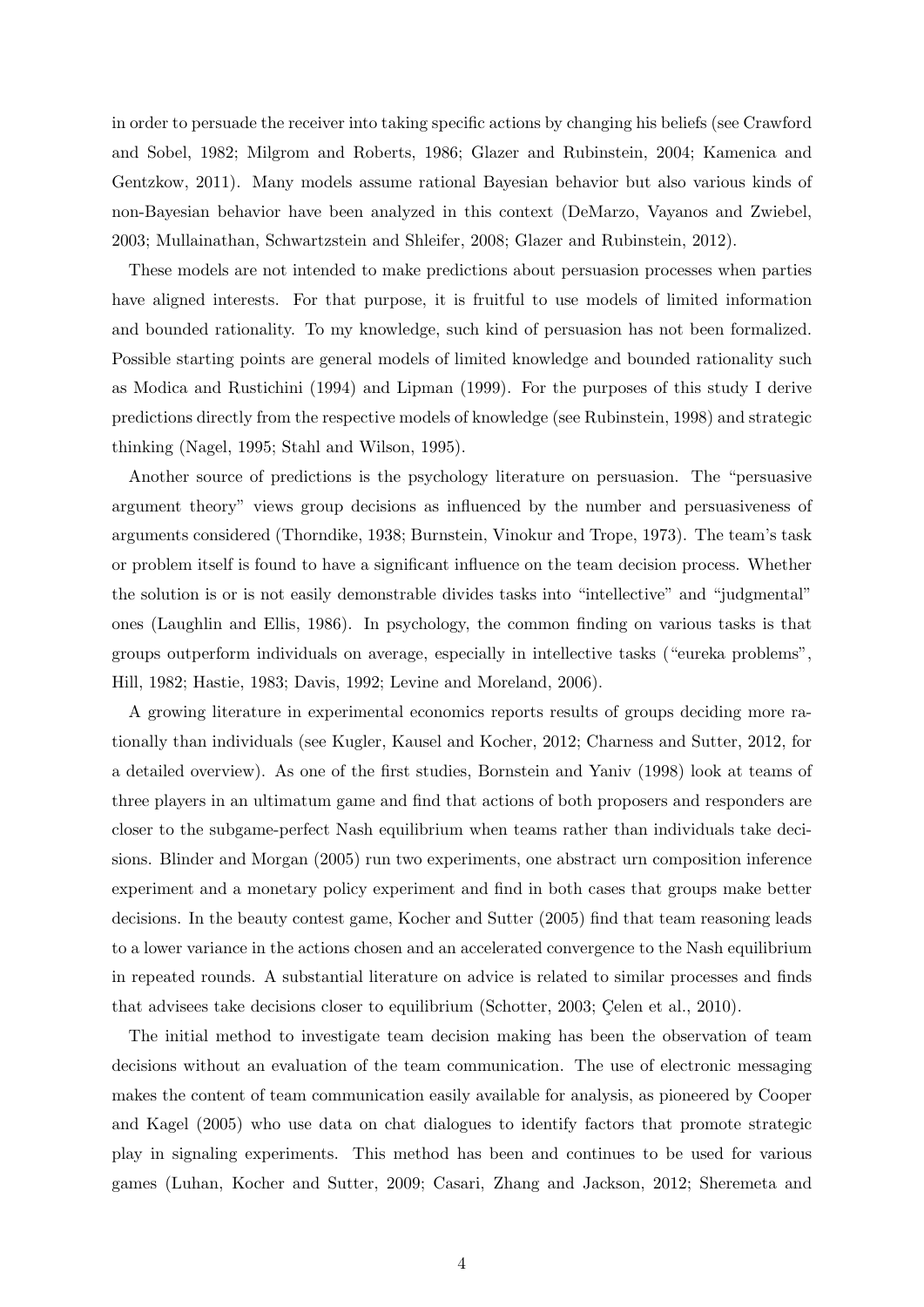Zhang, 2010). A different approach that leads to similar kinds of data is to record or videotape spoken group discussions and transcribe the communication afterwards as pioneered in the experimental economics literature by Bosman, Hennig-Schmidt and Van Winden (2006). In all these cases, dialogues within teams reveal arguments that shape the group decision. They make it difficult, however, to identify and track the changes of individuals' positions. The communication protocol in this study features the elementary team discussion of two members simultaneously exchanging one message each. As this permits to cleanly observe both the source of an argument and the effect at its destination, it is well suited to investigate persuasion on the individual level.

Parts of the data used here have been analyzed in Burchardi and Penczynski (2014) and Penczynski (2014) with a focus on individual reasoning, illuminating the nature of level-0 actions and beliefs and estimating the level- $k$  distribution. The present study shows that their experimental design with intra-team communication is equally well suited to investigate very different questions, namely the mechanisms behind persuasion under aligned interests.

# 3. The experiments

## 3.1. Procedures

The experiment on the trivia questions was conducted at the LEEDR Laboratory of Cornell University. In nine sessions, 138 students participated and answered three trivia questions about the year of a historic event, resulting in 414 observations of years between 0 and 2000. For each question, the students were randomly matched with a partner to form a team of two players. For each question, the team closest to the correct year received a prize of \$10 (\$5 per member). Each participant received a show-up fee of \$5.

The experiments on the beauty contest and the hide and seek games were conducted in the Experimental Economics Laboratory of the Department of Economics in Royal Holloway (University of London). In six sessions, the beauty contest game was played by 84 participants. In eight sessions, the hide and seek game was played by 114 participants. Each participant of the experiment was paid a show-up fee of £5 and the winning team won a prize of £20 ( $\pounds$ 10 per team player) in the beauty contest game and £10 (£5 per team player) for winning the hide and seek game. In all experiments, the participants were recruited by the host institution and consisted mainly of undergraduate students.

## 3.2. Design

The main feature of the experimental design is the communication protocol that structures the team partners' interaction. Individuals are randomly assigned into teams of two players. For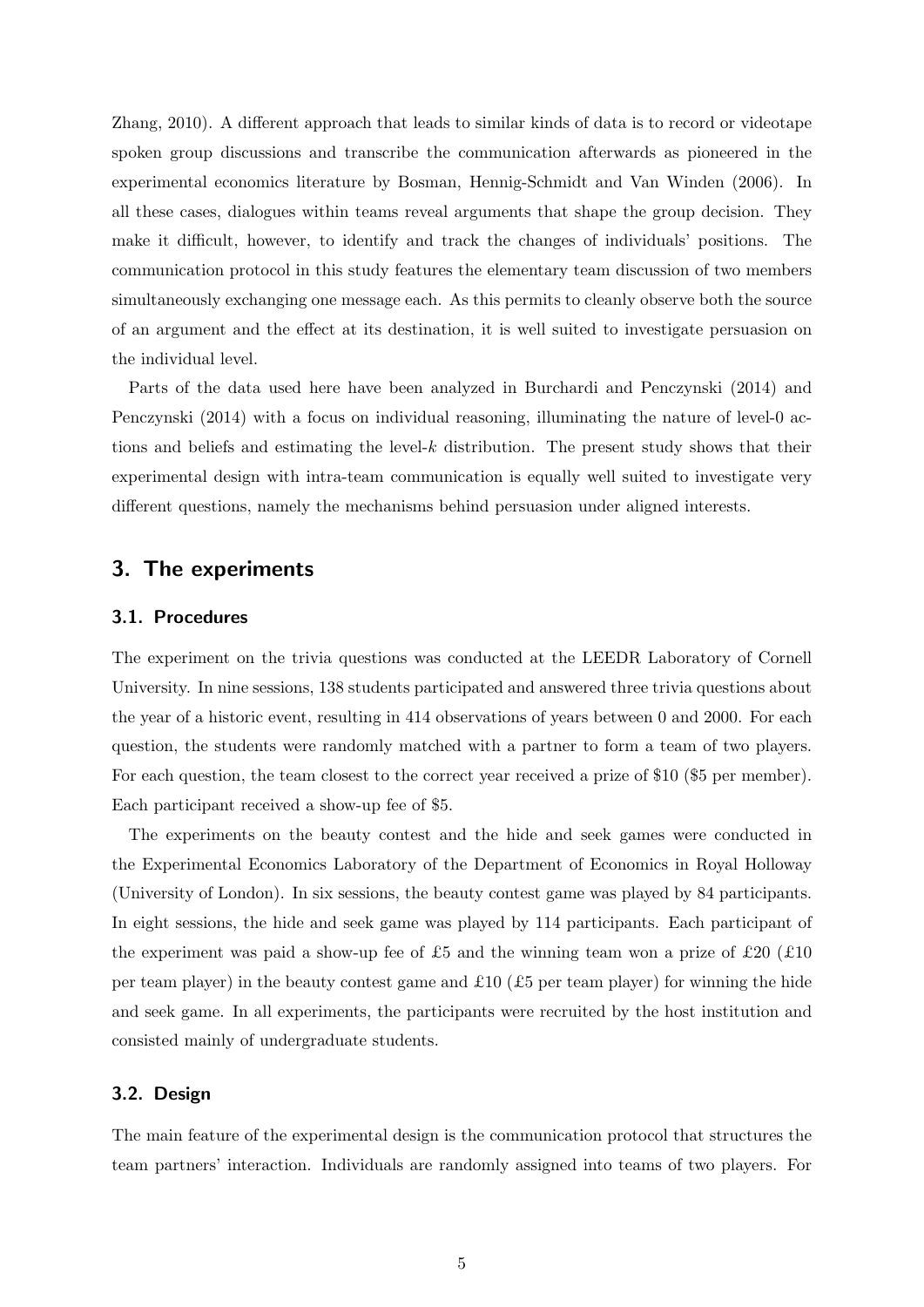a given strategic situation, each player makes suggestions for the team action at two points in time. First, the so-called "suggested decision" and a justifying written message are exchanged between the team partners simultaneously.<sup>2</sup> After this, the "final decision" is taken individually. The computer chooses randomly one of the two final decisions to obtain the "team's action."<sup>3</sup>

The two individually made decisions – before and after the message exchange – indicate how the communication changes the subject's preferred action. The message exchange itself presents a very simple version of group discussion in which arguments are pooled. The random choice to pin down the team's action is a fixed decision rule which the teams do not need to agree on and which gives individual participants incentives to state their reasoning fully and clearly. The messages give an account of how individuals reason. It is thus known which arguments an individual puts forward as well as which she receives.

# 4. Persuasion among boundedly rational players

In order to fix ideas about persuasion in the context of bounded rationality and aligned incentives, I deduce hypotheses about characteristics of persuasive arguments from theoretical considerations.

Limited knowledge or bounded rationality is reflected by the endowment of the sender and the receiver with a set of considerations which represent how they think about the current problem. The sender can send a message to the receiver and thus transfer the specific considerations that are the basis for her proposed action. After the reception, the receiver can make use of novel considerations and possibly change her decision. I define a consideration to be persuasive if it induces such a change of the decision.

For the trivia questions, there are two ways to think about these considerations. The first way results from the idea that the information content and the number of considerations in the sender's and receiver's message are relevant for persuasion. Therefore, one could hypothesize that the higher is the number of transmitted informative considerations the higher is the probability that the receiver is confronted with persuasive arguments.

A second way to think about the epistemic questions follows from the set-theoretical model of knowledge commonly used in the study of bounded rationality (see Rubinstein, 1998, and references therein). In this model, "more information" is always reflected by ruling out states of the world. Since more information provides a better basis for good decisions, arguments that rule out more states of the world should be more persuasive. An empirical investigation of this model requires to quantify the range of years that the player still considers possible when presenting her arguments.

<sup>&</sup>lt;sup>2</sup>Only one message exchange is possible. This keeps arguments attributable to the originating team member. However, no space or time restriction limited the number and scope of arguments.

<sup>&</sup>lt;sup>3</sup>The experiment was programmed and conducted with the software z-Tree (Fischbacher, 2007).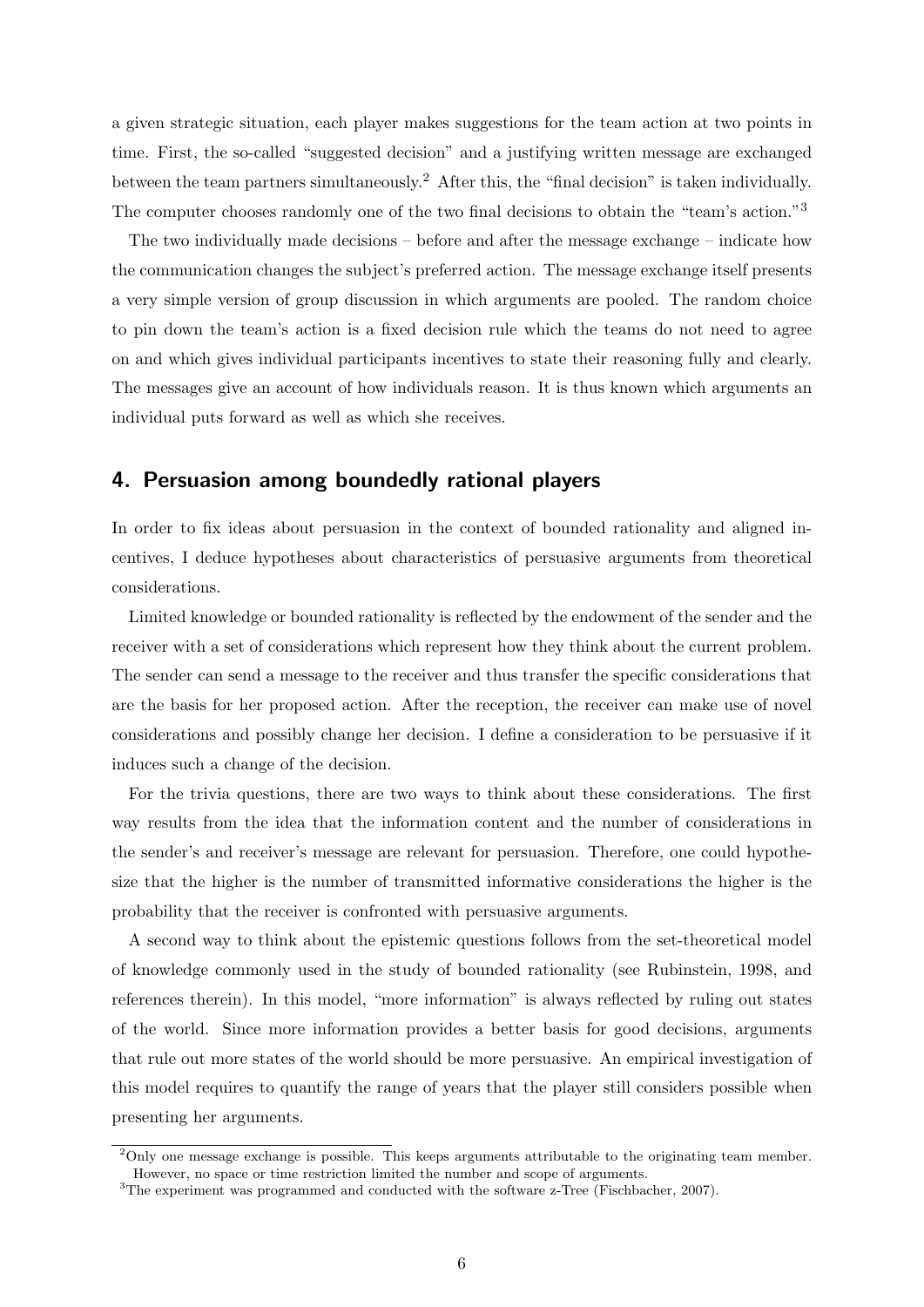While the epistemic questions relate to easily observable and quantifiable measures, the considerations that are expected in strategic thinking are less directly observed. In order to identify those, I turn to the level- $k$  model of strategic reasoning and obtain categories of possible arguments (see Nagel, 1995; Stahl and Wilson, 1995; Camerer, Ho and Chong, 2004). This theory puts forward a specific reasoning process and thus is useful to identify different dimensions along which arguments are made. Ample empirical evidence shows that this way of modeling strategic reasoning describes the actual thinking processes very well (see Bosch-Domènech, Montalvo, Nagel and Satorra, 2002; Costa-Gomes and Crawford, 2006; Burchardi and Penczynski, 2014).

The model assumes that players apply a certain number of iterated best responses to a belief about others' non-strategic behavior. Player types are distinguished by the level of reasoning, a natural number which corresponds to the number of iterated best responses. Level-0 players do not reason strategically, they are modeled to play randomly and follow a probability distribution over the action space. Level-1 players apply one best response to their level-0 belief. Level-2 best responds to level-1 and so on. With this model in mind, three kinds of considerations can be distinguished.

First, the level of reasoning is the most obvious feature of an argument. Arguing about the level of reasoning is a more intellective than judgmental process in the sense that players can potentially demonstrate that additional best responses help outperform those opponents who do not make those steps of reasoning. One can thus expect that higher sophistication in a subject's reasoning leads others to follow her actions.

Second, the level-0 belief describes how a player expects non-strategic play to be. Intuitively, it is difficult to demonstrate that a certain belief is more pertinent than another since this evaluation depends on each subject's experience and intuition. Therefore, this dimension of the argument is rather judgmental. Third, the level-0 action describes the decision a non-strategic player takes. This is comparable to the level-0 belief, the level-0 actions are then similarly judgmental. The working hypothesis will be that similar level-0 judgments are more persuasive than differing ones.<sup>4</sup>

# 5. Classification of communication transcripts

The communication messages are classified by the message characteristics that are relevant to the persuasiveness of a message as discussed in section 4. The following two sections describe how the research assistants proceeded.

<sup>4</sup>Unfortunately, due to the coarse and nominal action space in the hide and seek game, this hypothesis about the level-0 is only testable in the context of the beauty contest game.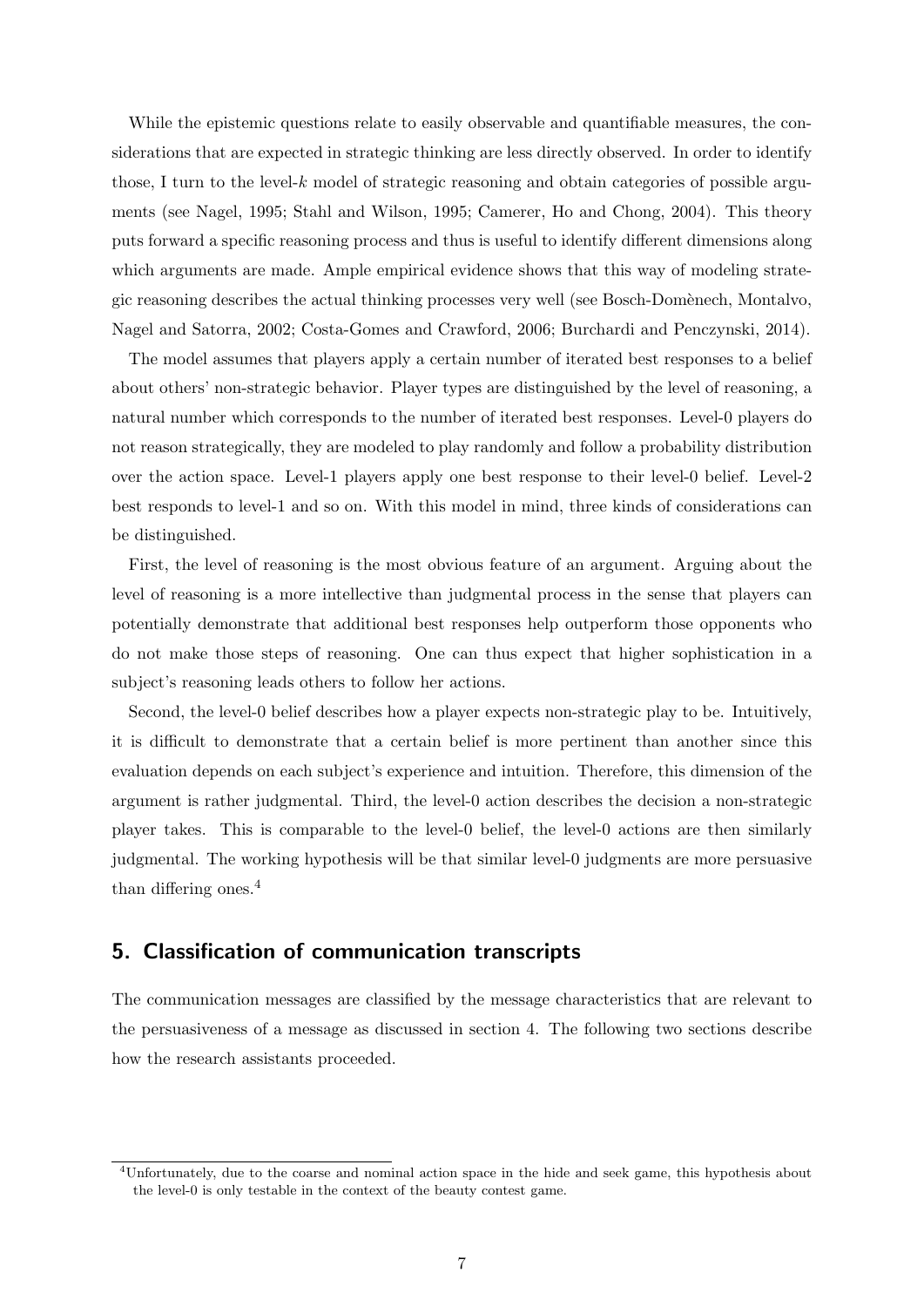## 5.1. Trivia questions

In order to quantify the informational content of the messages, two research assistants (RAs) separately read the messages and classified them according to the following criteria. The first three criteria follow from section 4, the fourth was included for completeness after reading messages from previous, unincentivized sessions. The criteria are i) the number of informative considerations, ii) the number of neutral (non-informative) considerations, iii) the precision of the guess in years, and iv) the reference to a credential by the participant.<sup>5</sup> Since all classifications are simple quantifications, the averages are used in the analysis when the two RAs' individual classifications disagree. Table 1 gives summary statistics of the classification data and indicates that in all categories, classifications coincide in more than 90% of the messages.

The considerations were counted and distinguished into informative and neutral ones, depending on their relevance for determining the answer to the question. Practically, the RAs counted the number of facts a subjects mentions and distinguished facts that are useful or useless for determining the year in question. For example, regarding the year of birth of Thomas A. Edison a subject wrote: "I am not very sure of my suggested decision. I would guess the light bulb was introduced around 1830 and I would guess he was 30 or 40. I also believe he was born after the revolution." This is classified as containing three informative and no uninformative considerations. Table 1 indicates that on average a message contains 0.513 informative considerations and a very small number of non-informative considerations.

The precision of the guess results from ranges given by subjects for the year in question and indicates the number of years in the mentioned range. If a subject writes: "I would say that Elvis was born in the 20s or 30s", this indicator is 20 because the interval mentioned contains 20 years. For more implicit references to decade (10), early, late, or mid century (33), century (100), etc., guiding numbers were given to the RAs (in brackets). The default was the non-informative full range of 2000.

Finally, subjects might refer to a course they attended or a nationality that makes them expert in the question. Since such information might have an influence on the persuasiveness of the message, the RAs were asked to indicate these credentials as well. Table 1 shows that this is used very rarely. The table finally reports the length of the message which on average is 76 characters, about half a text message on a mobile phone.

<sup>5</sup>A fifth criterion is a player's self-qualification of his arguments, for example, whether he indicated to "have no idea" or "not to be sure", etc. Differences in this dimension are predictive of the persuasiveness of a message. It is, however, not further investigated since it follows – like the team partner's persuasion – from underlying information as captured by i) and iii), which are highly correlated with this fifth criterion.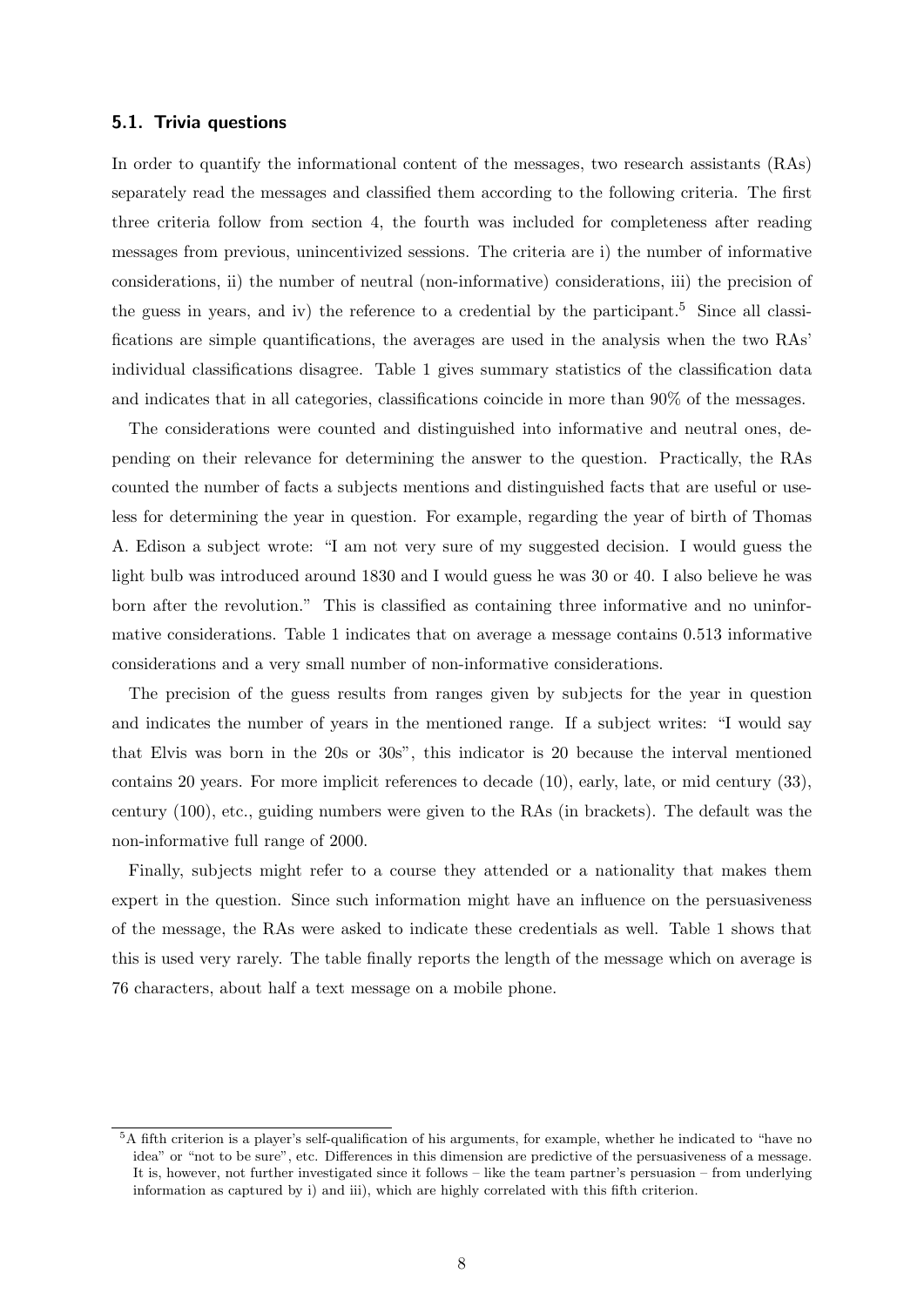| Variable                   | Mean  | St. Dev. | Median      | Min | Max  | N   | $\mathcal{C}(\mathcal{C})$<br>Agree |
|----------------------------|-------|----------|-------------|-----|------|-----|-------------------------------------|
| Informative considerations | 0.513 | 0.779    |             |     | 3.5  | 414 | 94.4                                |
| Neutral considerations     | 0.030 | 0.155    |             |     |      | 414 | 97.6                                |
| Range of guess             | 1350  | 913.7    | <b>2000</b> |     | 2000 | 414 | 92.5                                |
| Credential                 | 0.012 | 0.109    |             |     |      | 414 | 98.3                                |
| Message characters         | 75.79 | 79.83    | 57.5        |     | 598  | 414 |                                     |

Table 1: Summary statistics for message classification.

Notes: The last column gives the percentage of agreement between classifying RAs.

## 5.2. Strategic games

For both games, I draw on data from the classification process in Burchardi and Penczynski (2014) and Penczynski (2014). In the following, I describe the features of the classification relevant to the present study.

Two RAs separately read the messages and classified them according to two criteria, the level-0 beliefs or actions and the level of reasoning. The RAs were instructed to consider as level-0 type a player whose message does not exhibit "any strategic reasoning whatsoever." This might consist of choosing a number randomly or based on non-strategic considerations such as taste. For this classification it is important that the player is not in any way best-responding to what he thinks others would do.

If the argument contains a belief about others' play that serves as a starting point for best responses, but is in itself not derived by a best response or other strategic reasoning, the RAs note this as level-0 belief.

The level of reasoning corresponds to the applied number of iterated best responses to the level-0 belief. Since the messages might not precisely reveal each player's level without remaining doubt, the RAs indicated a lower and an upper bound on the number of level of reasoning. These are defined as the lowest number of iterated best responses which are clearly stated and the highest number which can possibly be interpreted into the message.

For the purposes of this paper, I exclusively use the lower bounds from the classification. They reflect the strategic argument that was most easily accessible to subjects in the experiments because it was clearly contained in the message and most likely to be comprehended. Furthermore, I assign unclassified, empty messages a lower bound of 0 since their strategic content is naught.<sup>6</sup>

The classification instructions were self-contained and not complemented by verbal comments.<sup>7</sup> In order to test the classification for stability and replicability, six additional RAs

<sup>&</sup>lt;sup>6</sup>In the classification, there are 50 subjects with a difference of lower and upper bounds of 0, 19 with a difference of 1, and 1 with a difference of 2. 8 subjects are not given an upper bound, 6 are given no bounds due to empty messages (See Burchardi and Penczynski, 2014).

<sup>7</sup>After considering each part individually, the RAs met personally to reconcile their judgments and provided a joint classification.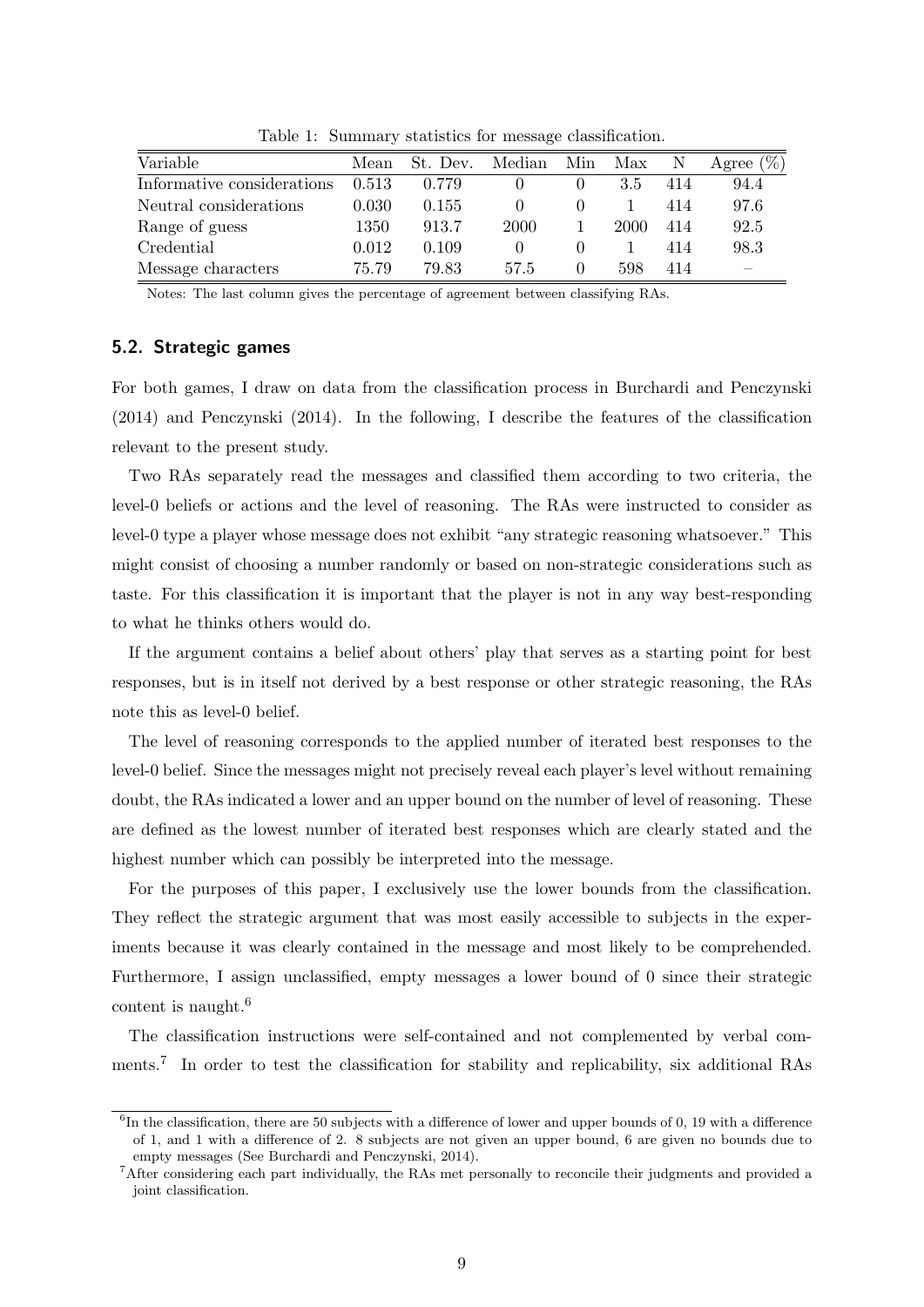individually classified the round 1 data. Table 2 shows that for 90% of the beauty contest messages and for 74% of the hide and seek messages, six or more out of eight RAs put the exact same level lower bound. The messages are an excellent coordination device and the classification procedure is shown to be very well replicable.

|     |                                                                                      | Coinciding RA level classifications |  |  |                             |  |  |         |
|-----|--------------------------------------------------------------------------------------|-------------------------------------|--|--|-----------------------------|--|--|---------|
|     |                                                                                      |                                     |  |  | $6 \quad 5 \quad 4 \quad 3$ |  |  | 2 Total |
| BC  |                                                                                      |                                     |  |  |                             |  |  |         |
|     | Nr. of subjects 40 15 15 3 5 - -<br>Cum. fraction 0.51 0.71 0.90 0.94 1.00 1.00 1.00 |                                     |  |  |                             |  |  |         |
| H&S | Nr. of subjects 42 19 12 14 10                                                       |                                     |  |  |                             |  |  | 99      |
|     | Cum. fraction $0.42$ $0.62$ $0.74$ $0.88$ $0.98$ $1.00$ $1.00$                       |                                     |  |  |                             |  |  |         |

Table 2: Number of subjects for which the eight RAs' level lower bounds classifications coincide maximally a given number of times. Empty messages are excluded.

# 6. Results for the trivia questions

The teams faced three rounds of trivia questions about the years of historic events. The action space  $A = \{0, 1, 2, \ldots, 2000\}$  is very informative about revisions of earlier decisions. One question, for example, was: "Which is the year of birth of Nicolaus Copernikus, the first astronomer to formulate a scientific heliocentric cosmology?" A representative example of the ensuing communication follows.

Subject 14 (team 8, suggested decision 1456, final decision 1630):

I have absolutely no idea, but I figured it might have happened in the early 1400's. It might have been during the renaissance era, but I don't know when that is either. I'm figuring the earlier the year the better, but I really couldn't say.

Subject 27 (team 8, suggested decision 1630, final decision 1630):

I think most of his work happened in the 1650s-1660s so I am guessing he was around 20 -30 somthing at that time.

This dialogue shows how the statement of the second team member induced the first one to adapt the decision. The correct answer is 1543.

## 6.1. The effects of communication

In a first step it has to be shown that the communication has an impact on the individual decisions and the message exchange approximates a group discussion. For that purpose, table 3 reports summary statistics for the distance between decisions and the correct answer. The final decision after the communication is on average about a year closer to the truth than the suggested decision before the communication; the median distance is 2.5 years smaller. Neither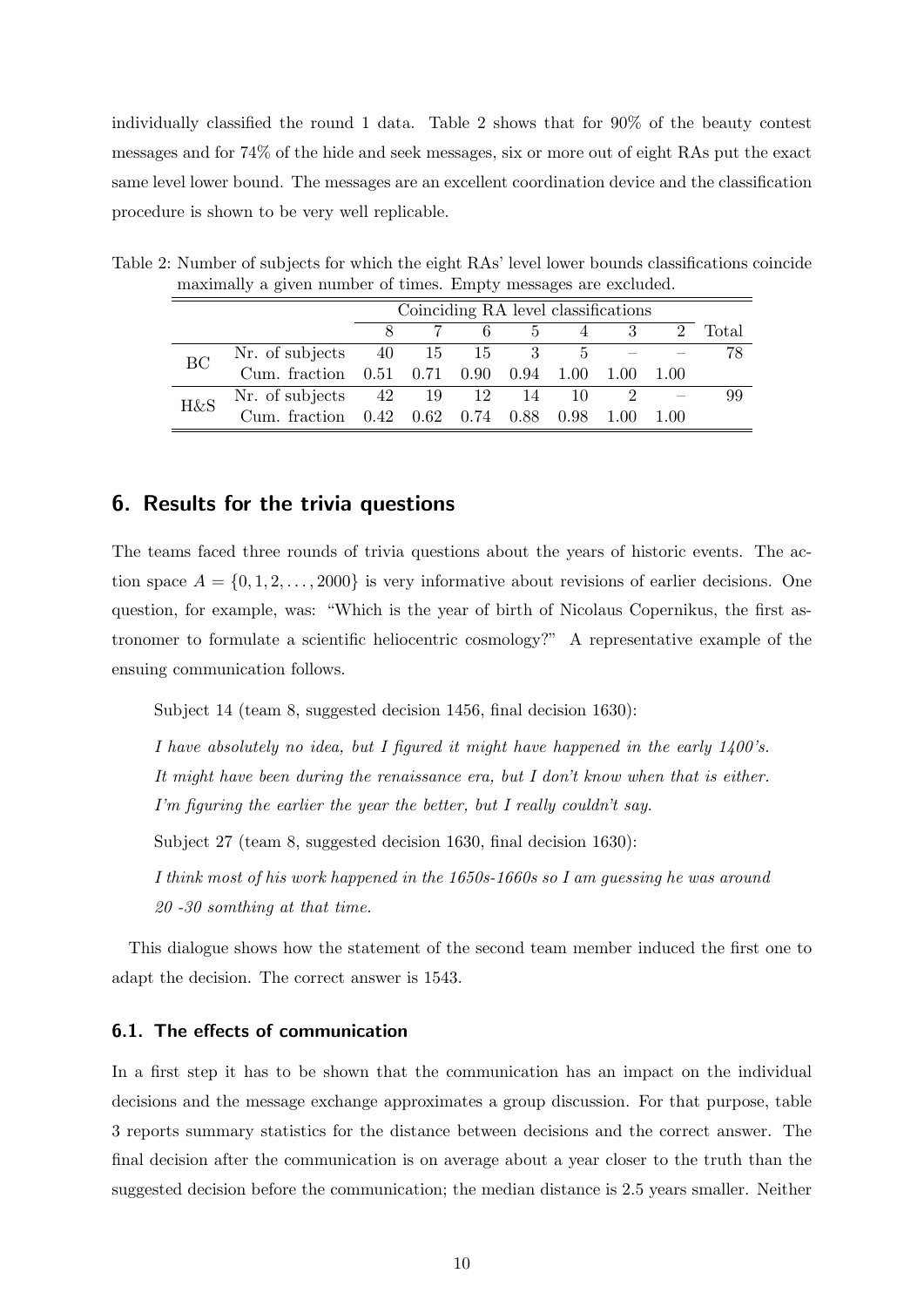of the two effects are significant.<sup>8</sup> However, the standard deviation of the final decisions is significantly lower than the one of the suggested decision ( $F$ -test,  $p < 0.001$ ) which shows that the group discussion disciplines outlier opinions.

| usic o, ishowirce to the truth before and arter the team communicatio |       |         |    |                |  |
|-----------------------------------------------------------------------|-------|---------|----|----------------|--|
| Distance to truth Mean St. Dev. Median Min Max N                      |       |         |    |                |  |
| Suggested decision 29.13                                              |       | - 145.3 | 6. | $-973$ 526 414 |  |
| Final decision                                                        | 27.92 | 1234    | 35 | $-973$ 505 414 |  |
|                                                                       |       |         |    |                |  |

Table 3: Distance to the truth before and after the team communication.

The communication consists of two elements: (i) the player sending her suggested decision and (ii) justifying it by one written message. I first take a look at the influence of the partner's proposal.

Disagreement is defined as the difference between the partner's suggested decision and the player's own suggested decision. It is positive if the partner's suggestion is higher than the own one. Correction is defined as the difference between the own final decision and the own suggested decision. This variable is negative if one chooses a lower year after the communication. The signs of these variables are informative as they reflect the direction towards the partner's decision and the direction of the individual's revision.

|            |       | Disagreement |    |      |       |
|------------|-------|--------------|----|------|-------|
|            |       | neg.         | 0  | pos. | Total |
|            | neg.  | 144          |    |      | 151   |
| Correction |       | 52           | 12 | 46   | 110   |
|            | pos.  |              | '2 | 147  | 153   |
|            | Total | 200          | 14 | 200  |       |

Table 4: Directions of disagreement and correction in the trivia questions.

Table 4 shows that a disagreement is mostly followed by a correction in the same direction. This way, there must be some information in the suggested decision or in the message that leads to a revision of the own decision by a large majority of the subjects. In order to predict which subjects correct and to which extent, we need to differentiate this analysis by the characteristics of the message. For that purpose, I quantify the effect of the communication on a decision more gradually. The so-called "relative correction" gives the correction divided by the disagreement. It takes the value 0 when no correction has been made and 1 when the partner's proposal has been adopted entirely.<sup>9</sup>

The earlier considerations predict that there is a higher relative correction if the partner delivers more informative considerations. To test this hypothesis, the data is split up by the

<sup>8</sup>The small absolute values of the median reflect the "wisdom of crowds" as popularly covered by Surowiecki (2005).

<sup>&</sup>lt;sup>9</sup>For example, imagine the suggested decision of player 1 being 1900 and the one of player 2 being 1800. Player 1 exhibits a disagreement of −100. If she then chooses 1850 as a final decision, her correction is −50 and the relative correction is 0.5.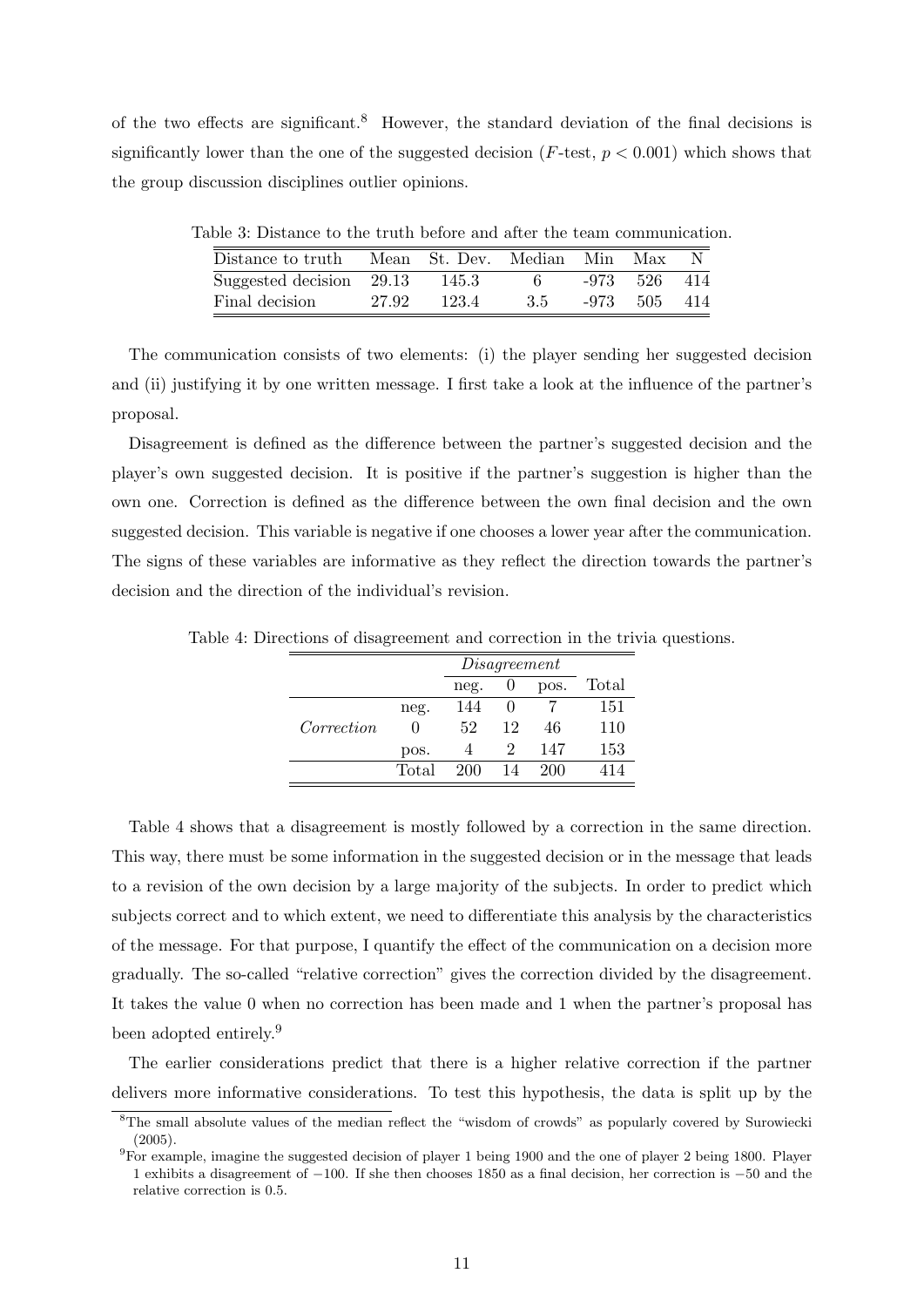relative amount of informative considerations in the message.



(c) Partner with same number of considerations.

Figure 1: Histograms of the relative correction by the sign of the relative number of informative considerations.

Figure 1 shows that the relative number of informative considerations of the partner is predicting whether the relative correction is predominantly 0 or 1. Having a partner that presents fewer informative considerations (figure 1a) leads to significantly less correction than having a partner that presents more informative considerations (figure 1b, two sample Wilcoxon rank sum test for equality of distributions:  $p < 0.0001$ ). In between lie the relative corrections that follow from a partner with the same number of informative considerations (figure 1c).

To investigate the relevance of the given range of years, the data is divided by the relative precision of the guess. Figure 2 shows the resulting distributions and looks very similar to figure 1. A partner with a less precise guess (figure 2a) induces significantly less correction than a partner with a more precise guess (figure 2b,  $p < 0.0001$ ). In between lie the relative corrections that follow from a partner with a similarly precise guess (figure  $2c$ ).<sup>10</sup>

 $10$ Similar results are obtained when the difference in precision or the number of considerations is substituted by the difference in number of characters or lines in the message. Those characteristics are strongly correlated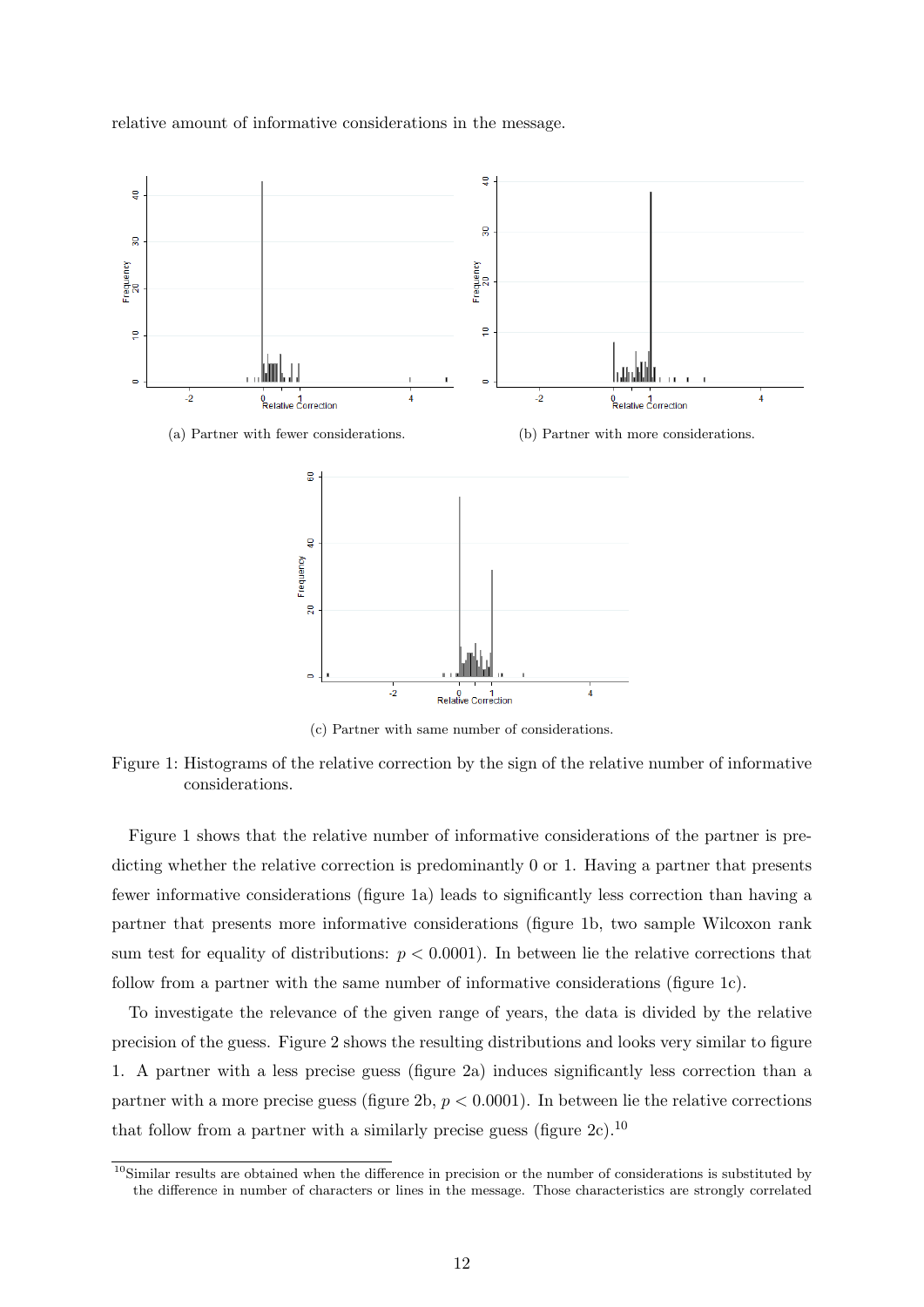

(c) Partner with equally precise guess.

Figure 2: Histograms of the relative correction by the relative precision of the guess.

Showing a regression of differences in all message characteristics on the relative correction, table 5 indicates that the two analyzed characteristics predict the persuasiveness of a message. The number of uninformative considerations or the presentation of credentials have no significant impact on the correction.

More generally, these results suggest that teams aggregate information through individual team members who identify new and more precise considerations and change their decision accordingly. The next section investigates whether such persuasion is observed in teams faced with strategic settings.

# 7. Results for the beauty contest game

In the beauty contest game, the teams choose a number between 0 and 100 and the one closest to 2/3 of the average wins a prize. The following example gives an idea of the data obtained in this game.

with the data from the classification.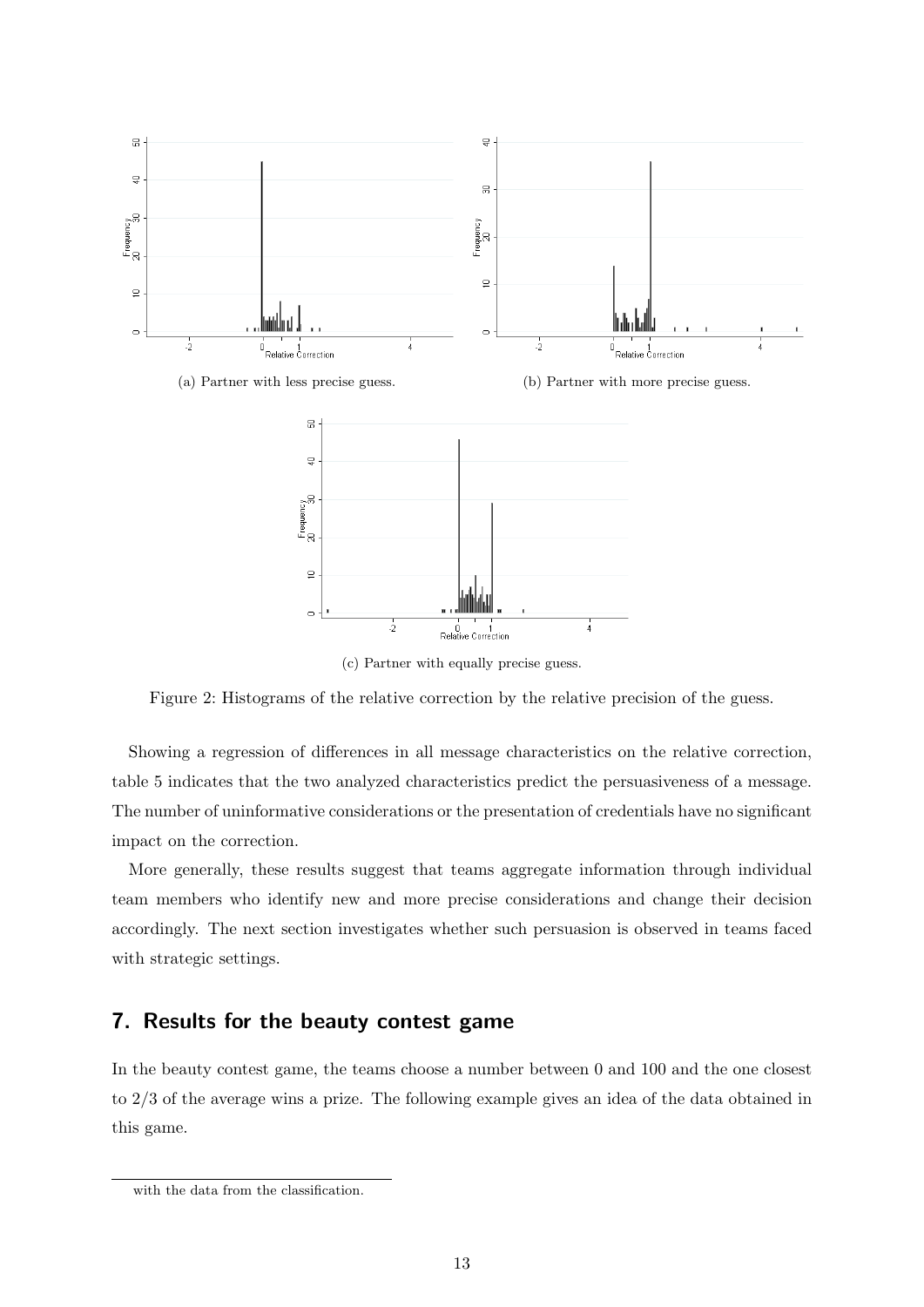| Rel. correction |
|-----------------|
|                 |
| $0.11**$        |
| (0.053)         |
| $-0.026$        |
| (0.074)         |
| $0.00010**$     |
| (0.000041)      |
| 0.11            |
| (0.11)          |
| $0.48***$       |
| (0.027)         |
| 400             |
| 0.142           |
|                 |

Table 5: OLS regression of relative correction on message characteristics.

Notes: Robust standard errors in parentheses. \*\*\*, \*\*, and \* denote significance at the 1%, 5%, and 10% level.

#### Subject 35 (team 18, suggested decision 77, final decision 27):

i do not have a suggested decision as it is not based on any logic  $\ldots$  i cannot predict what the other teams will play and cannot figure out how to work out what would be the best decision to make. if you have any better ideas, i am willing to take your advice if you dont have any better ideas, then i guess we will just be lucky..or not..

Subject 36 (team 18, suggested decision 23, final decision 25):

the problem is that we have to be BELOW the assumed average - which is tricky cos how should we know? lets think about what's going on in ppl's minds: they're all facing the same question, so i reckon they'll go for rather small numbers, at least below 50 so lets try being below that as well and do something like 25 or maybe even 20 which would be two thirds of their 30-40

The very strategic argumentation of subject 36 is persuasive and leads subject 35 to choose 27. Also, subject 36 increases his decision after receiving a suggested decision of 77.

#### 7.1. The effects of communication

As before, the effectiveness of the communication can be judged by comparing suggested and final decisions. Table 6 shows that the decisions' mean and median are lower after the communication.<sup>11</sup> This indicates that the group interaction in form of the message has an effect on the individual decisions. It moves decisions towards the Nash equilibrium, in line with results in the literature. Observing the same effect affirms that group decision making can be investigated when players' interaction is limited to one message exchange.

<sup>&</sup>lt;sup>11</sup>The distributions are significantly different,  $p = 0.038$  (Wilcoxon signed-rank test).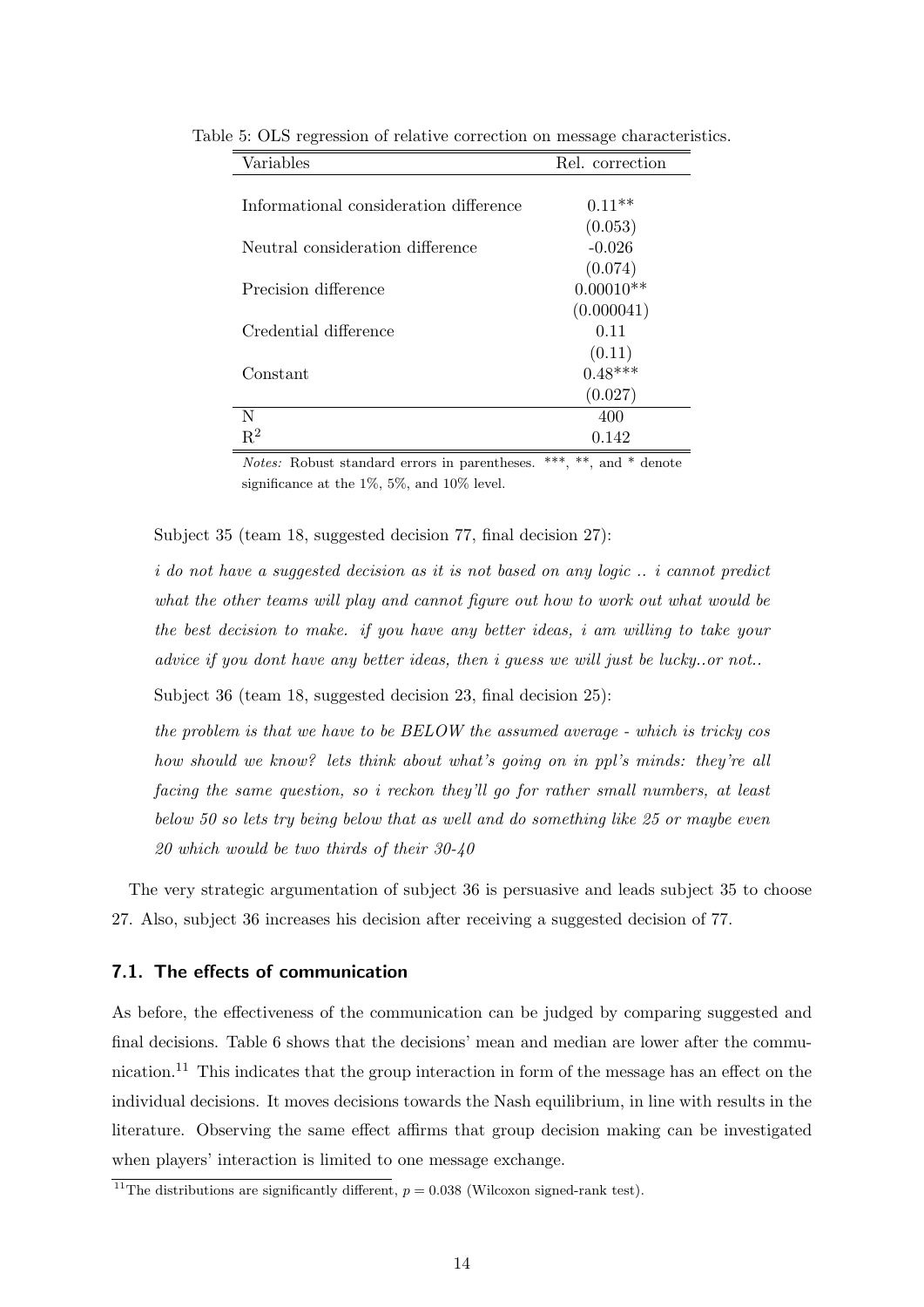| Lable 0. Duminary statistics of decisions in the beauty contest game. |                                 |    |        |  |
|-----------------------------------------------------------------------|---------------------------------|----|--------|--|
| Variable                                                              | Mean Std. Dev. Median Min Max N |    |        |  |
| Suggested decision $43.93$ $21.14$                                    |                                 | 40 | 100 84 |  |

Final decision 39.73 18.75 35 0 100 84

Table 6: Summary statistics of decisions in the beauty contest game.

Table 7 shows how the relative position of the suggestions within a team relate to the directions of correction. Since no team has coinciding suggested decisions from the start, disagreement is either positive or negative. By definition, one team contributes one positive and one negative disagreement each, leading to 42 observations in each category. A majority of 34 players correct their decision downwards, while only 21 correct upwards. 29 players stick to their initial proposal.

Table 7: Directions of disagreement and correction in the beauty contest game.

|            |       |      | Disagreement |       |
|------------|-------|------|--------------|-------|
|            |       | Neg. | Pos.         | Total |
|            | Neg.  | 32   |              | 34    |
| Correction |       | 10   | 19           | 29    |
|            | Pos.  |      | 21           | 21    |
|            | Total | 49   |              |       |

The reception of a lower proposal – negative disagreement – is more persuasive than the reception of a higher one. After negative disagreement, nobody corrects upwards, while two players correct downwards after a positive disagreement. Among those who do not correct, the majority has experienced a positive disagreement with their partner.<sup>12</sup> Again, to quantify the effect of the communication on a decision more gradually, the "relative correction" gives the correction divided by the disagreement.

## 7.2. Levels of reasoning

To investigate the causes for the differential reaction to positive and negative disagreement, I turn to the content of the messages in terms of level of reasoning. Table 8 shows the partner matches by the lower bound. On the diagonal, 34 players are matched with a partner of the same level. 25 players are below and above the diagonal, respectively. Of the latter matches, the majority involves one level-0 partner.

The variable "level difference" summarizes the relative sophistication between partners and is defined as the difference between the partner's lower bound of level of reasoning and the own

 $12$ If the "truth" was the Nash equilibrium, the "truth wins" norm (Davis, 1992) would require not to see any upward correction and is therefore not met. If the "truth" was the session's winning number, 22 (4) players are further away in their final decision than in their suggested decision, while 33 (11) are closer (In brackets the number of players receiving a more sophisticated message). The team performance is better, but does not meet the "truth wins" norm.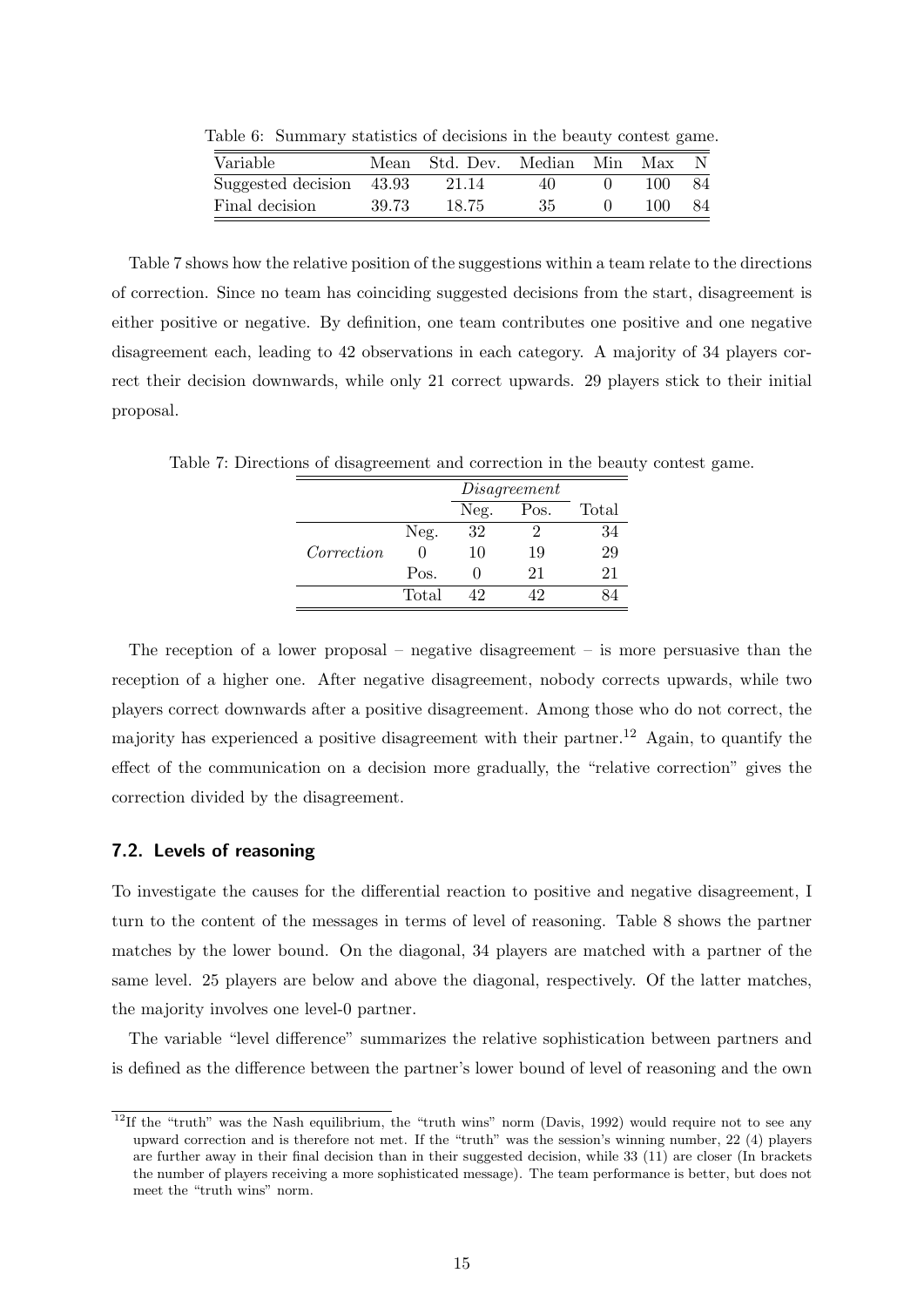|             | Partner's lower bound |      |    |   |       |  |
|-------------|-----------------------|------|----|---|-------|--|
| Lower bound | $\overline{0}$        | 1    | 2  | 3 | Total |  |
|             | 20                    | -13- |    |   | 41    |  |
|             | 13                    | 14   |    |   | 31    |  |
| 2           |                       |      |    |   | 11    |  |
| 3           |                       |      |    |   |       |  |
| Total       | 41                    | 31   | 11 |   |       |  |

Table 8: Level- $k$  lower bounds of subjects and their team partners in the beauty contest game.

lower bound. If a player is facing a partner one level below herself, this variable takes the value −1. Table 9 illustrates disagreement and correction and differentiates by the sign of the level difference.<sup>13</sup>

Table 9: Directions of disagreement and correction by the sign of the level difference.

|       |                                |                | Dis. |          |              |        |                                | Dis.     |                |
|-------|--------------------------------|----------------|------|----------|--------------|--------|--------------------------------|----------|----------------|
|       |                                | Neg.           | Pos. | Total    |              |        | Neg.                           | Pos.     | Total          |
|       | Neg.                           | $\overline{2}$ |      | 3        |              | Neg.   | 19                             | 1        | 20             |
| Corr. | $\cup$                         | 1              | 12   | 13       | Corr.        | $\cup$ | 3                              | $\theta$ | 3              |
|       | Pos.                           | $\theta$       | 9    | 9        |              | Pos.   | $\Omega$                       | 2        | $\overline{2}$ |
|       | Total                          | 3              | 22   | 25       |              | Total  | 22                             | 3        | 25             |
|       | (a) Negative level difference. |                |      |          | Disagreement |        | (b) Positive level difference. |          |                |
|       |                                |                |      |          | Neg.         | Pos.   | Total                          |          |                |
|       |                                |                |      | Neg.     | 11           | 0      | 11                             |          |                |
|       |                                | Correction     |      | $\theta$ | 6            |        | 13                             |          |                |
|       |                                |                |      | Pos.     | $\theta$     | 10     | 10                             |          |                |
|       |                                |                |      | Total    | 17           | 17     | 34                             |          |                |
|       |                                |                | . .  |          |              |        |                                |          |                |

(c) Zero level difference.

Table 9a shows that disagreement is mostly positive when the partner is of a lower level. The majority of these proposals are not followed, players predominantly do not correct their decision. Nine subjects do correct upwards, but – as will be seen later – only by a small amount. A very different picture is drawn in table 9b. Players facing higher level partners usually disagree negatively with them. Strikingly, 19 out of 22 players correct in the direction of their partner's proposal, while only three maintain their initial proposal. Table 9c shows the middle ground that players occupy whose team partners exhibit the same level of sophistication. If there is a non-zero correction, it occurs in the same direction as the disagreement.

Equality of the distributions of relative correction for negative versus positive level differences

<sup>&</sup>lt;sup>13</sup>It is possible that the exchange of the message and further individual deliberation occur simultaneously. Individual deliberation, however, cannot explain the observed strong pattern as it occurs independently of the usefulness of the partner's message. Empirically, "heureka"-learning is rarely observed in the beauty contest game (see Costa-Gomes and Crawford, 2006). Hence, the effect of individual deliberation in the time elapsed between the sending of the own suggestion and the reception of the message should be small.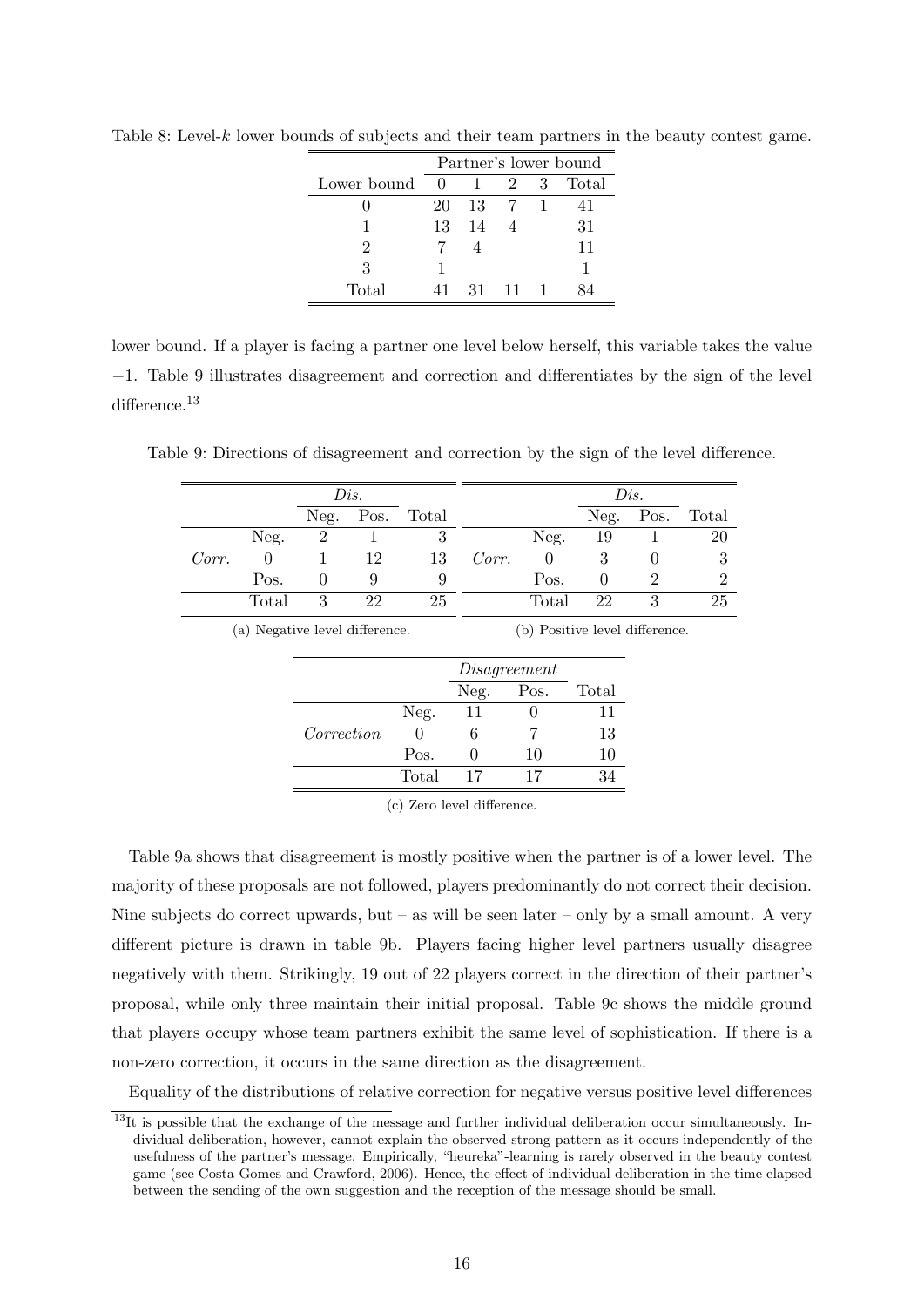

(c) Zero level difference.

Figure 3: Histograms of the relative correction by the sign of the level difference.

– as depicted in figures  $3a$  and  $3b$  – is rejected by a two sample Wilcoxon rank sum test with a p-value of 0.0005. Comparing the distributions between positive and zero level difference yields a rejection of equality with a p-value of 0.02. The same test with negative and zero level difference rejects equality at the  $10\%$  significance level with a *p*-value of 0.052.

The analysis supports the hypothesis that more sophisticated messages persuade partners more frequently than messages of a lower sophistication. This result illuminates why teams are taking more rational decisions in the sense of actions closer to the Nash equilibrium and why players with a relative correction of 0.5 and higher choose a final decision that is on average 8.5 units closer to the session's winning number than their suggested decision.<sup>14</sup> The team discussion pools arguments and the actions advocated by the more sophisticated team member persuade the less sophisticated player but not vice versa.

 $14$ This result goes in the expected direction but is not statistically significant.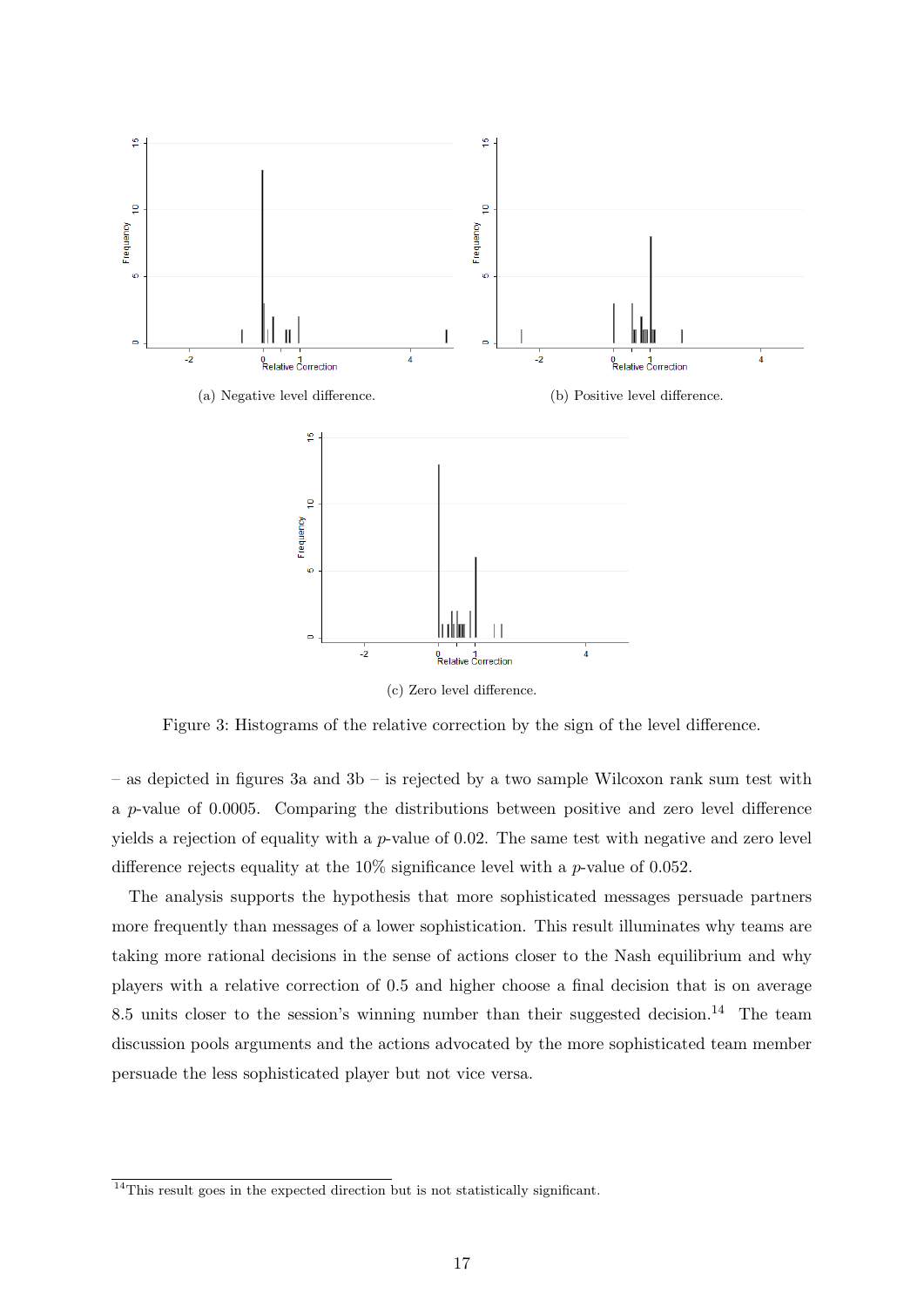## 7.3. Level-0 beliefs

To investigate the relation between the persuasiveness of a message and the partners' differences in the level-0 action or belief, I use the classification data on the level-0 belief which was identified as the non-derived starting point of reasoning in the messages.

Due to the free form of communication, beliefs were not actively elicited. However, in 36 of the 84 messages it was possible to classify the level-0 belief. To complete the data, I make use of the relationship between the suggested decision a, the level of reasoning  $k$ , and the level-0 belief  $b^0$  which yields estimates<sup>15</sup> of the level-0 belief:

$$
\hat{b}^0 = a \cdot \left(\frac{3}{2}\right)^k.
$$

The unbiasedness of this estimator can be checked by comparing its prediction with the data for the 36 classified subjects. Table 10 shows that the estimated data has a similar mean but is as expected more noisy with a higher standard deviation.

Table 10: Level-0 classification and estimation.

| Variable       | Mean  | Std. Dev. Median |     |    |
|----------------|-------|------------------|-----|----|
| Classification | 55.26 | 12.33            | 50. | 36 |
| Estimation     | 53.45 | 18.53            | 50  | 84 |

I define the "level-0 difference" as the absolute difference between team partners' level-0 information and split the dataset into observations with a level-0 difference above and below the median of 13. Table 11 shows that a higher difference in the level-0 leads to a higher average relative correction. However, at conventional levels of significance, the equality of the two sample distributions can at that point not be rejected, a higher level-0 difference does not make a message more persuasive per se. Before concluding, a closer look at a possible interaction with the highly persuasive level difference might enable a more differentiated statement.

Table 11: Influence of level-0 difference on relative correction.

| Level-0 difference Mean Std. Dev. Median $N$ <i>p</i> -value |       |       |       |     |       |
|--------------------------------------------------------------|-------|-------|-------|-----|-------|
| High                                                         | 0.560 | 0.954 | 0.550 | -42 | 0.211 |
| $_{\text{LOW}}$                                              | 0.420 | 0.521 | 0.151 | -42 |       |

Notes: Statistical comparison of the relative correction in subsamples of players with high vs. low absolute level-0 difference; Wilcoxon rank sum test for equality of distributions.

Table 12 shows the results of the level-0 analysis of table 11 split up into negative, zero, and positive level difference, respectively. It shows that upon reception of a less sophisticated argu-

<sup>&</sup>lt;sup>15</sup>This estimation assumes a degenerate population belief on level  $k - 1$ , a reasonable assumption given that the majority of players exhibit such a population belief (see Burchardi and Penczynski, 2014).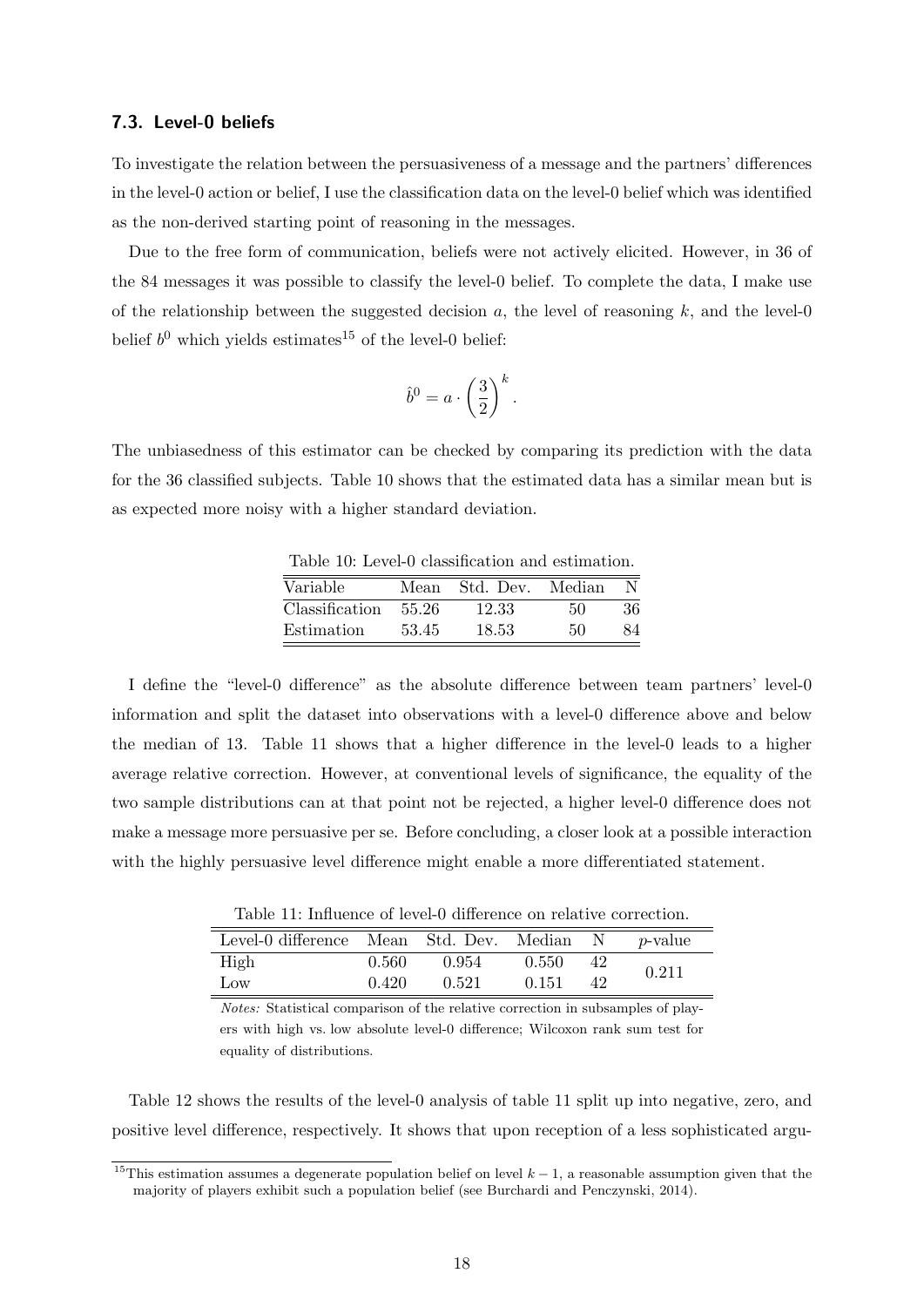ment (negative level difference), a high level-0 difference influences the magnitude of correction significantly. High level-0 differences lead to significantly larger relative corrections towards the partner's proposal. However, a high level-0 difference does not influence the relative correction when a more or equally sophisticated partner is faced. Therefore, the level-0 difference has only an impact when the level of reasoning does not make the argument persuasive. Overall, the analysis identifies circumstances under which level-0 differences can induce a change of decision and therefore be persuasive.

| Level diff. | Level-0 diff.   | Mean     | Std. Dev. | Median   | N  | $p$ -value |
|-------------|-----------------|----------|-----------|----------|----|------------|
| Negative    | High            | 0.652    | 1.306     | 0.199    | 14 | 0.002      |
|             | Low             | $-0.049$ | 0.180     | $\theta$ | 11 |            |
| Zero        | High            | 0.497    | 0.412     | 0.532    | 14 | 0.481      |
|             | $_{\text{Low}}$ | 0.455    | 0.541     | 0.304    | 20 |            |
| Positive    | High            | 0.530    | 0.991     | 0.697    | 14 |            |
|             | Low             | 0.824    | 0.317     |          |    | 0.373      |

Table 12: Influence of level-0 difference and level difference on relative correction.

Notes: Statistical comparison of the relative correction in subsamples of players with high vs. low absolute level-0 difference and negative, zero and positive level difference; Wilcoxon rank sum test for equality of distributions.

By the Bonferroni correction for multiple hypotheses the critical p-value is  $0.05/3$  = 0.0167.

Irrespective of the level-0 difference, the mean and median relative corrections for negative level differences are much smaller than those for other level differences. This provides evidence for the larger impact of the level of reasoning than of the level-0 on the persuasiveness of an argument. For a high level-0 difference, these corrections are probably caused by belief updates of higher level players in response to unexpected level-0 information.

This result suggests a second way in which team discussions are fruitful in symmetric strategic settings. The reasoning of team members might inform the belief about opponents' actions and thus influence the best response. In this way, less sophisticated subjects provide useful inputs in the team discussion. The initial example illustrates this effect.

## 7.4. OLS regression

In order to recapitulate the analysis of the beauty contest game, I report the OLS regression of level differences and level-0 differences on the relative correction. Regression 1 in table 13 shows the positive and significant impact of the level difference. On average, a difference of one additional level of reasoning results in a relative correction that is 0.19 higher. The impact of the level-0 difference is positive but significant only at the 10%-level. The interaction of level and level-0 difference has – as expected – a negative coefficient since a large level-0 difference is influential for negative level differences only. Regression 2 adds the disagreement variable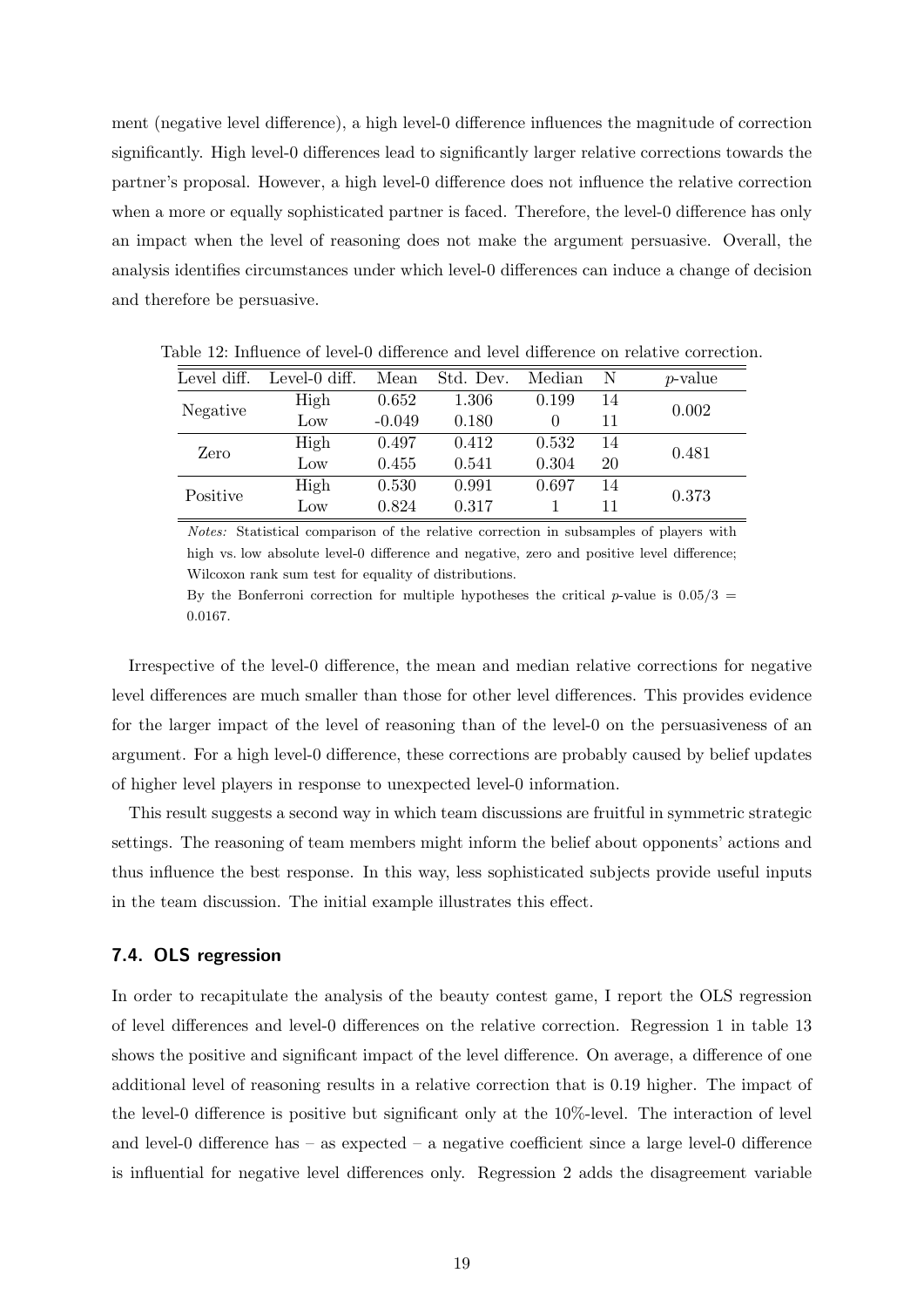and an interaction term with the level difference in order to check whether the mere difference in suggested decisions can explain part of the persuasion. Since negative disagreement leads more frequently to correction, the coefficient is negative, but not significantly different from 0. In regression 3, the variables that result from the messages are dropped and disagreement becomes significant, but it does not explain the relative correction better than the level and level-0 differences. These results suggest that the underlying reasoning of a decision contributes more to persuasion than the mere difference in suggested decisions so that the effect of persuasion indeed results from the communicated arguments rather than the difference in suggestions. This is in line with the fact that very short messages which cannot contain substantial reasoning are usually not followed by a change in the decision. For example, 10 out of 14 players do not correct their decision upon reception of a message of less than 40 characters. Consequently, removing the possibility of a written message would probably lead to much less persuasion.

The impact of the message could also result from its length, reflecting the effort a team partner exerted, independent of its content. Regression 4, therefore, includes the difference in the number of message characters between partner and the player. A longer message of the team partner leads to higher relative correction, but the influence is only significant when the message content variables are excluded (regression 5).

# 8. Results for the hide and seek game

One might argue that the persuasiveness of higher level arguments is specific to the beauty contest game. A brief and useful robustness check is therefore to see whether similar effects occur in a very different game with a unique mixed strategy Nash equilibrium, no dominant strategies and multiple candidate level-0 beliefs.

In the hide and seek game, hiders hide a treasure and seekers seek it at one of four locations. Whoever holds the treasure at the end, wins a prize. The locations are labelled "ABAA." For unambiguous reference in this analysis, I index the locations by their positions " $A_1B_2A_3A_4$ ." Using the same communication protocol as before, this experiment features teams of two players that are assigned one of the two roles and matched with a team of the opposite role.

The classification of the written messages provides information about individuals' level of reasoning analogous to the beauty contest game. The following communication of a team of seekers gives an example of how persuasion might work in this game.

Subject 3 (team 2, suggested decision  $A_3$ , final decision  $A_4$ ): for now it's an absolute guess, I would choose the third box Subject 4 (team 2, suggested decision  $A_4$ , final decision  $A_1$ ): the hider may think most people may look for the item in the middle two, thus they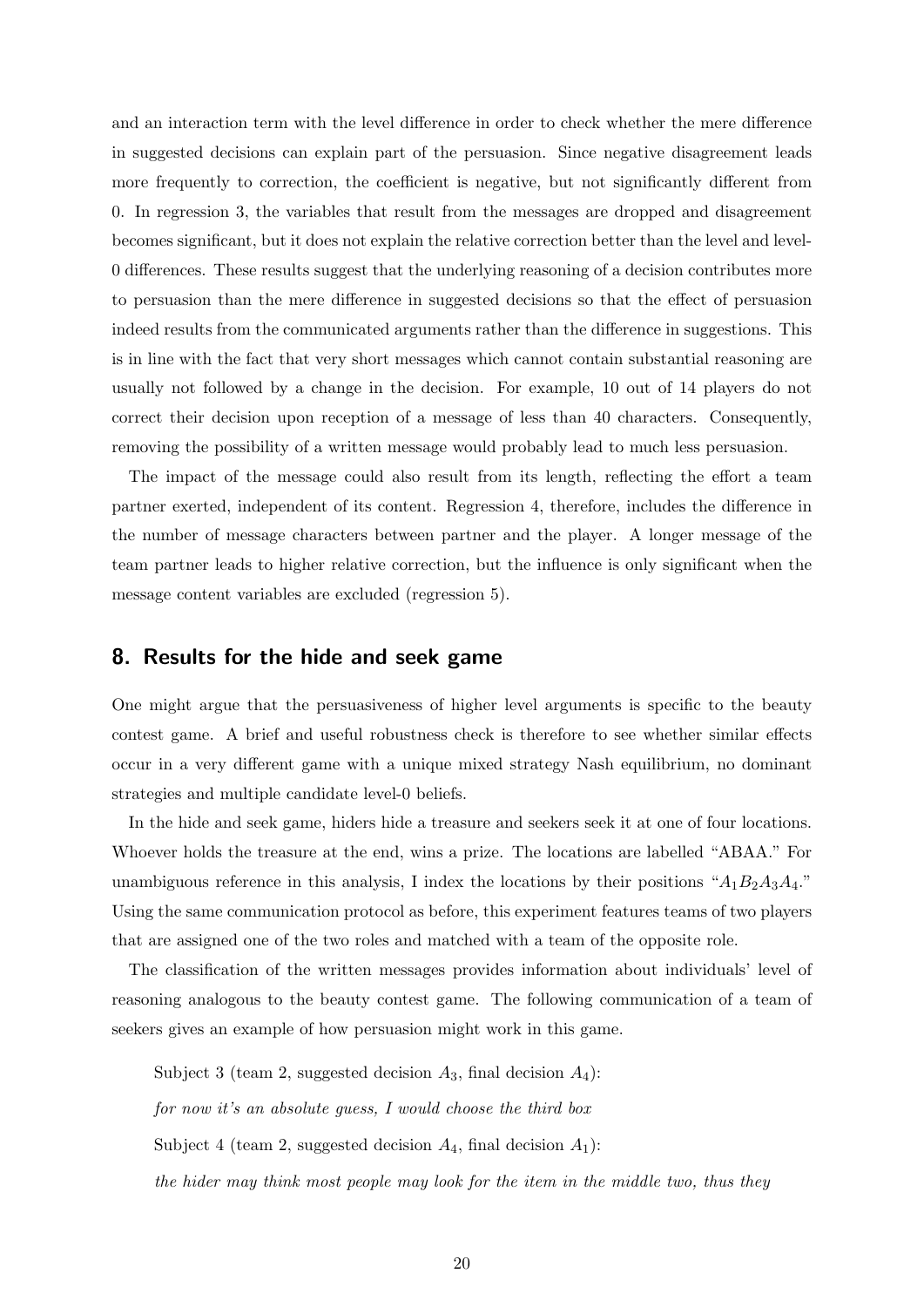|                      | (1)        | $\left( 2\right)$ | (3)           | (4)        | (5)         |
|----------------------|------------|-------------------|---------------|------------|-------------|
| Variables            | Rel. corr. | Rel. corr.        | Rel. corr.    | Rel. corr. | Rel. corr.  |
|                      |            |                   |               |            |             |
| Level diff.          | $0.19***$  | $0.17**$          |               | $0.16**$   |             |
|                      | (0.061)    | (0.077)           |               | (0.064)    |             |
| Level-0 diff.        | $0.0041*$  | $0.0046**$        |               | 0.0032     |             |
|                      | (0.0021)   | (0.0023)          |               | (0.0023)   |             |
| Level diff. $\times$ | $-0.0033*$ | $-0.0058*$        |               | $-0.0030$  |             |
| Level-0 diff.        | (0.0019)   | (0.0034)          |               | (0.0021)   |             |
| Disagreement         |            | $-0.0038$         | $-0.0039**$   |            |             |
|                      |            | (0.0035)          | (0.0017)      |            |             |
| Level diff. $\times$ |            | 0.0012            | 0.00067       |            |             |
| Disagreement         |            | (0.0015)          | (0.0016)      |            |             |
| Character diff.      |            |                   |               | 0.00027    | $0.00059*$  |
|                      |            |                   |               | (0.00032)  | (0.00032)   |
| Level diff. $\times$ |            |                   |               | $-0.00042$ | $-0.00050*$ |
| Character diff.      |            |                   |               | (0.00028)  | (0.00028)   |
| Constant             | $0.41***$  | $0.42***$         | $0.50^{****}$ | $0.47***$  | $0.55***$   |
|                      | (0.097)    | (0.11)            | (0.11)        | (0.11)     | (0.090)     |
|                      |            |                   |               |            |             |
| Observations         | 84         | 84                | 84            | 84         | 84          |
| R-squared            | 0.057      | 0.073             | 0.029         | 0.072      | 0.043       |
| Adjusted $R^2$       | 0.022      | 0.014             | 0.005         | 0.013      | 0.019       |

Table 13: OLS regression results, regressing relative correction on various independent variables.

Notes: Robust standard errors in brackets.

\*\*\*, \*\*, and \* denote significance at the  $1\%$ , 5%, and  $10\%$  level.

#### will hide the treasure in the first or last, so i choose the last one

In this brief exchange, subject 4 presents a scenario of hiders' play and describes a best response. Subject 3 reports to simply "guess" a location and ultimately follows his partner's suggestion.

The exposition of the analysis is influenced by the fact that the action space is a set of only four elements and the unique Nash equilibrium is in mixed strategies. Consequently, observed changes in decisions will be less nuanced and cannot be interpreted as moves towards or away from the Nash equilibrium. Comparing decisions can detect disagreement and correction, but the direction and magnitude of changes in decisions are not meaningful. In other words, it only matters whether subjects propose the same action (disagreement  $= 0$ ) or not (1) and whether they adopt exactly the decision of their partners (adoption  $= 1$ ) or not  $(0)$ .

Table 14 shows disagreement and adoption for 114 observations. The 16 subjects that agreed from the start maintained their position, thereby "adopting" the partner's position. Of 98 subjects that disagreed in their suggested decision, 25 are persuaded by their team partner to adopt exactly her suggested decision.

Table 15 summarizes the partner matches by the level- $k$  lower bound. The diagonal shows that roughly one third of the players are matched with a player of the same level of reasoning,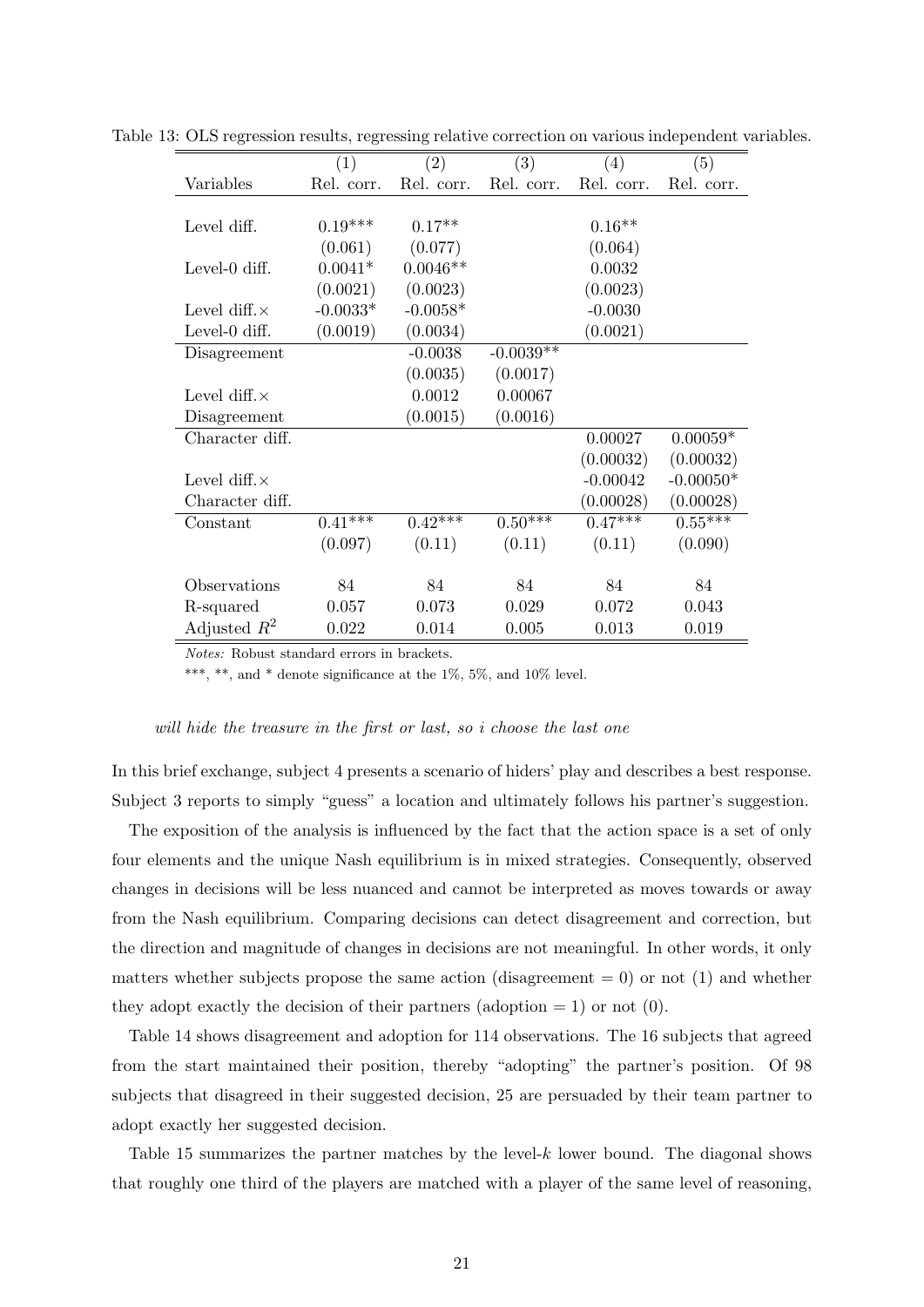|          |       |    | Disagreement |       |
|----------|-------|----|--------------|-------|
|          |       |    |              | Total |
| Adoption |       |    | 73           | 73    |
|          |       | 16 | 25           |       |
|          | Total | 16 | R            | 114   |

Table 14: Directions of disagreement and adoption of the partner's suggested decision.

roughly the same as in the beauty contest game. Matches of different level players predominantly involve one player that is of level-0.

Table 15: Level-k lower bounds of subjects and their team partners in the hide and seek game.

|             | Partner's lower bound |    |                |              |   |       |
|-------------|-----------------------|----|----------------|--------------|---|-------|
| Lower bound | $\tilde{0}$           | -1 | 2              | 3            | 4 | Total |
|             | 24                    | 19 | 11             |              |   | 54    |
|             | 19                    | 12 | 6              | 1            |   | 38    |
|             | 11                    | 6  | $\overline{2}$ |              |   | 20    |
| 3           |                       |    |                |              |   |       |
|             |                       |    |                |              |   |       |
| Total       |                       | 38 | 20             | $\mathbf{1}$ |   |       |

Table 16 differentiates the data on disagreement and adoption by the sign of the level difference between the team partners. A significant difference in adoption after disagreement can be observed between players of negative and positive level difference. 8% adopt the suggested decision of a lower level partner and 38% adopt the one of a higher level partner (Fisher exact test,  $p = 0.002$ . These results strengthen the conclusion that the level of reasoning is an important predictor of persuasion.

Because of the nature of the action space, two players' level-0 beliefs can only be the same or different, a more nuanced comparison is not possible. This game is therefore not well-suited to investigate the level-0 influence on persuasion. The classification data indicates that only in one team both players hold the same level-0 belief from the start. The level-0 belief or action – each player's reaction to the framing – appears to be more controversial than in the beauty contest game and possibly interferes with the persuasiveness of the level of reasoning. By virtue of this, the hide and seek game provides a strong test whose result consequently emphasizes the relevance of the level of sophistication for persuasion.

# 9. Discussion

The messages in this study developed naturally in the course of the experiment and were not controlled or manipulated in any way. The possible distinction between the effects of proposal and message is also left for future work. These decisions follow from the objective to study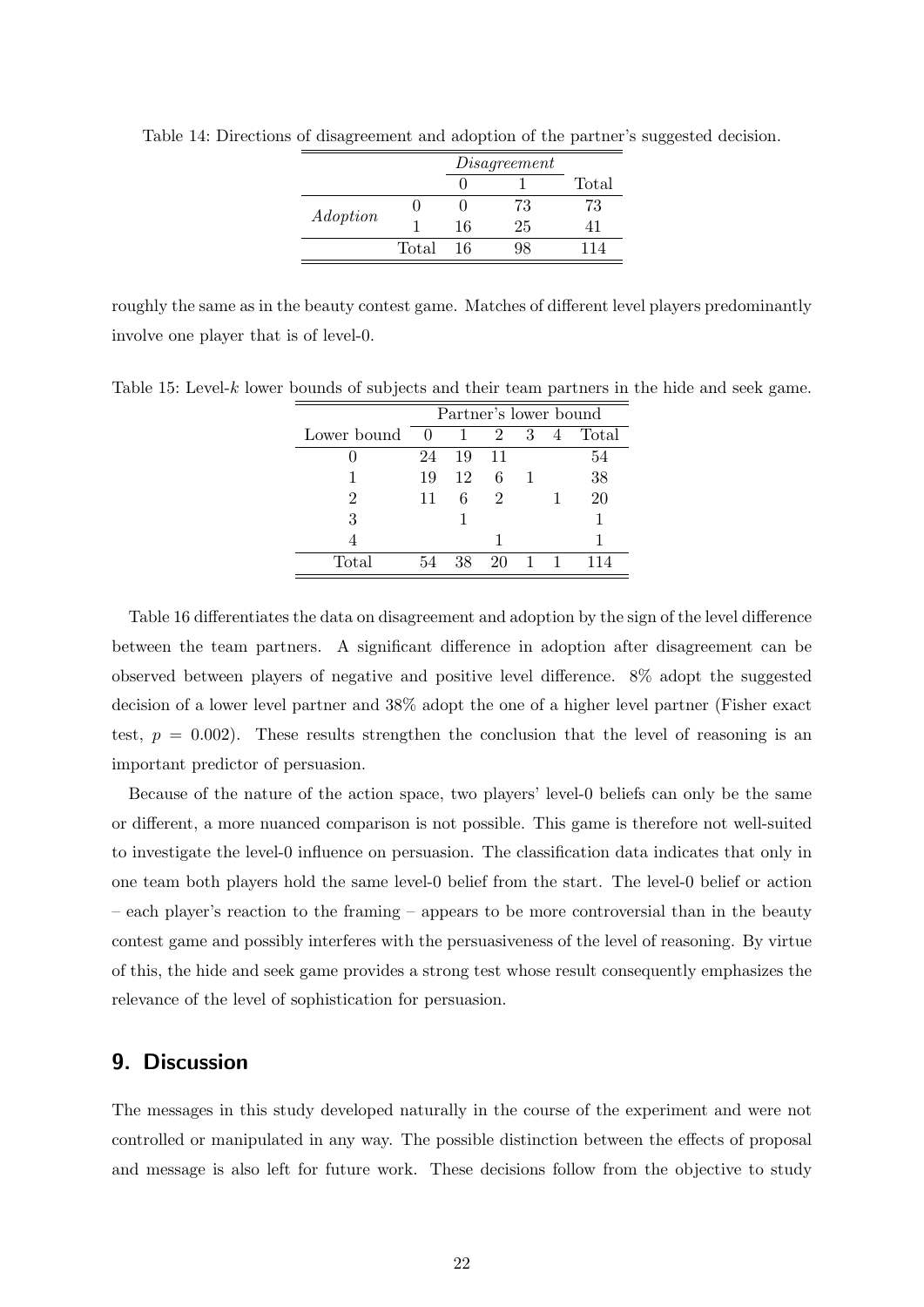|            |                                |          | Dis. |       |    |              |                                |              | Dis. |       |
|------------|--------------------------------|----------|------|-------|----|--------------|--------------------------------|--------------|------|-------|
|            |                                |          | 1    | Total |    |              |                                | $\mathbf{0}$ |      | Total |
| Ad.        | $\mathbf{0}$                   | $\theta$ | 32   | 32    |    | Ad.          | $\mathbf{0}$                   | 0            | 20   | 20    |
|            |                                | 3        | 3    | 6     |    |              | 1                              | 3            | 15   | 18    |
|            | Total                          | 3        | 35   | 38    |    |              | Total                          | 3            | 35   | 38    |
|            | (a) Negative level difference. |          |      |       |    |              | (b) Positive level difference. |              |      |       |
|            |                                |          |      |       |    | Disagreement |                                |              |      |       |
|            |                                |          |      |       |    |              |                                | Total        |      |       |
|            |                                | Adoption | O    |       | 21 |              | 21                             |              |      |       |
|            |                                |          |      | 1     | 10 | 7            |                                | 17           |      |       |
|            |                                |          |      | Total | 10 | 28           |                                | 38           |      |       |
| $\sqrt{2}$ |                                |          |      |       |    |              |                                |              |      |       |

Table 16: Directions of disagreement and adoption by the sign of the level difference.

(c) Zero level difference.

aspects of the typical team interaction as it has been implemented in many other experimental studies. It turned out that there were fewer subjects of a level of 2 or beyond than required for a study of the persuasiveness of more sophisticated messages. The scope of the study is thus limited to a standard subject pool, which importantly does not invalidate the relevance of the observed mechanisms for typical team interactions in such settings. An investigation of more sophisticated interaction is a straightforward extension of the proposed methodology which, however, would render results less comparable with other team experiments.

With the data at hand, one cannot distinguish whether the persuasion works via a true understanding of the received argument or due to the authority that a complex and elaborate argument entails, an important question for jury decisions (see Cooper, Bennett and Sukel, 1996). Again, this point can be addressed in a similar setting by varying the content of messages in a controlled fashion.

It has been argued that part of the persuasion might be due to the fact that team members feel obliged to conform with their team partner. While this might lead to more frequent corrections than without the desire of conformity, it does not account for the asymmetry in correction between more and less sophisticated team members. Plain conformity cannot achieve this important coordination in the direction of better founded decisions.

In terms of methodology, the results add another argument for the reliability and replicability of the classification of messages that are obtained in this kind of intra-team communication (Burchardi and Penczynski, 2014). A first argument is that the procedure with separate classifications by two RAs is in accordance with standard procedures of protocol analysis (Ericsson and Simon, 1984). Second, the reliability can be demonstrated by similar classifications of multiple RAs, as shown in table 2. Third now, the classified levels of reasoning and level-0 information are predictive of changes in behavior of the subjects in the experiments. Consequently, there is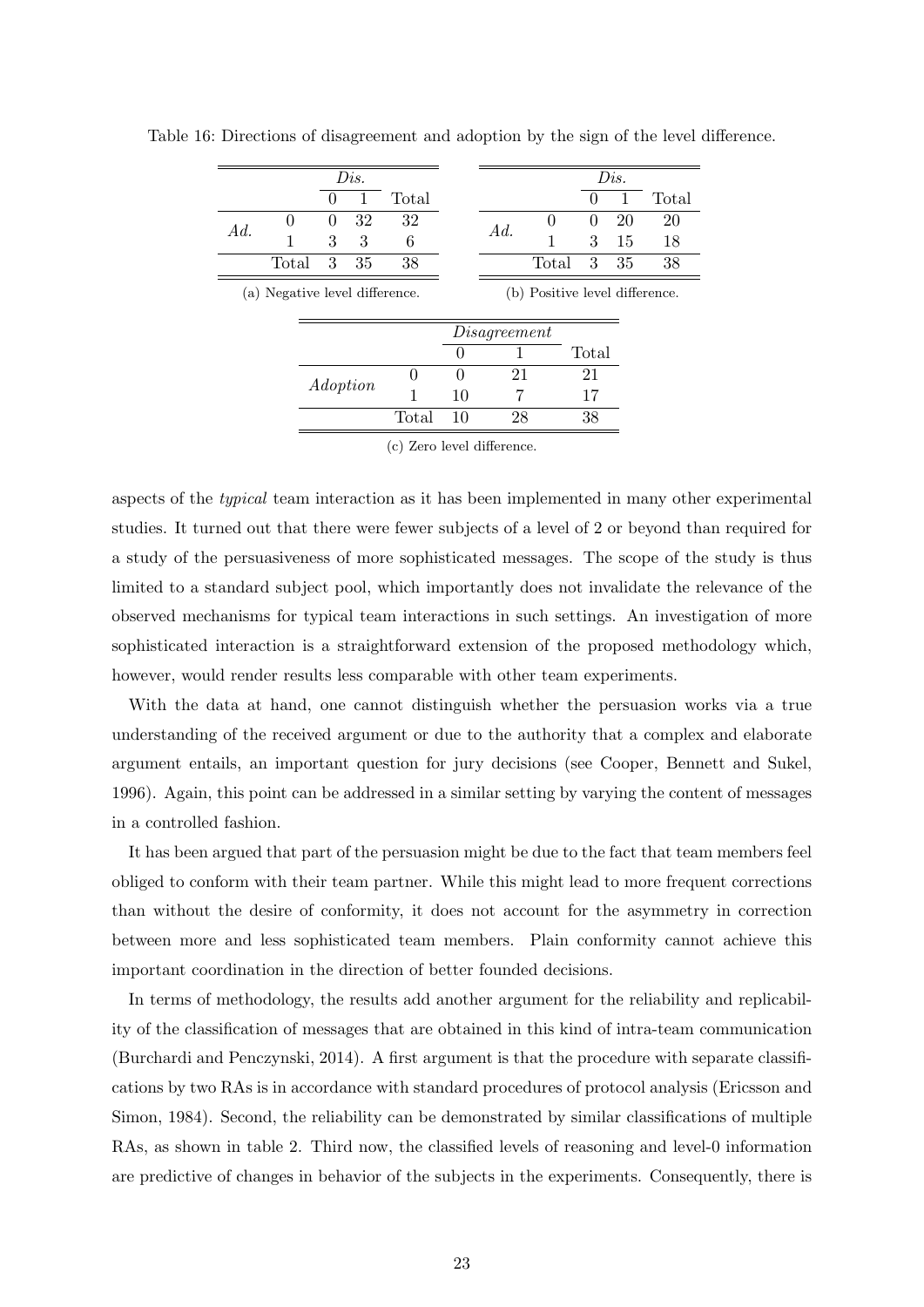something about the messages which causes subjects to change their behavior and at the same time causes classifiers to identify a certain, higher level of reasoning. In this sense, the subjects in the study themselves provide a robustness check of the classification.

Finally, I want to note that the communication protocol in the experiment is a special case of the Delphi method, a group discussion protocol introduced by Dalkey and Helmer (1963). In multiple rounds, experts give individual opinions of, say, the growth of the economy next year. After each round a neutral facilitator distributes anonymous feedback on all others' estimates and justifications. This method has so far been exclusively used as a tool to aggregate expert opinions in an unbiased way, but this study shows its potential to investigate individual and team reasoning.

# 10. Conclusion

This paper investigates persuasion in the context of team decision making and studies the influence of verbal arguments on individual's decisions in knowledge-related and strategic settings. The study gives concrete insights in the mechanism behind the widely observed team superiority in decision making. An important key to these insights is the experimental design that enables the tracking of individual arguments and decision changes.

In knowledge questions which ask for the year of a historic event, informative considerations and the precision of the guess make a message persuasive in that receivers change their decision more frequently.

Two effects of persuasion can be identified in strategic thinking. First, arguments that exhibit a relatively higher level of reasoning are more persuasive than lower level arguments. It is shown that decisions are more frequently revised in the direction of the partner's proposal when more sophisticated arguments are received. For teams, this implies that the more sophisticated members have a larger influence on the team's decision, rendering the team more sophisticated.

Second, being confronted with unexpected decisions of less sophisticated team members induces higher level players to revise their decision in the direction of their partners' suggestion. This effect can be interpreted as an update of players' beliefs about the behavior of their opponents.

The results show how individuals give up their initial decision when confronted with more sophisticated arguments and maintain their initial decision otherwise. Such a selection process is an important mechanism to improve decisions when arguments are pooled and team members are heterogeneous with respect to individual knowledge or strategic sophistication. While team decision making processes are certainly influenced positively and negatively by many factors, my experimental study illuminates how teams aggregate information and pool strategic sophistication to make better decisions.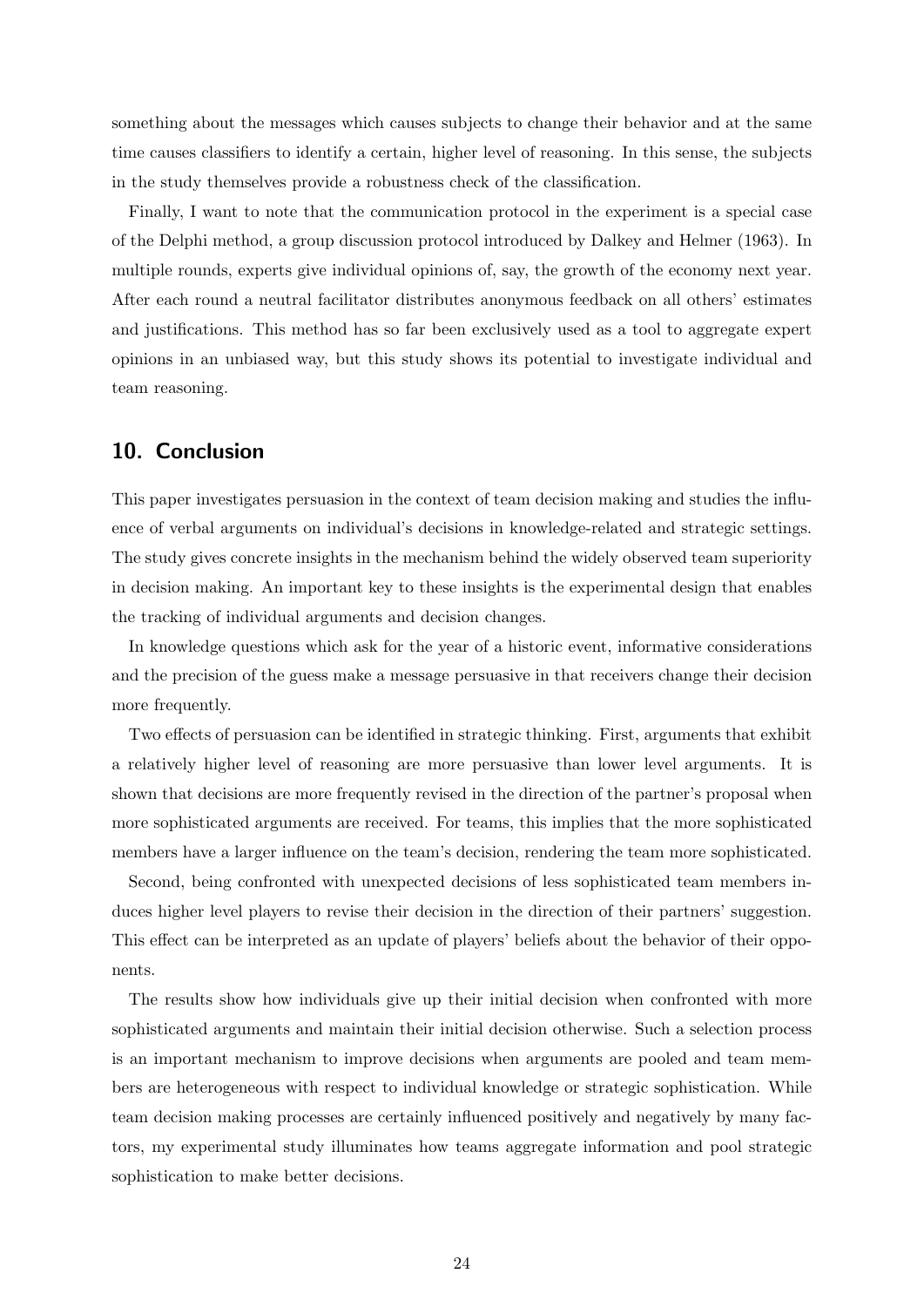# References

- Bacharach, Michael and Dale O. Stahl, "Variable-Frame Level-n Theory," Games and Economic Behavior, August 2000, 32 (2), 220–246.
- Blinder, Alan S. and John Morgan, "Are Two Heads Better than One? Monetary Policy by Committee," Journal of Money, Credit and Banking, 2005, 37 (5), pp. 789–811.
- Bornstein, Gary and Ilan Yaniv, "Individual and Group Behavior in the Ultimatum Game: Are Groups More 'Rational' Players?," Experimental Economics, 1998, 1 (1), 101–108.
- Bosch-Domènech, Antoni, José G. Montalvo, Rosemarie Nagel, and Albert Satorra, "One, Two, (Three), Infinity, . . . : Newspaper and Lab Beauty-Contest Experiments," American Economic Review, December 2002, 92 (5), 1687–1701.
- Bosman, Ronald, Heike Hennig-Schmidt, and Frans Van Winden, "Exploring group decision making in a power-to-take experiment," Experimental Economics, 2006, 9 (1), 35–51.
- Burchardi, Konrad B. and Stefan P. Penczynski, "Out of your mind: Eliciting individual reasoning in one shot games," *Games and Economic Behavior*, 2014,  $84$  (0),  $39 - 57$ .
- Burnstein, Eugene, Amiram Vinokur, and Yaacov Trope, "Interpersonal comparison versus persuasive argumentation: A more direct test of alternative explanations for groupinduced shifts in individual choice," Journal of Experimental Social Psychology, 1973, 9 (3), 236–245.
- Camerer, Colin F., Teck-Hua Ho, and Juin-Kuan Chong, "A Cognitive Hierarchy Model of Games," The Quarterly Journal of Economics, August 2004, 119 (3), 861–898.
- Casari, Marco, Jingjing Zhang, and Christine Jackson, "When Do Groups Perform Better than Individuals? An Acquiring a Company Experiment," Technical Report, University of Bologna 2012.
- Celen, Bogaçhan, Shachar Kariv, and Andrew Schotter, "An experimental test of advice and social learning," Management Science, 2010, 56 (10), 1687–1701.
- Charness, Gary and Matthew O. Jackson, "Group play in games and the role of consent in network formation," Journal of Economic Theory, 2007, 136 (1), 417–445.
- and Matthias Sutter, "Groups make better self-interested decisions," The Journal of Economic Perspectives, 2012, pp. 157–176.
- Cooper, David J. and John H. Kagel, "Are Two Heads Better than One? Team versus Individual Play in Signaling Games," American Economic Review, June 2005, 95 (3), 477–509.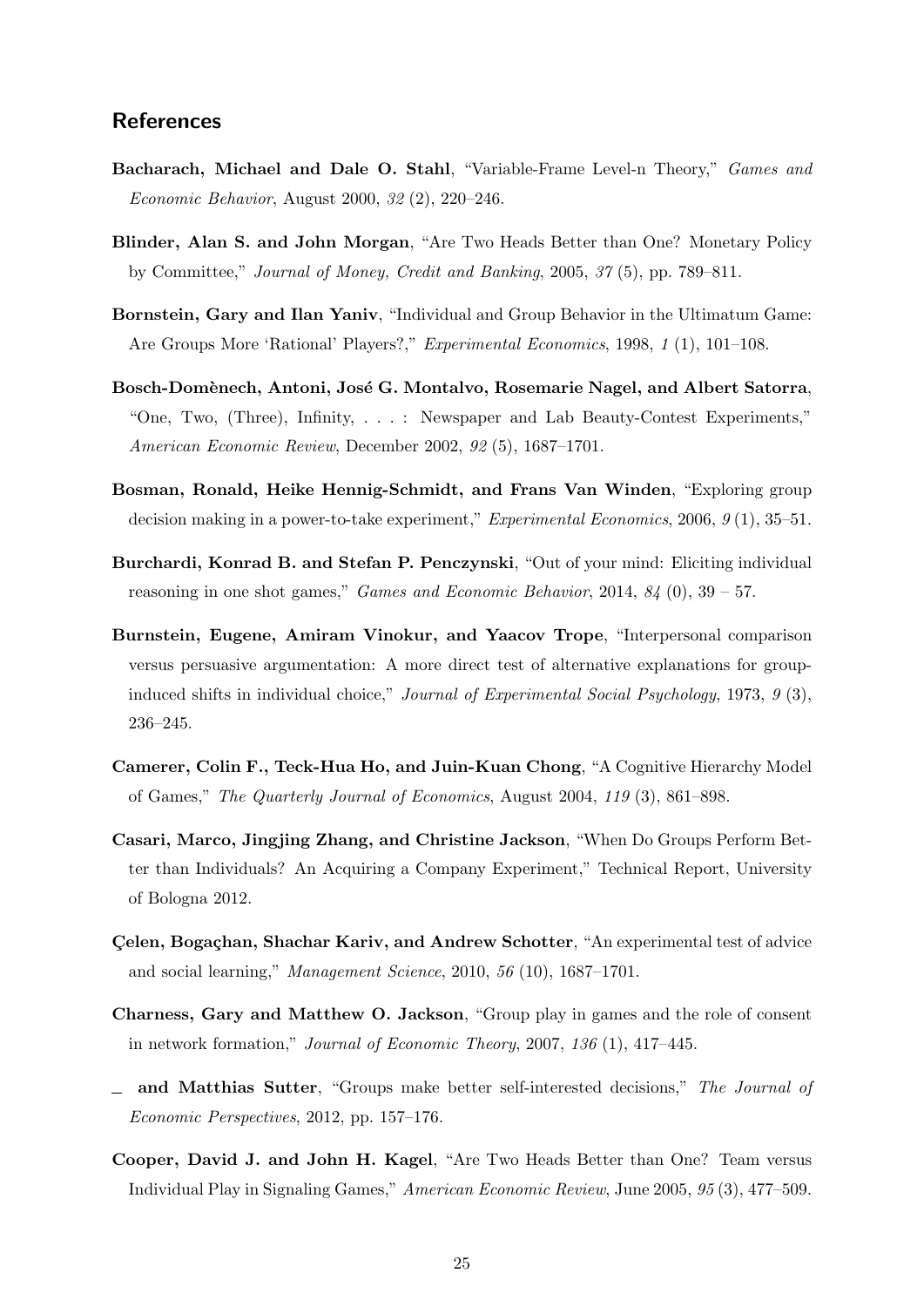- Cooper, Joel, Elizabeth A. Bennett, and Holly L. Sukel, "Complex scientific testimony: How do jurors make decisions?," Law and Human Behavior, 1996, 20, 379–394.
- Costa-Gomes, Miguel A. and Vincent P. Crawford, "Cognition and Behavior in Two-Person Guessing Games: An Experimental Study," American Economic Review, December 2006, 96 (5), 1737–1768.
- Crawford, Vincent P. and Joel Sobel, "Strategic Information Transmission," Econometrica, November 1982, 50 (6), 1431–51.
- Dalkey, Norman and Olaf Helmer, "An Experimental Application of the Delphi Method to the Use of Experts," Management Science, 1963, 9 (3), pp. 458–467.
- Davis, James H., "Some compelling intuitions about group consensus decisions, theoretical and empirical research, and interpersonal aggregation phenomena: Selected examples 1950- 1990," Organizational Behavior and Human Decision Processes, June 1992, 52 (1), 3–38.
- DeMarzo, Peter M., Dimitri Vayanos, and Jeffrey Zwiebel, "Persuasion Bias, Social Influence, And Unidimensional Opinions," The Quarterly Journal of Economics, August 2003, 118 (3), 909–968.
- Ericsson, K.A. and H.A. Simon, Protocol Analysis: Verbal Reports as Data, Cambridge, Mass.: MIT Press, 1984.
- Fischbacher, Urs, "z-Tree: Zurich toolbox for ready-made economic experiments," Experimental Economics, June 2007, 10 (2), 171–178.
- Glazer, Jacob and Ariel Rubinstein, "On Optimal Rules of Persuasion," Econometrica, 2004, 72 (6), 1715–1736.
- $\Box$  and  $\Box$ , "A Model of Persuasion with Boundedly Rational Agents," *Journal of Political* Economy, 2012,  $120(6)$ , pp. 1057–1082.
- Hastie, Reid, "Experimental Evidence on Group Accuracy," in Bernard Grofman and Guillermo Owen, eds., *Information Pooling and Group Decision Making: Proceedings of the* Second University of California, Irvine, Conference on Political Economy, Vol. 2, JAI Press Inc., 1983, pp. 129–157.
- Hill, Gayle W., "Group versus individual performance: Are N+1 heads better than one?," Psychological Bulletin, May 1982, 91 (3), 517–539.
- Kamenica, Emir and Matthew Gentzkow, "Bayesian Persuasion," American Economic Review, 2011, 101 (6), 2590–2615.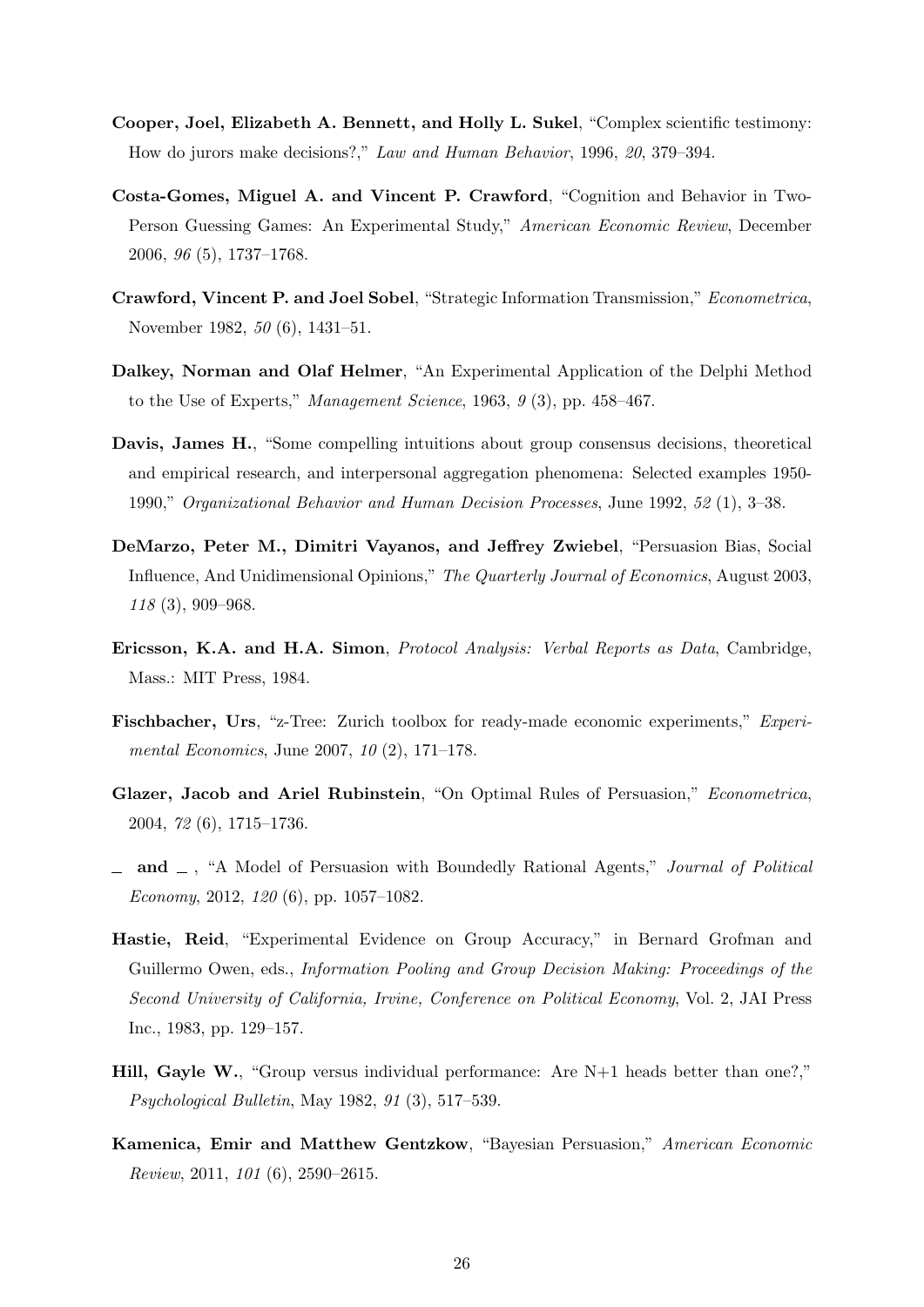- Kocher, Martin G. and Matthias Sutter, "The Decision Maker Matters: Individual versus Group Behaviour in Experimental 'Beauty-Contest' Games," The Economic Journal, January 2005, 115 (500), 200–223.
- Kugler, Tamar, Edgar E Kausel, and Martin G Kocher, "Are groups more rational than individuals? A review of interactive decision making in groups," Wiley Interdisciplinary Reviews: Cognitive Science, 2012, 3 (4), 471–482.
- Laughlin, Patrick R. and Alan L. Ellis, "Demonstrability and social combination processes on mathematical intellective tasks," Journal of Experimental Social Psychology, 1986, 22 (3),  $177 - 189.$
- Levine, John M. and Richard L. Moreland, Small groups: key readings Key readings in social psychology, New York, NY: Psychology Press, 2006.
- Lipman, Barton L., "Decision Theory without Logical Omniscience: Toward an Axiomatic Framework for Bounded Rationality," Review of Economic Studies, April 1999, 66 (2), 339–61.
- Luhan, Wolfgang, Martin Kocher, and Matthias Sutter, "Group polarization in the team dictator game reconsidered," Experimental Economics, 2009, 12, 26–41. 10.1007/s10683- 007-9188-7.
- Milgrom, Paul and John Roberts, "Relying on the Information of Interested Parties," The RAND Journal of Economics, 1986, 17 (1), pp. 18–32.
- Modica, Salvatore and Aldo Rustichini, "Awareness and partitional information structures," Theory and Decision, 1994, 37, 107–124.
- Mullainathan, Sendhil, Joshua Schwartzstein, and Andrei Shleifer, "Coarse Thinking and Persuasion," The Quarterly Journal of Economics, May 2008, 123 (2), 577–619.
- Nagel, Rosemarie, "Unraveling in Guessing Games: An Experimental Study," American Economic Review, December 1995, 85 (5), 1313–1326.
- Penczynski, Stefan P., "Strategic Thinking: The Influence of the Game," Working Paper, University of Mannheim January 2014.
- Rubinstein, Ariel, Modeling Bounded Rationality, Sage Publications, 1998.
- and Amos Tversky, "Naive Strategies in Zero-Sum Games," Working Paper 17-93, The Sackler Institute of Economic Studies 1993.
- Schotter, Andrew, "Decision Making with Naive Advice," American Economic Review, May 2003, 93 (2), 196–201.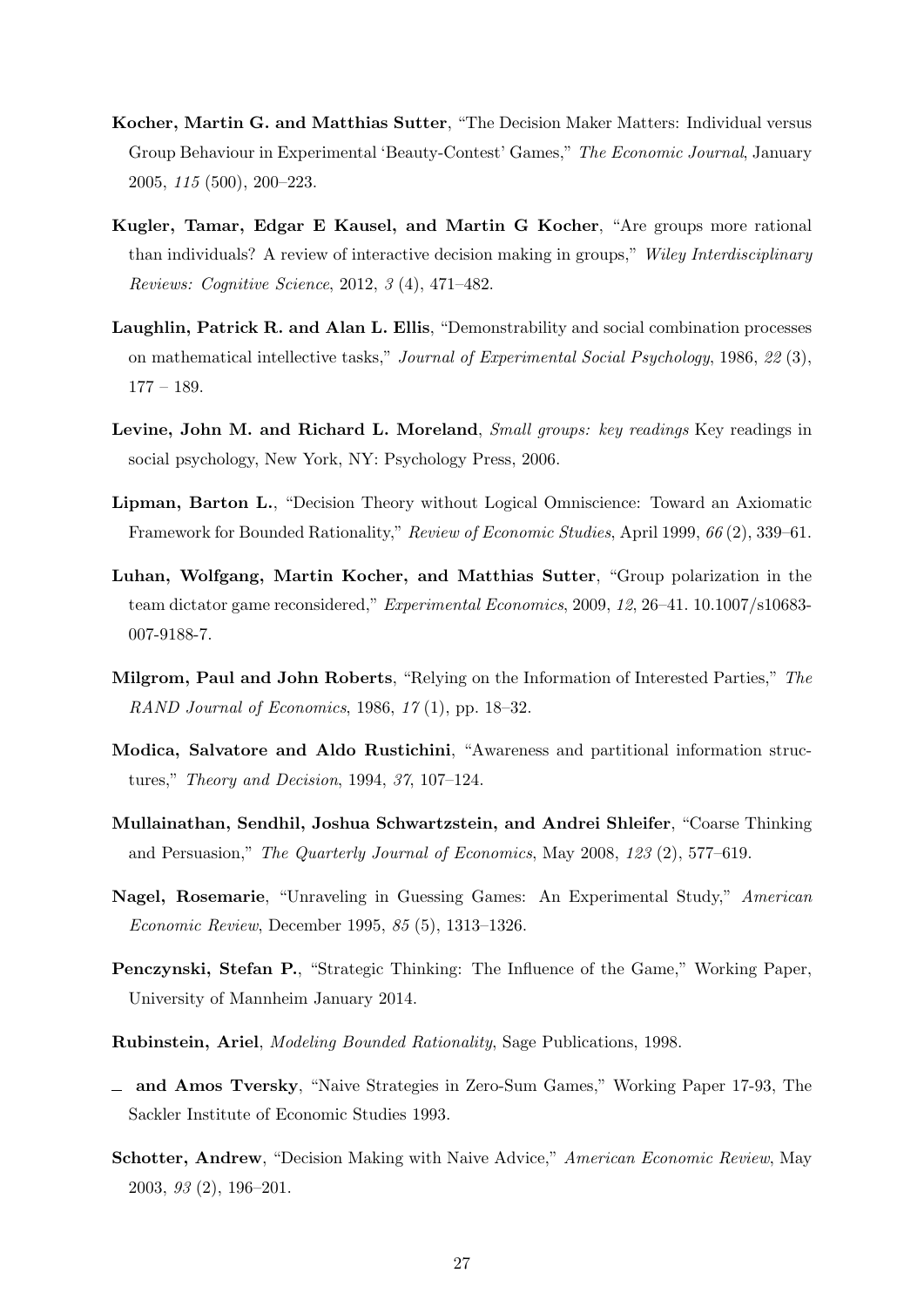- Sheremeta, Roman M and Jingjing Zhang, "Can groups solve the problem of over-bidding in contests?," Social Choice and Welfare, 2010, 35 (2), 175–197.
- Stahl, Dale O. and Paul W. Wilson, "On Players' Models of Other Players: Theory and Experimental Evidence," Games and Economic Behavior, July 1995, 10 (1), 218–254.

Surowiecki, James, The Wisdom of Crowds, Anchor, 2005.

Thorndike, Robert L., "The Effect of Discussion upon the Correctness of Group Decisions, when the Factor of Majority Influence is Allowed For," The Journal of Social Psychology, 1938, 9 (3), 343–362.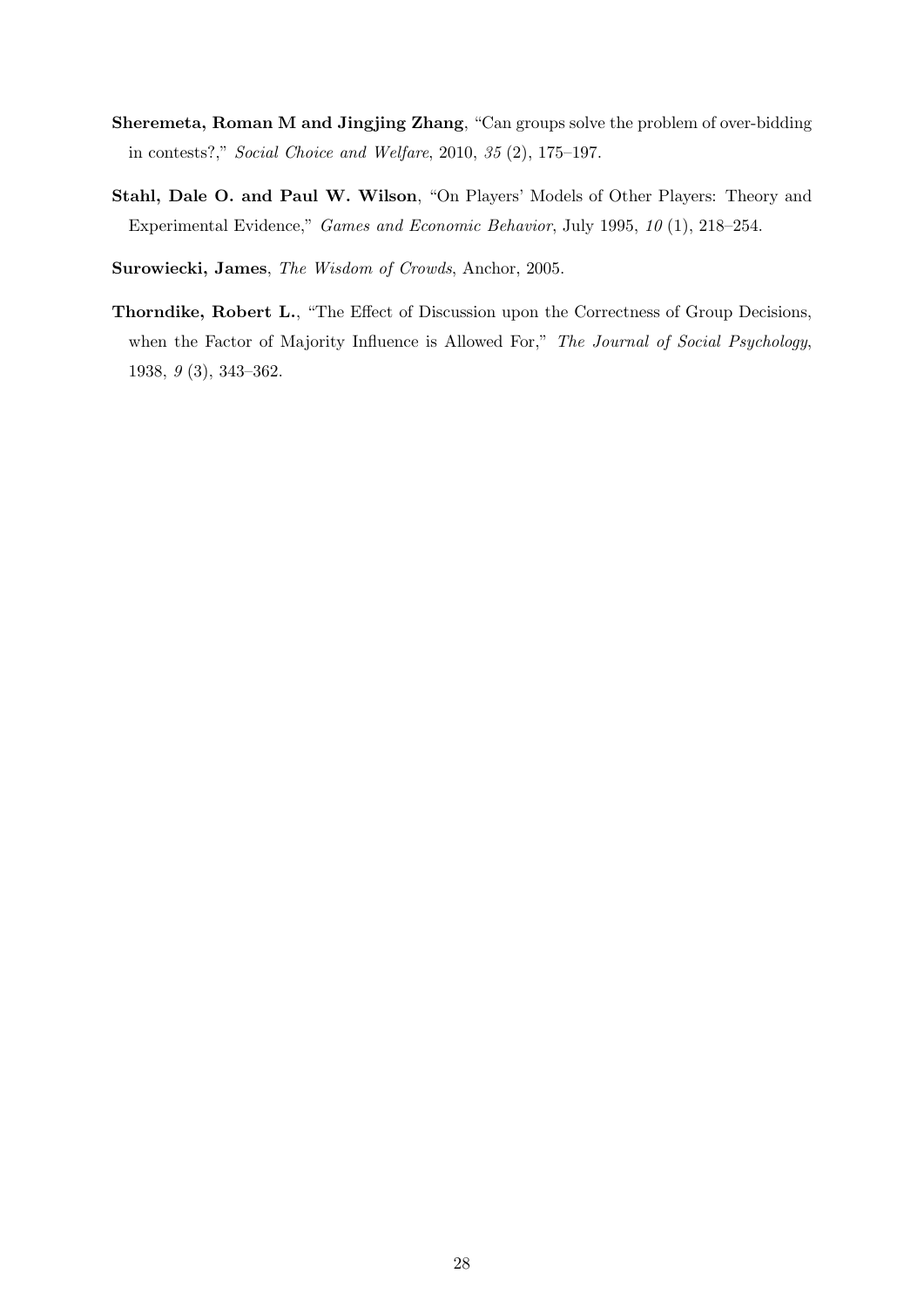# A. Experiment and Classification Instructions

## NOT FOR PUBLICATION

# Introduction

This appendix reproduces all instructions shown to the participants in the paper's experiments. The beauty contest and hide and seek games were conducted with Konrad B. Burchardi in the experimental laboratory of Royal Holloway on the 29th of May 2008 and the 28th of November 2008. The trivia sessions were conducted in the experimental laboratory of Cornell University in March and May 2011.

Furthermore, the appendix reproduces the instructions which were provided to the research assistants in order to explain how to classify the written accounts of reasoning and the messages in the trivia questions.

# Experiment Strategic Games

The experiment instructions were distributed sequentially before the Test Period, Part I and Part II and read aloud by the experimenter.

## Welcome to the experiment!

#### Introduction

You are about to participate in an experiment in team decision making. The experiment is funded by the Michio Morishima fund, the London School of Economics and the German Society of Experimental Economic Research. Please follow the instructions carefully.

In addition to the participation fee of £5, you may earn a considerable additional amount of money. Your decisions and the decisions of the other participants determine the additional amount. You will be instructed in detail how your earnings depend on your and the others' decisions. All that you earn is yours to keep, and will be paid to you in private, in cash, after today's session.

It is important to us that you remain silent and do not look at other people's screens. If you have any questions or need assistance of any kind, please raise your hand, and an experimenter will come to you. If you talk, exclaim out loud, etc., you will be asked to leave. Thank you.

Since this is a team experiment, you will at various times be matched randomly with another participant in this room, to form a team that plays as one entity. Your team's earnings will be shared equally between you and your team partner.

The experiment consists of two parts (Part I and Part II) which are independent of each other and feature different tasks. Part I consists of three rounds and Part II consists of four rounds. However, the way you interact as a team to take decisions will be the same throughout the two parts.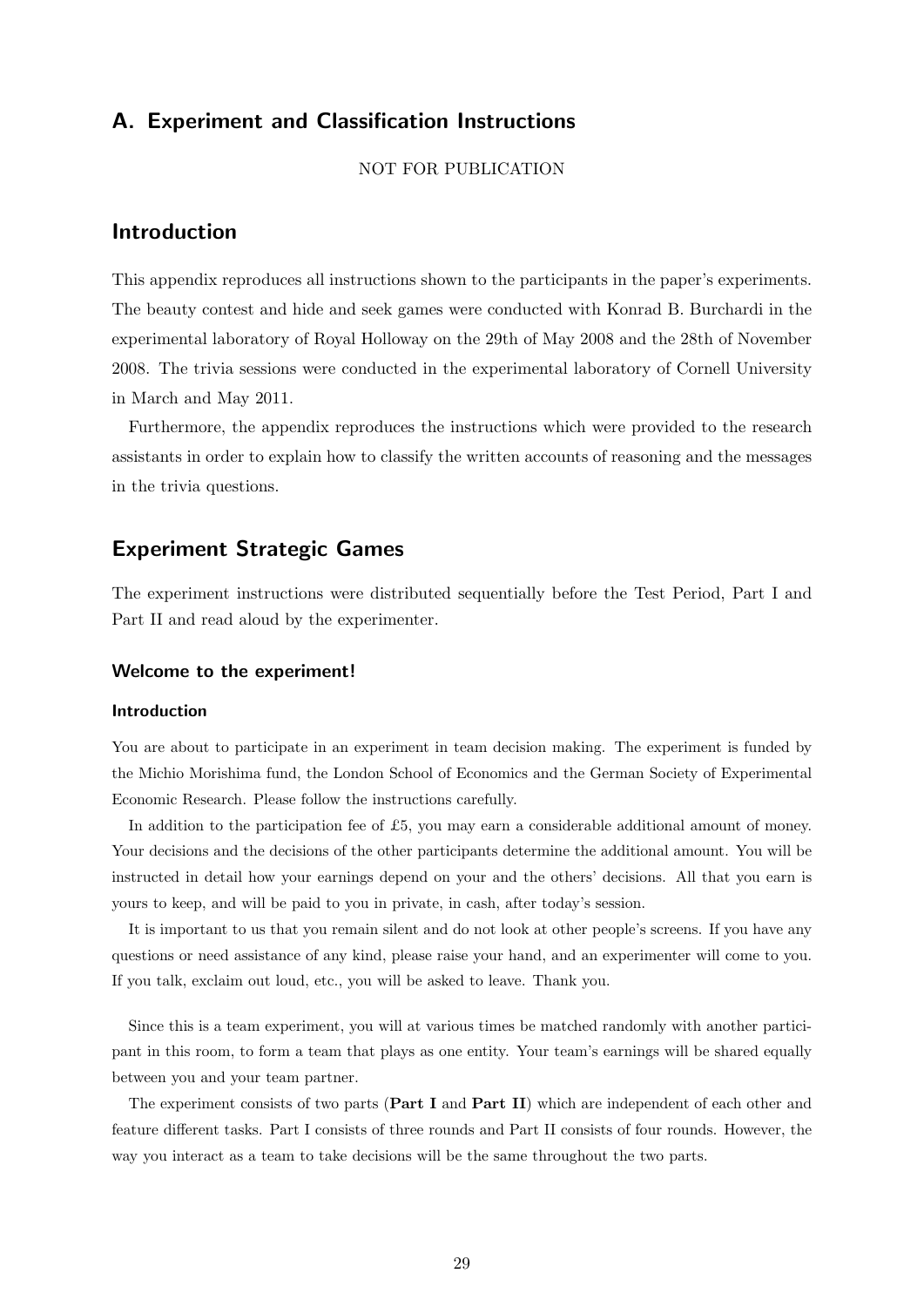Now, let us explain how your **Team's Action** is determined. In fact, both your team partner and you will enter a **Final Decision** individually and the computer will choose randomly which one of your two final decisions counts as your team's action. The probability that your team partner's final decision is chosen is equal to the probability that your final decision will be chosen (i.e. your chances are 50:50). However, you have the possibility to influence your partner's final decision in the following way: Before you enter your final decision, you can propose to your partner a **Suggested Decision** and send him one and only one text **Message**. Note that this message is your only chance to convince your partner of the reasoning behind your suggested decision. Therefore, use the message to explain your suggested decision to your team partner. After you finish entering your suggested decision and your message, these will be shown to your team partner. She/he will then make her/his final decision. Similarly, you will receive your partner's suggested decision and message. You will then make your final decision. As outlined above, once you both enter your final decision, the computer chooses randomly one of your final decisions as your team's action.

If you have any questions at this point, please raise your hand. In order for you to get familiar with the messaging system, you will now try it out in a Test Period. Please turn the page for further instructions.

#### Test period

A participant in this room is now randomly chosen to be your team partner. The Test Period has two rounds, with one question to answer in each round. Since this is only a test, your earnings will not depend on any decision taken now. In both test rounds you will need to answer a question about the year of an historic event. The team that is closest to the correct year wins.

As described, you will be able to send one **Suggested Decision** with your proposed year and an explaining *Message*. After having read your partner's suggested decision and message, you will enter your Final Decision. As described earlier, either your or your partner's final decision will be chosen randomly to be your **Team's Action**.

The messenger allows **Messages** of any size. However, you have to enter the message line by line since the input space is only one line. Within this line you can delete by using the usual "Backspace" button of your keyboard. By pressing "Enter" on the keyboard, you add the written sentence to the message. Please note that only added sentences will be sent and seen by your partner. The words in the blue input line will not be sent. You can always delete previously added sentences by clicking the "Clear" Input" button. The number of lines you send is not limited. You can therefore send messages of any length. You finally send the message to your partner by clicking the "Send Message" button.

When you are ready, please click the "Ready" button to start the Test Period.

## Start Part I

You are about to start Part I of the experiment. You are now randomly matched with a new team partner. For each of the next three rounds you will be matched with a new team partner, i.e. in each of the following rounds you will play with a different person.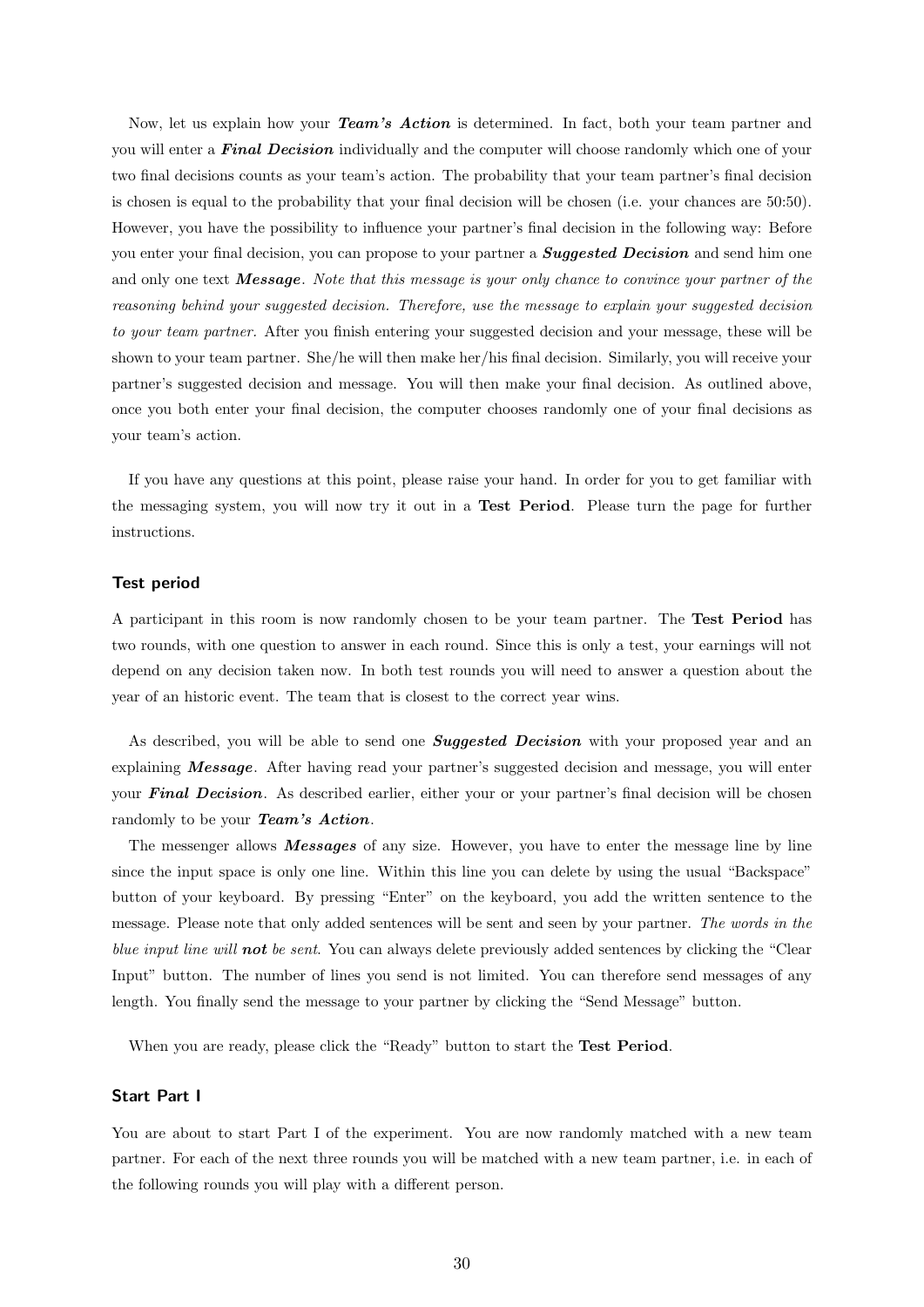In each round, once all teams' actions have been taken, the computer will let you know which of your final decisions has been chosen randomly as your team's action. It will also let you know all other teams' decisions, whether your team won the round and your personal earnings. In each round, the winning team earns £20 (£10 per team player).

Then the next round of the game follows. It will feature an identical task, but you will be matched with a new team partner.

Your task is the following:

Your team and all other teams will take their **Team's Action** by choosing a number between 0 and 100. 0 and 100 are also possible. Only whole numbers will be accepted. From all teams' actions, the computer will calculate the *Average*. Two thirds  $(\frac{2}{3})$  of this average will be your *target* number. The winning team will be the one that is *closest to two thirds of the average*. If two or more teams are equally close, the prize will be randomly given to one of these teams.

As described earlier, you will send your team partner a *Suggested Decision* and a *Message*. Remember to explain in the message your reasoning behind your suggested decision. (And note again that the words in the blue input line will **not** be sent. Press "Enter" to add them to the message.) After this information is exchanged, both of you enter your **Final Decision**, from which the computer randomly chooses the **Team's Action**.

When you click the "Ready" button, you will start the first round of **Part I** of the experiment.

## Start Part II

You are about to start Part II of the experiment. You are now randomly matched with a new partner. For each of the next four rounds you will be matched with a new team partner, i.e. in each of the following rounds you will play with a different person.

In this part of the experiment your team will play against only one other team. In each of the four rounds you play against a different team. From the four rounds, one round is chosen randomly and will be considered for determining the payoff. If your team wins this selected round, your team will earn £10 (£5 per team player). Please note that you will be informed of your opponent's team action of the chosen round at the end of Part II. There will be no feedback after the individual rounds.

Your task is the following:

In the beginning, the computer will tell you whether your role throughout Part II is "**Hider**" or "Seeker".

If you are Hider, your task is to hide an object behind one of four items. In rounds 1 and 2, the object is a **Treasure**. In rounds 3 and 4, the object is a **Mine**. The hider team wins the round if the treasure was not found by the seeker or if the mine was found by the seeker. The seeker does not observe where you hide the object. The seeker will look behind one item in each round, not more and not less.

If you are Seeker, your task is to find the treasure in rounds 1 and 2 and to avoid the mine in rounds 3 and 4. The seeker team wins the round if it chooses the particular item behind which the treasure was hidden or if it chooses an item behind which the mine was not hidden.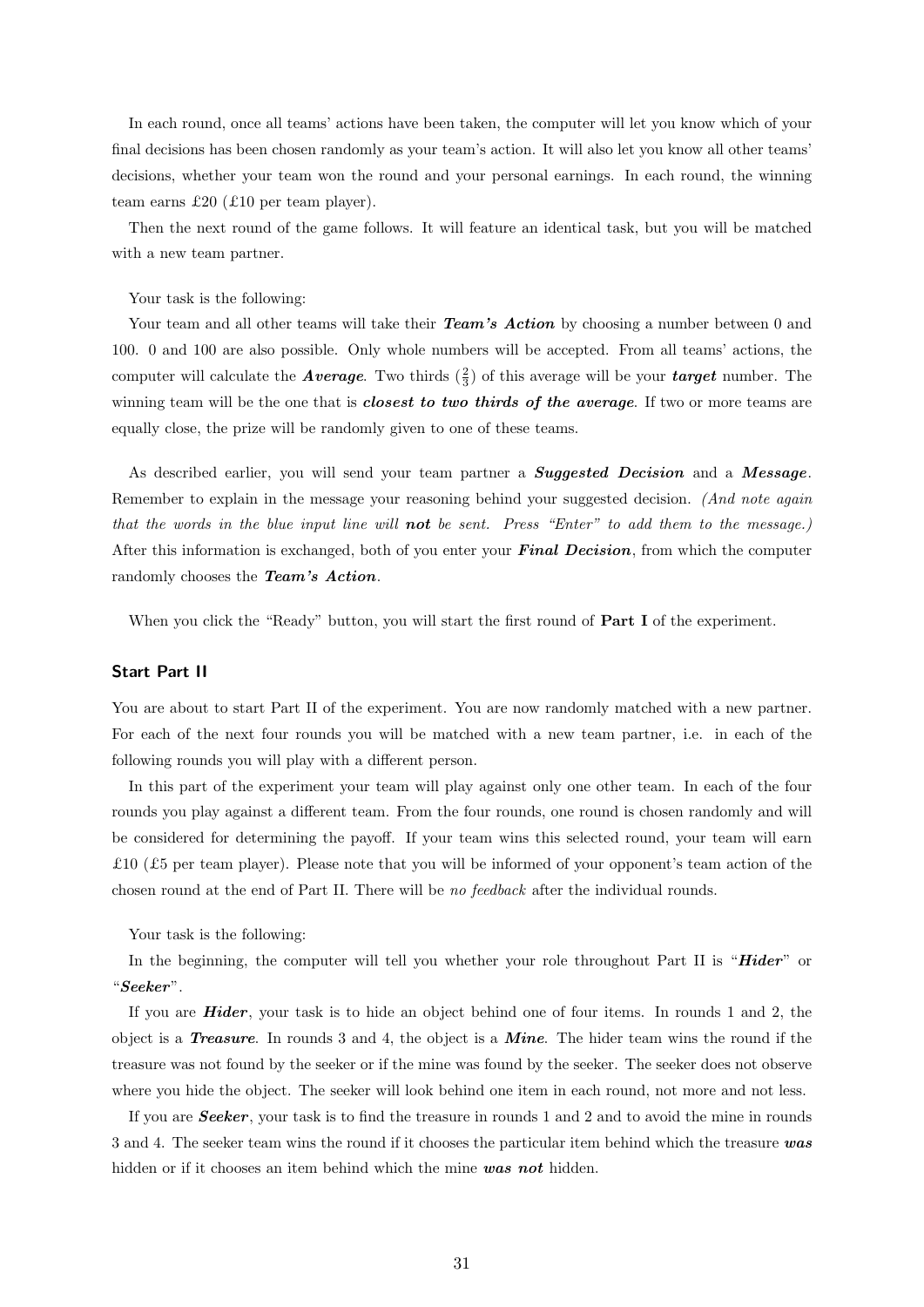Just like in Part I, you can send a **Suggested Decision** and an explaining **Message** to your team partner. (And note again that the words in the blue input line will **not** be sent. Press "Enter" to add them to the message.) From your two **Final Decisions** the computer again chooses the **Team's Action**.

When you click the "Ready" button, you will start the first round of Part II of the experiment.

# Experiment Trivia Questions

#### Welcome to the experiment!

## Introduction

You are about to participate in an experiment in team decision making. The experiment is funded by Cornell University. Please follow the instructions carefully.

In addition to the participation fee of \$5, you may earn a considerable additional amount of money. Your decisions determine the additional amount. You will be instructed in detail how your earnings depend on your decisions. All that you earn is yours to keep, and will be paid to you in private, in cash, after today's session.

It is important to us that you remain silent and do not look at other people's screens. If you have any questions or need assistance of any kind, please raise your hand, and an experimenter will come to you. If you talk, shout out loud, etc., you will be asked to leave. Thank you.

The experiment consists of a test round and 2 parts. Part I is designed as a warm-up with 3 trivia questions. Part II consists of 2 rounds of 3 decisions each. In all 6 decisions your task will be identical and success is identically rewarded.

Since this is a team experiment, you will be randomly matched with another participant in this room, to form a team that plays as one entity. Your teammate will change every round, so please do not assume content of previous communication to be known by your new partner. The way you interact as a team to take decisions will be the same throughout all rounds.

Now, let me explain how your **Team's Action** is determined. In fact, both your teammate and you will enter a **Final Decision** individually and the computer will choose randomly which one of your two final decisions counts as your team's action. The probability that your teammate's final decision is chosen is equal to the probability that your final decision will be chosen (i. e. your chances are 50:50). However, you have the possibility to influence your partner's final decision in the following way: Before you enter your final decision, you can propose to your partner a **Suggested Decision** and send him one and only one text **Message**. Note that this message is your only chance to convince your partner of the reasoning behind your suggested decision. Therefore, use the message to explain your suggested decision to your teammate. After you finish entering your suggested decision and your message, these will be shown to your teammate. Simultaneously, you will receive your partner's suggested decision and message. Both of you will then make your final decision. As outlined above, once you both enter your final decision, the computer chooses randomly one of your final decisions as your team's action.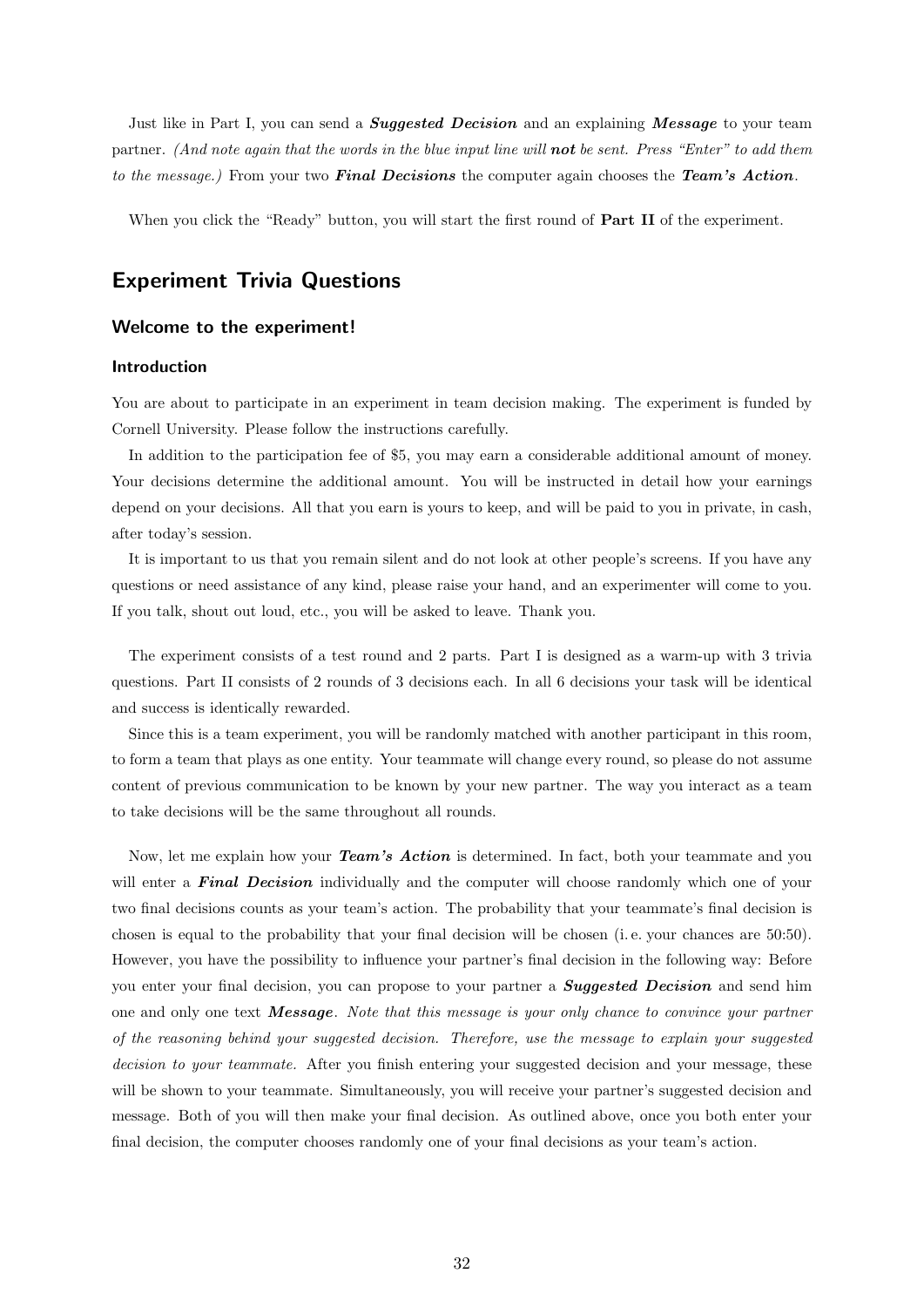If you have any questions at this point, please raise your hand. In order for you to get familiar with the messaging system, you will now try it out in a Test Period. Please turn the page for further instructions.

#### Test period

A participant in this room is now randomly chosen to be your teammate. The Test Period has two rounds, with communication in each round. Since this is only a test, your earnings will not depend on anything that happens now. In both test rounds you will need to send and receive pieces of information. The information consists of the answer to a question and one given phrase. After the successful exchange, you will enter the number again. This way, the communication structure is identical to the one in the experiment rounds.

The messenger allows **Messages** of any size. However, you have to enter the message line by line since the input space is only one line. Within this line you can delete by using the usual "Backspace" button of your keyboard. By pressing "Enter" on the keyboard, you add the written sentence to the message. Please note that only added sentences will be sent and seen by your partner. The words in the blue input line will not be sent. You can always delete previously added sentences by clicking the "Clear Input" button. The number of lines you send is not limited. You can therefore send messages of any length. You finally send the message to your partner by clicking the "Send Message" button.

If you have any questions at this point, please raise your hand. When you are ready, please click the "Ready" button to start the Test Period.

#### Experiment - Part I

In Part I you are asked to answer three trivia questions. All questions are about the year of an historic event. For each question, the team that is closest to the correct year wins a prize of \$10, \$5 per team member. If more than 1 team are equally close to the correct year, the winner will be randomly determined among them. You will be matched with a different teammate for each question.

As described, you will be able to send one **Suggested Decision** with your proposed year and an explaining *Message*. After having read your partner's suggested decision and message, you will enter your Final Decision. As described earlier, either your or your partner's final decision will be chosen randomly to be your Team's Action.

The messenger allows **Messages** of any size. However, you have to enter the message line by line since the input space is only one line. Within this line you can delete by using the usual "Backspace" button of your keyboard. By pressing "Enter" on the keyboard, you add the written sentence to the message. Please note that only added sentences will be sent and seen by your partner. The words in the blue input line will **not** be sent. You can always delete previously added sentences by clicking the "Clear Input" button. The number of lines you send is not limited. You can therefore send messages of any length. You finally send the message to your partner by clicking the "Send Message" button.

If you have any questions at this point, please raise your hand. When you are ready, please click the "Ready" button to start Part I.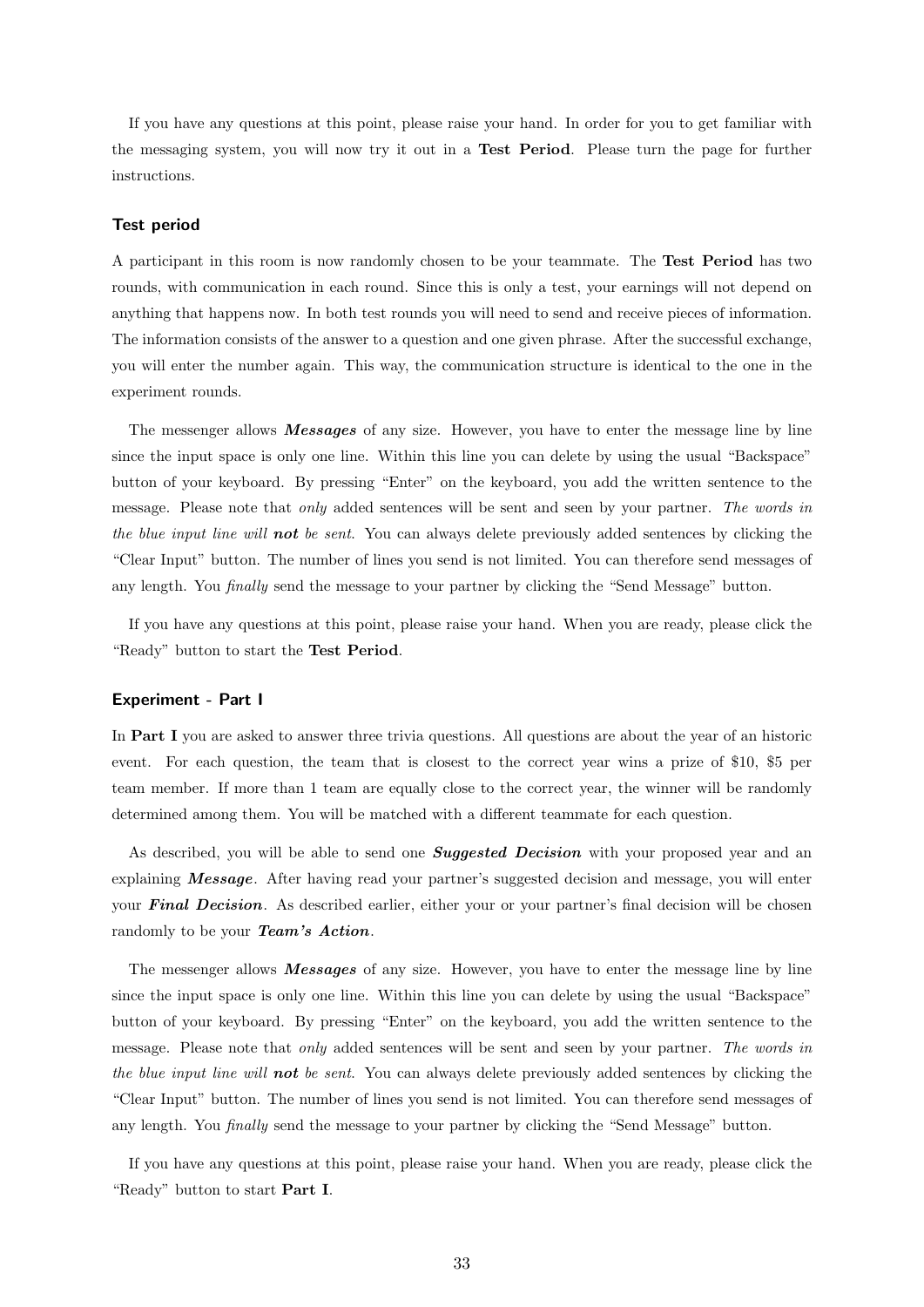## Experiment - Part II

Part II is not relevant for this study.

# Classification Beauty Contest

The self-contained classification instructions were given to the RAs. Part 2 was handed out once the classification of Part 1 was finished.

## Part 1

In the following we will describe the classification process for the analysis of our experiment. We, Konrad and Stefan, assume that you are familiar with the level-k model as it has been introduced by Nagel (1995) or represented by Camerer et al. (2004). However, in order to clarify potential questions of terminology, the appendix on page 36 reproduces the main features of the model in the terminology used in this document.

The classification proceeds in two steps, Part 1 and Part 2. You are now provided by us with the transcripts for Part 1. The transcripts differ in the amount of information about the decisions taken. Only in Part 2 will you see the choices of the players that were made.

After your individual classification of each part, you will meet with your co-classifier to reconcile your classification. In this process, try to agree on common classifications if possible and note them in the third sheet. If an agreement is not possible and you keep your initial individual classification, simply note nothing in the third sheet. After you finished this process for Part 1, you will hand in the three sheets and we will provide you with the material for Part 2. If you have questions about the procedure at any point, simply write an email to us and we will clarify any point in a mail to both of you.

For Part 1, follow the instructions of this booklet now. Read them entirely to get an overview and then start the classification. Please read the messages of each player in Period 1 and note for each player the minimum level of reasoning, the level-0 belief mean and the population distribution. Below you find detailed instructions for classifying each player. Please limit yourself to making inferences only from what can clearly be derived from the message stated, i.e. do not try to think about what the player might have thought.

IMPORTANT: When you think that the information does not clearly lend itself to any inference, simply do not note any classification. Consequently, do not note anything if no statement has been made! It seems that this time the statements are less clear than in the first round. Please note only those classifications for which you are certain. Make use of the comments space if you are not certain but still want to indicate a feature of the reasoning. Similarly, please comment if the statement exhibits some argument that does not fit the level-k model as we present it here.

#### Levels: Minimum lower bounds

For the minimum lower bound on the level of reasoning, you should ask yourself: "What is the minimum level of reasoning that this statement clearly exhibits?" Once noted, you should be able to say to yourself: "It seems impossible that the players' level of reasoning is below this number!"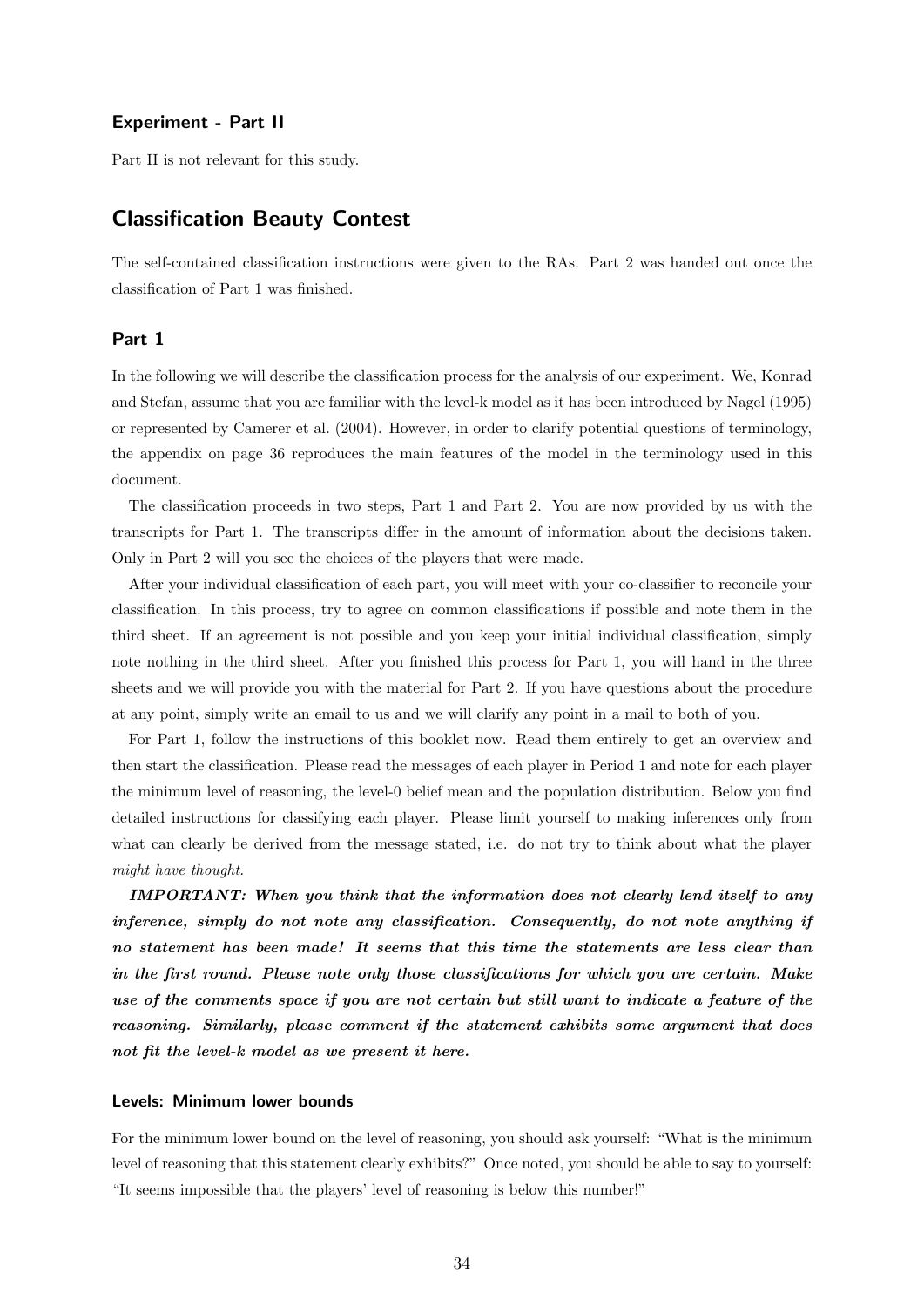Here we ask you to be very cautious with the classification, not giving away high levels easily. **Please** only write down the highest lower-bound for which you are absolutely certain! In part 2 you will be asked to classify the maximum lower bounds of the level of reasoning. This will be the time to be generous with the interpretation of the statements.

- Level 0 The player does not exhibit any strategic reasoning whatsoever. Different versions of this might be randomly chosen numbers, misunderstanding of the game structure or giving other non-strategic 'reasons' for picking a number, e.g. taste. Important is that no best-responding to the others' play occurs. There could be considerations of what others might play, but without best responding to it. Examples<sup>16</sup>: "Let's use 50. This is the average between 0 and 100." "It's random, so let's guess something." "My favourite number is 74."
- Level 1 This player best responds to something (calculates 'two thirds'). However, he does not realise that others will be strategic as well. Example: "They will all go for a number of about 50-55. So we should do something like 35."
- Level 2 This player not only best responds (calculating 'two thirds'), but also realises that other players best respond as well. At level 2 the question about the extent of strategic reasoning of other players can come up. In the theory, this is reflected as a population belief on levels 0 and 1. Example: "Thinking that others play 60, everybody will play 40. So, we should be more clever and play two thirds of 40." "Some will play just play 90, while others will think and play 60 in response. We should therefore play somewhere between 60 and 40."
- Level 3 This player realises that others could be level 2 and reacts by best responding to this as well. Put differently, he realises that others realise that others best respond as well. As for all players above level 1, the extent of strategic reasoning by others is important for level 3 reasoners as well. In addition, they have to ask themselves how the level-2 players think about the distribution of level 1 and level 0 players.
- Level 4, 5, ... The process continues to higher levels. More levels of best responses and higher orders of beliefs become relevant.

#### Level 0 belief mean

If the comment hints toward a value of the mean of the level-0 distribution, then indicate this value as level-0 mean. Remember, the level-0 mean is the starting point of the reasoning. Players of positive level start best responding on this number. Please note a number as level-0 mean only when this number is not logically derived through level reasoning or the like. If an interval is indicated, please note the average of the lower and upper bound. For example, 'I think the others play around 50-60.' can be noted as a mean of 55. If only a qualitative statement is made about the level-0 mean, try to quantify it if possible. Otherwise, please write a short comment that indicates what is written down. Similarly, if a distribution is specified, please comment precisely on the relevant passage.

The literature usually assumes a mean of 50. Be reminded that this is only a common assumption which should not influence your considerations at this point.

<sup>&</sup>lt;sup>16</sup>All examples have been made up for illustrative purposes.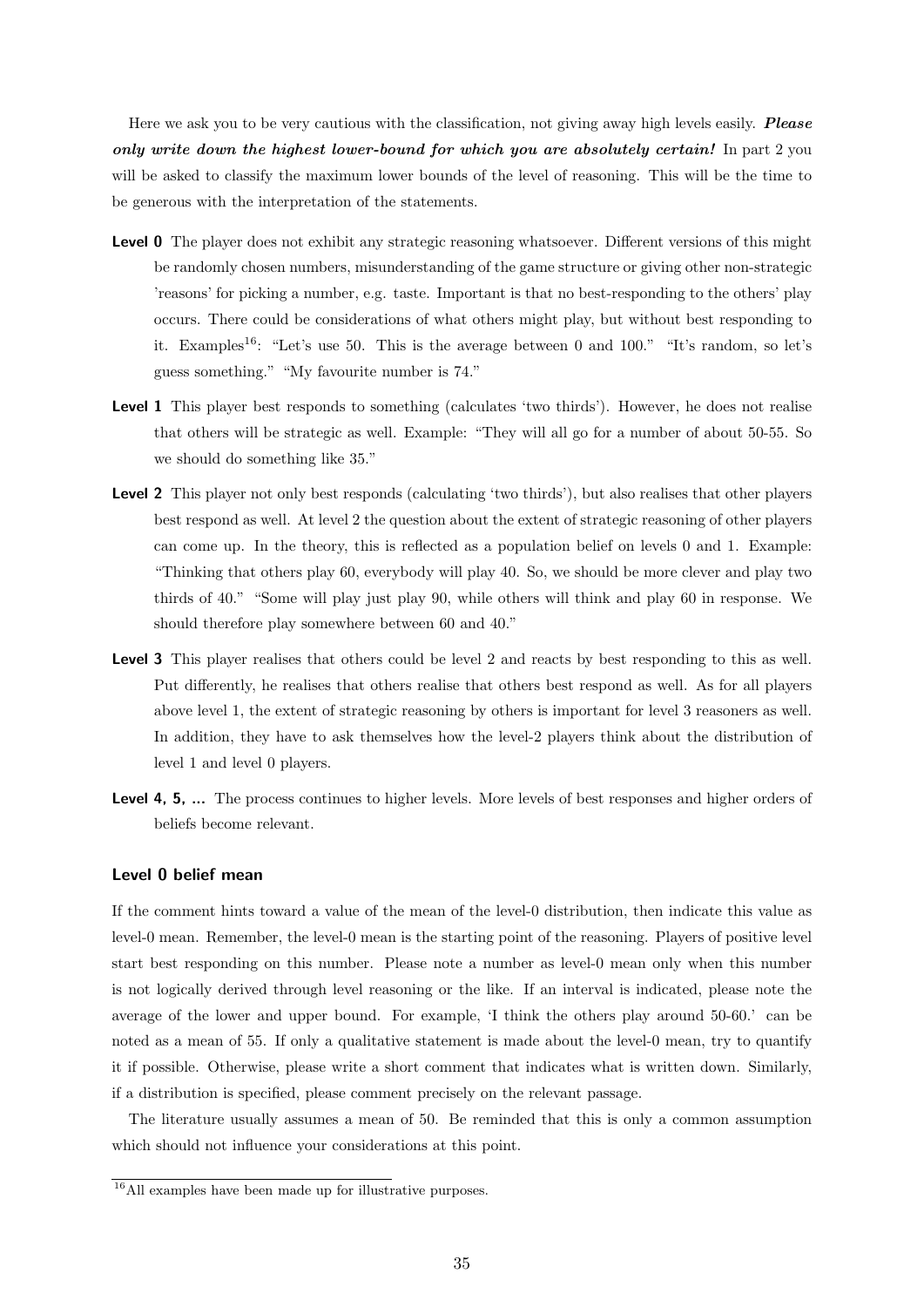#### Population belief

The population belief distribution  $g_k(h)$  of a player of level k gives the fraction in the population he expects to be of level h. By definition, for level 0 players, the population belief is irrelevant. Level 1 players are defined as believing that all others are level 0. Hence, differences in the population belief distribution can only show up for players who are level 2 or higher. Therefore, we do not expect any statement from you for reasoners below level 2. But even if the level is 2 or higher, be reminded that at points where you think the information does not lend itself to any inference, simply do not note any classification.

We want to distinguish two sorts of population beliefs, distinguished by the degenerateness of the population distribution.

- **Degenerate** Under a degenerate population belief, a player believes that all other players reason exactly one level below themselves. A level 5 player believes everybody else to be level 4. Higher order beliefs are also degenerate. So a level 3 player would think that all others (who are believed to be level 2 players) will believe that all others are level 1 and so on. Example: "Thinking that others play 60, everybody will play 40. So, we should be more clever and play two thirds of 40."<sup>17</sup>
- Non-degenerate A non-degenerate population belief gives non-zero probability to more than one lower level. In such a case, a level 2 player believes that both level 0 and level 1 subjects are in the game with positive probability. Higher order beliefs could be either degenerate or non-degenerate. An example would be: "Some will play just play 90, while others will think and play 60 in response. We should therefore play somewhere between 60 and 40." (In the unlikely case, that the population belief is of the 'degenerate' type but some higher order beliefs are not, please make a note.)<sup>18</sup>

#### Model and terminology

The level-k model of bounded rationality assumes that players only think through a certain number (k) of best responses. The model has four main ingredients:

**Population distribution** This distribution on  $\mathbb{N}_0$  reflects the proportion of types with a certain level k.

- Level-0 distribution By definition, a level-0 player does not best respond. Hence, his actions are random to the game and distributed over the action space, which in our case is  $\mathcal{A} = \{\{0\}, \{1\}, \{2\}, \ldots, \{99\}, \{100\}\}\.$
- **Level-0 belief** In the model, players with  $k > 0$  best respond to what they believe the level-0 players play. Their level-0 belief might not be consistent with the level-0 distribution. For best responding, all that matters of the level-0 belief is the mean, which lies in [0, 100]. It is frequently assumed that the level-0 distribution and the level-0 belief are consistent, but for the classification this is irrelevant.
- Population belief Players do not expect other players to be of the same or a higher level of reasoning. For a level-k player, the population belief is therefore defined on the set of levels strictly below k. It follows that level-0 players have no defined belief, level-1 players have a trivial belief with

 $17$ Nagel (1995) proposed such a population belief.

<sup>&</sup>lt;sup>18</sup>Camerer et al. (2004) proposed a truncated Poisson distribution as population belief distribution.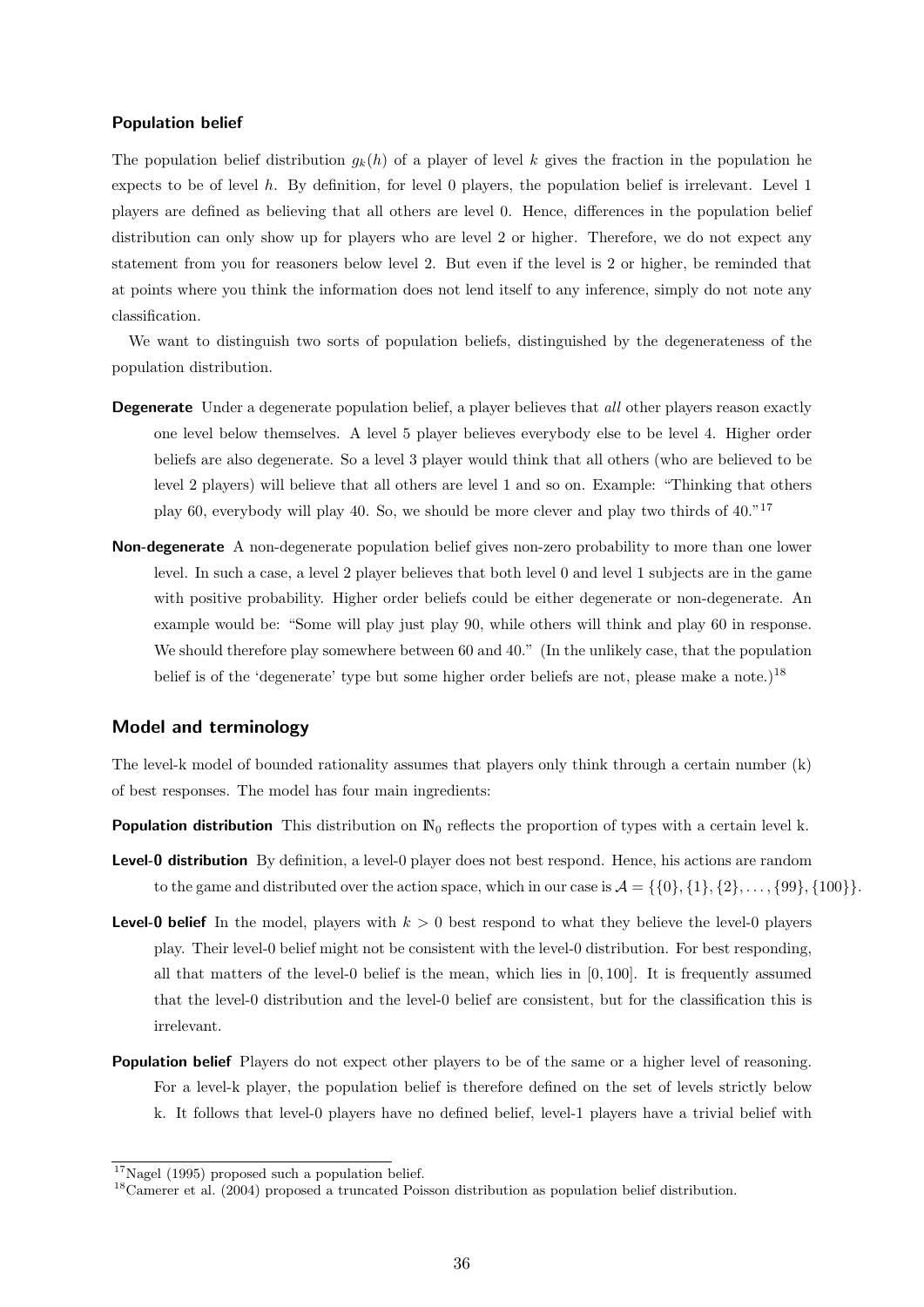full probability mass on  $\{0\}$ , level-2 players have a well defined belief on  $\{\{0\},\{1\}\}$ . From level 3 higher order beliefs are relevant as level-3 players have to form a belief about level-2's beliefs.

## Part 2

The classification proceeds in two steps, Part 1 and Part 2. You are now provided by us with the transcripts for Part 2. You can now see the choices of the players that were made.

Please consider the information on each player in Period 1 and note for each player the maximum lower bound of level of reasoning and whether the equilibrium has been identified and whether dominance reasoning has been applied in the excel sheet provided. Below you find detailed instructions for classifying each player. Please limit yourself to making inferences only from what can clearly be derived from the message and the action data, i.e. do not try to think about what the player might have thought.

Be reminded that when you think that the information does not clearly lend itself to any inference, simply do not note any classification. Consequently, do not note anything if no statement has been made! It seems that this time the statements are less clear than in the first round. Please note only those classifications for which you are certain. Make use of the comments space if you are not certain but still want to indicate a feature of the reasoning. Similarly, please comment if the statement exhibits some argument that does not fit the level-k model as we present it here.

#### Levels: Upper bounds

The upper bounds should give the maximum level of reasoning that could be interpreted into the statement. Therefore, you should ask yourself: "What is the highest level of reasoning that can be underlying this statement?" Once noted, you should be able to say: "Although maybe not clearly communicated, this statement could be an expression of this level. If the player reasoned higher than this number, this was not expressed in the statement!"

Please refer to the level characterisations in Part 1 of the instructions.

#### Type: Equilibrium identification

With this dummy, you indicate whether the player realised that the unique equilibrium is 0. For this he has to *mention* the equilibrium action 0. It is not enough to describe a process of downward convergence. The equilibrium might be mentioned anywhere in the statement, so it is irrelevant whether he stops reasoning when he found the equilibrium strategies or whether finds further arguments not to play 0. People will not necessarily use the word 'equilibrium', but they might describe that 'theoretically everybody should play 0' or that 'the process will be going down to 0'.

Set the dummy to 0 if the equilibrium was not identified and to 1 if it was.

#### Type: Dominance reasoning

With this dummy, you indicate whether the reasoning applied the concept of dominance for the explanation. This is defined as involving iterative deletion of dominated strategies and randomly playing one of the remaining actions or best responding to a distribution over the partner's remaining action space.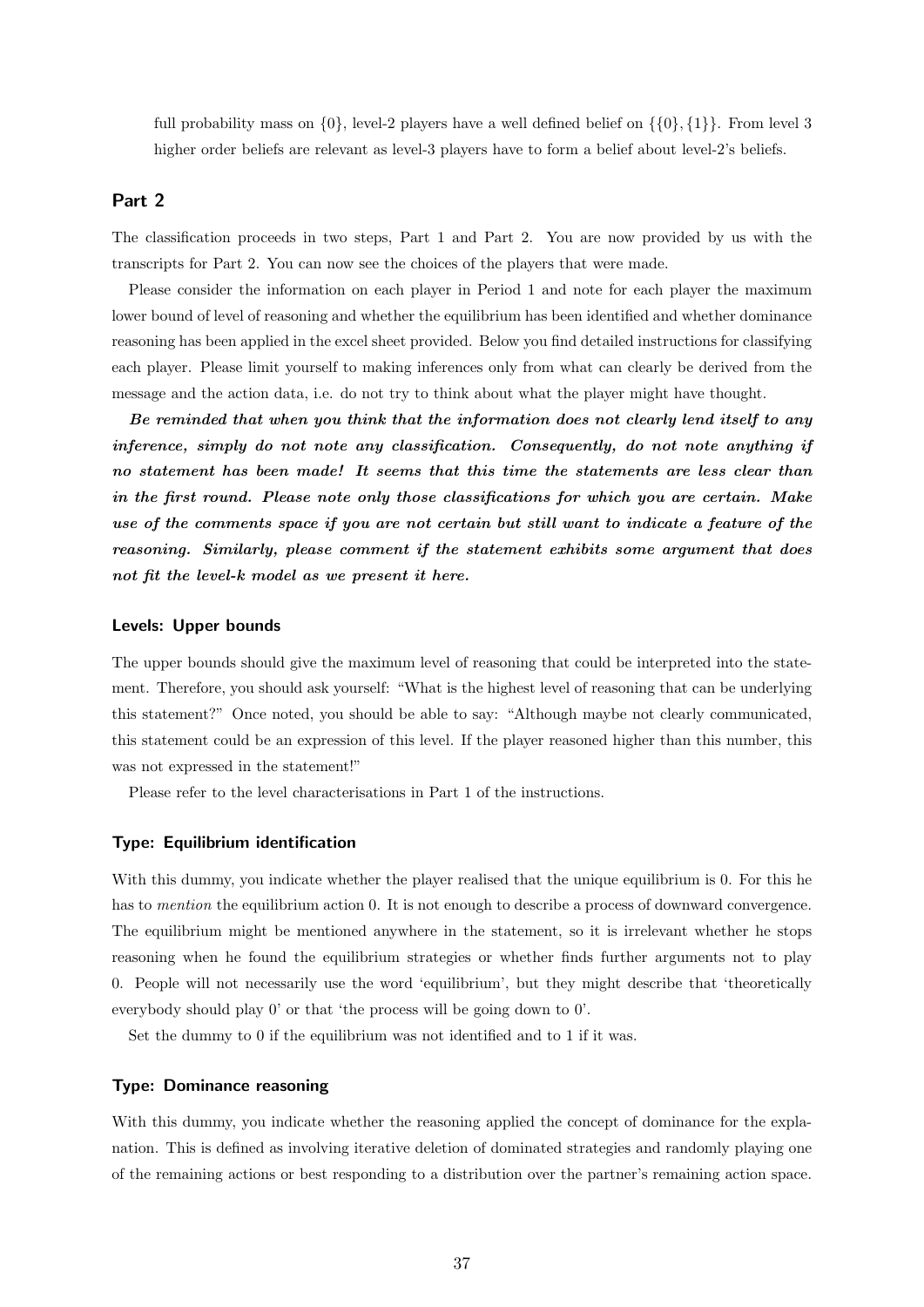People will not necessarily use the word 'dominance', but they might describe that 'playing above 66 makes no sense'. Note that 'everybody plays on average 50 so I should not play higher than 34' is not a dominance reasoning, because it rules out strategies based on a distribution on the full action space. Dominance reasoning rules out first and plays a best response then.

Set the dummy to 1 if dominance was used in the argument and to 0 if it was not.

# Classification Hide and Seek

## Introduction

In the following I will describe the classification process for the analysis of the experiment. It is assumed that you are familiar with the level- $k$  model as it has been introduced by Nagel (1995) or represented by Camerer et al. (2004). The model here is extended to incorporate salience in the level-0 belief according to Bacharach and Stahl (2000). In order to clarify potential questions of terminology and introduce the main features of the model, appendix A reproduces the main features of the model in the terminology used in this document.

After your individual classification, you will meet with your co-classifier to reconcile your classification. In this process, try to agree on common classifications if possible and note them in the third sheet provided. If an agreement is not possible and both of you keep your initial individual classification, simply note nothing in the third sheet. If you have questions about the procedure at any point, please write an email to me and I will clarify any point in an email to both of you.

Please read this document and the instructions for the experiment entirely in order to get an overview and then start the classification based on the player's sent message and action proposal. Note that the framing of the four possible locations is 'ABAA' in periods 1 and 3 and '1234' in periods 2 and 4. A player can be of two types, hider or seeker. It is useful to go through the process first for all hiders and then for all seekers. This way, you keep the perspective of one type of player and do not get confused.

Please read the messages of each player, taking into account his action, and note for each player every possible level of reasoning. These should lie in an interval between the lower and upper bound of the level reasoning, as specified later in detail. Below you find detailed instructions for classifying each player. It is important that you limit yourself to making inferences only from what can clearly be derived from the message stated, i.e. do not try to think about what the player might have thought.

IMPORTANT: When you think that the information does not clearly lend itself to any inference, simply do not note any classification. Consequently, do not note anything if no statement has been made! Please note only those classifications for which you are certain. Make use of the comments space if you are not certain but still want to indicate a feature of the reasoning. Similarly, please comment if the statement exhibits some argument that does not fit the level-k model as I present it here.

#### Levels

For the lower bound on the level of reasoning, you should ask yourself: "What is the minimum level of reasoning that this statement clearly exhibits?" Once noted, you should be able to say to yourself: "It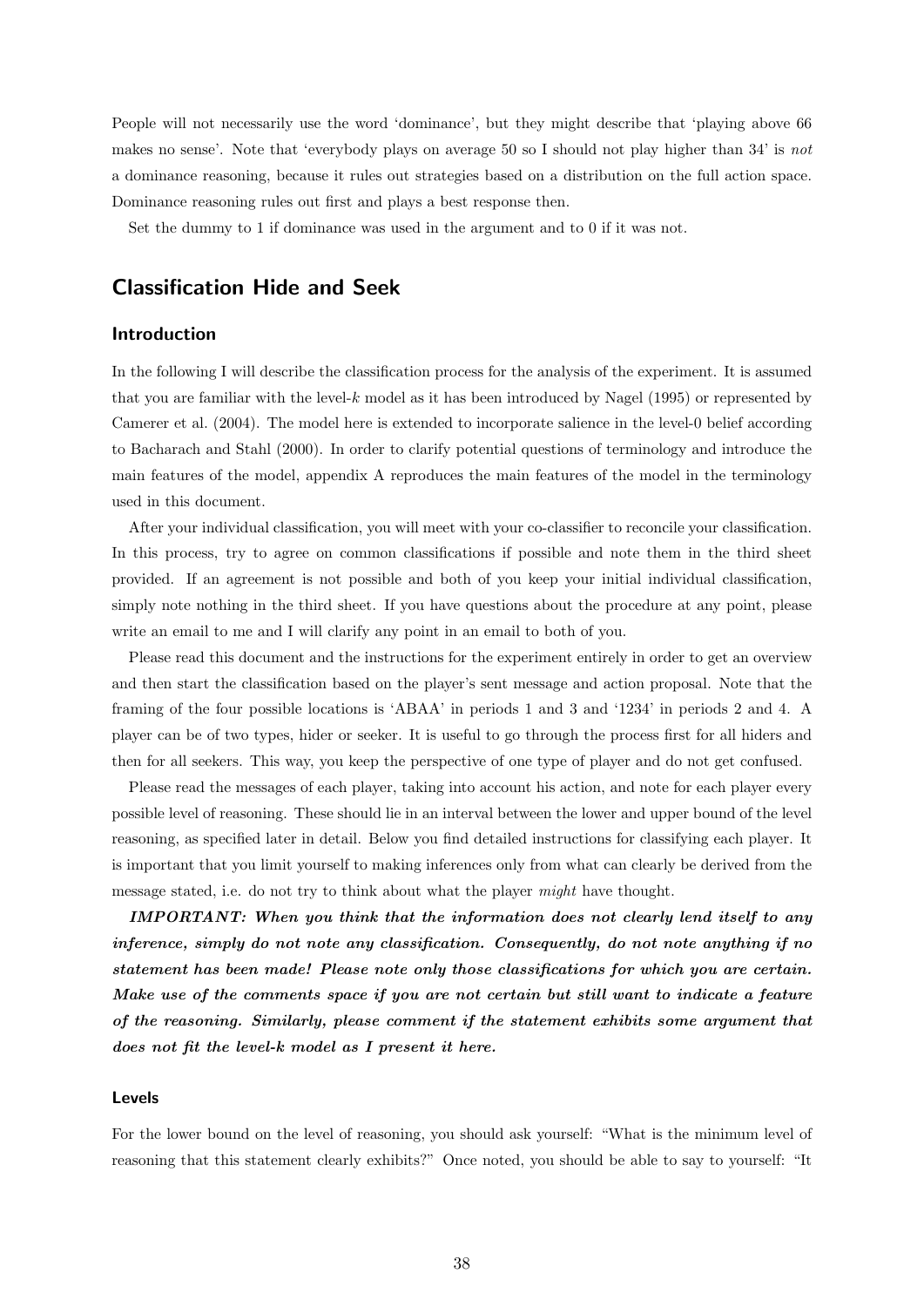seems impossible that the players' level of reasoning is below this number!" Here I ask you to be very cautious with the classification, not giving away high levels easily.

The upper bounds should give the maximum level of reasoning that could be interpreted into the statement. Therefore, you should ask yourself: "What is the highest level of reasoning that can be underlying this statement?" Once noted, you should be able to say: "Although maybe not clearly communicated, this statement could be an expression of this level. If the player reasoned higher than this number, this was not expressed in the statement!"

For both lower and upper bound, please refer to the following characterisation of the different levels.

Note that there are two necessary conditions for a player to exhibit a level greater than 0. First, the player has to be responsive to the salience of the games' framing. Secondly, the player has to be strategic in best-responding to his level-0 belief, which is shaped by salience. If he did not react to salience, he would have no reason to chose one over the other object, resulting in random play. Interestingly, this random play is observationally equivalent to equilibrium behaviour. Therefore, the level-0 players can be those that react to salience and do not play strategically, or they can ignore the framing and hence play randomly. As far as possible, we want to distinguish uniform random level-0 play and equilibrium play. However, regarding the level classification, you can classify every random play as level-0 play. The equilibrium play is taken into account by a specific dummy.

- Level 0 The player does not exhibit any strategic reasoning whatsoever. Different versions of this might be randomly chosen or purely guessed actions, misunderstanding of the game structure or other non-strategic 'reasons' for picking a location, e.g. by taste or salience. It is important that no best-responding to the other's play occurs. There could be considerations of what others might play, but without best responding to it. Examples<sup>19</sup>: "Well, it's a pure guess", "There are no arguments. Simply choose any."
- Level 1 This player best responds to some belief (in the treasure game, a hider mismatches the belief of the other's action, a seeker matches his belief of the other's action). However, he does not realise that others will be strategic as well. Example: "They are probably picking B, so we do as well", "Its at the end and people would naturally go for the middle, no?"
- Level 2 This player not only shows the basic strategic consideration of playing best response (matching/mismatching), but also realises that other players best respond as well according to the belief they entertain. A level-2 player clearly contemplates how the other player might best respond to his frame. The player plays a best response to this hypothesised consideration. Example: "They may think most will look in the middle two, therefore choosing one in the end. I therefore choose the first one."
- Level 3 This player realises that others could be level-2 and reacts by best responding to the associated expected play. Put differently, he realises that others realise that others best respond to their initial belief. Therefore, a level-3 player clearly states that his opponent expects that he (the level-3 player at question) best-responds to a certain belief.
- Level 4, 5, ... The process goes on in a similar fashion. The reasoning enters a cycle, in the sense that level-5 will come to the same best response as level-1. Please indicate in the comment section if

<sup>&</sup>lt;sup>19</sup>All examples have been made up for illustrative purposes.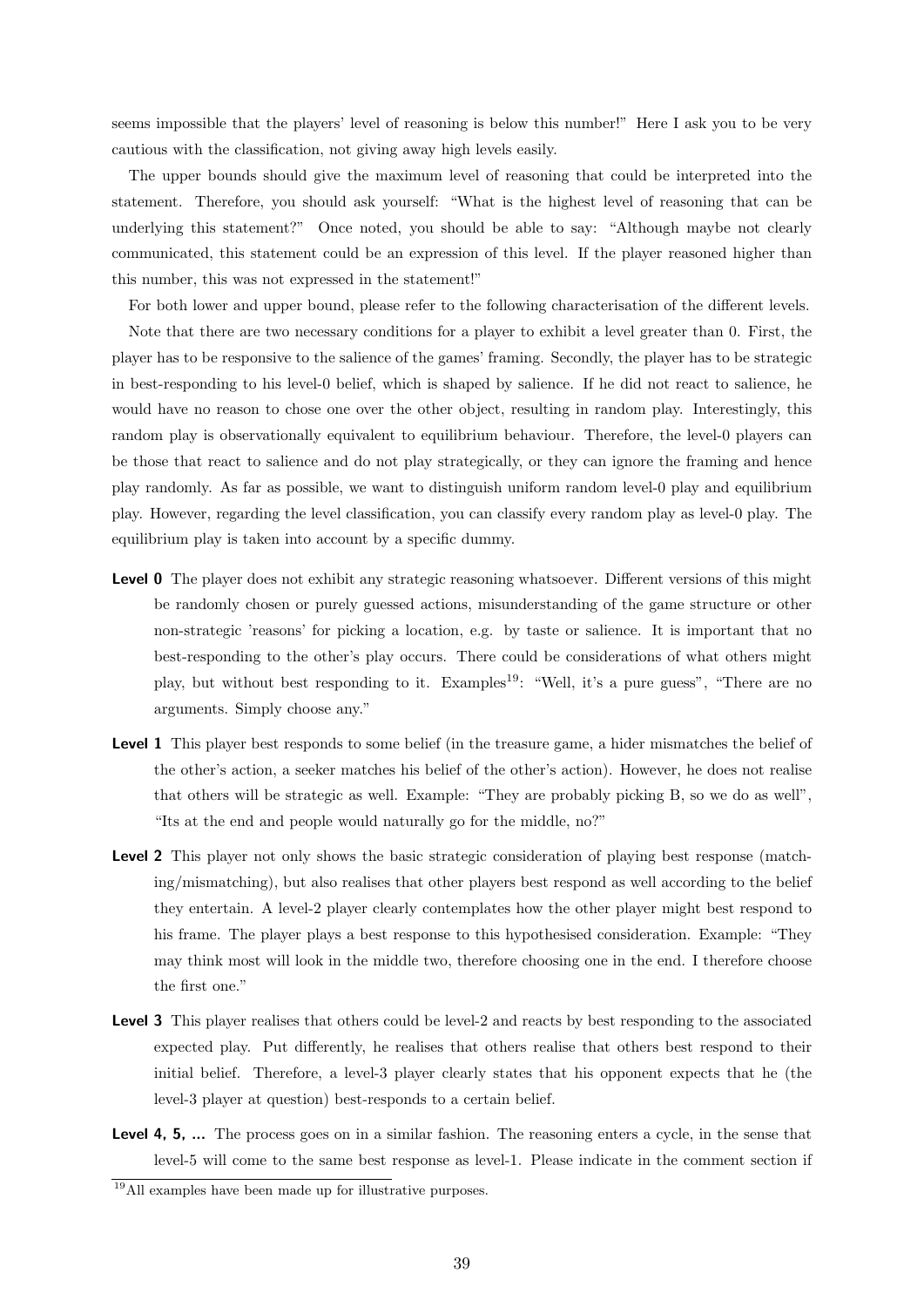the player reaches this cycling phase and recognises this pattern.

#### Level-0 belief

If level reasoning is observed in the statement, there has to be a starting point in the argument which states an attraction or aversion to one or more of the locations. This is then not derived by strategic reasons, but is an intuitive reaction to the framing of the locations. Otherwise, level reasoning would not occur.

Please indicate the underlying level-0 belief that is connected with each possible level of reasoning. Note that the level-0 belief of a person reasoning on an odd level, i.e. level 1, 3, 5, etc. is always with respect to how a player of the opposite side intuitively reacts to the framing. The belief of a person reasoning on an even level, i.e. level 2, 4, 6, etc. is always with respect to what the opposite type believes about the own type's intuitive reaction. You will have this in mind and can note it for completeness in the "H/S"-box, but since it follows from your level indication, it is not essential.

Usually, the most information one can get out of the communication is the most and least attractive location respectively. For example, as a seeker, I might communicate that the hider is most attracted to the B and then play central A. This indicates that the hider was believed to choose central A with the (weakly) lowest probability and B with highest probability. It follows that it will usually not be possible to rank all the locations by their attractiveness.

To reflect the exhibited level-0 beliefs please denote every level-0 belief by ranking the four locations with a 'more attractive than' relation. The locations are coded according to their position as '1', '2', '3', and '4'. In the example of the previous paragraph, the resulting statement is  $2 > 14 > 3$ , since B in the 2nd position is the most attractive location for the hider and central A, the '3', the least attractive. Not putting anything between numbers indicates that their level of attractiveness cannot be distinguished, as in this case with the two A's at the beginning (position '1') and at the end (position '4'). Of course, depending on whether you get more or less information out of the communication, your statement can be  $14 > 23$  or  $2 > 4 > 3 > 1$ . This notation should be flexible enough to encode every piece of information on the level-0 belief that is present in the communication.

Imagine a seeker that you classify to be level-1 or level-2. If you determined his level-0 belief to be  $2 > 134$  (H) in the case he is level-1, then the level-0 belief should follow to be  $134 > 2$  (S) in the case he is level-2<sup>20</sup> For all cases where nothing in the communication speaks against this, feel free only to note the level-0 belief for the first conjectured level. A statement on each possible level's level-0 belief is only necessary if you think it does not follow in this mechanical way.

In order to keep the overview over the best responses that are connected with certain types at certain levels, I will make a small Excel-sheet available, which calculates automatically the best responses as a function of a specified level-0 belief. This will help you to get a feeling for the mapping of communication and action into the parameters.

 $20$ This follows because for this last level-0 belief for a seeker, the previous level-0 belief of the hider constitutes a best response. Given the action of the player at hand, this is the way the levels and level-0 beliefs co-move.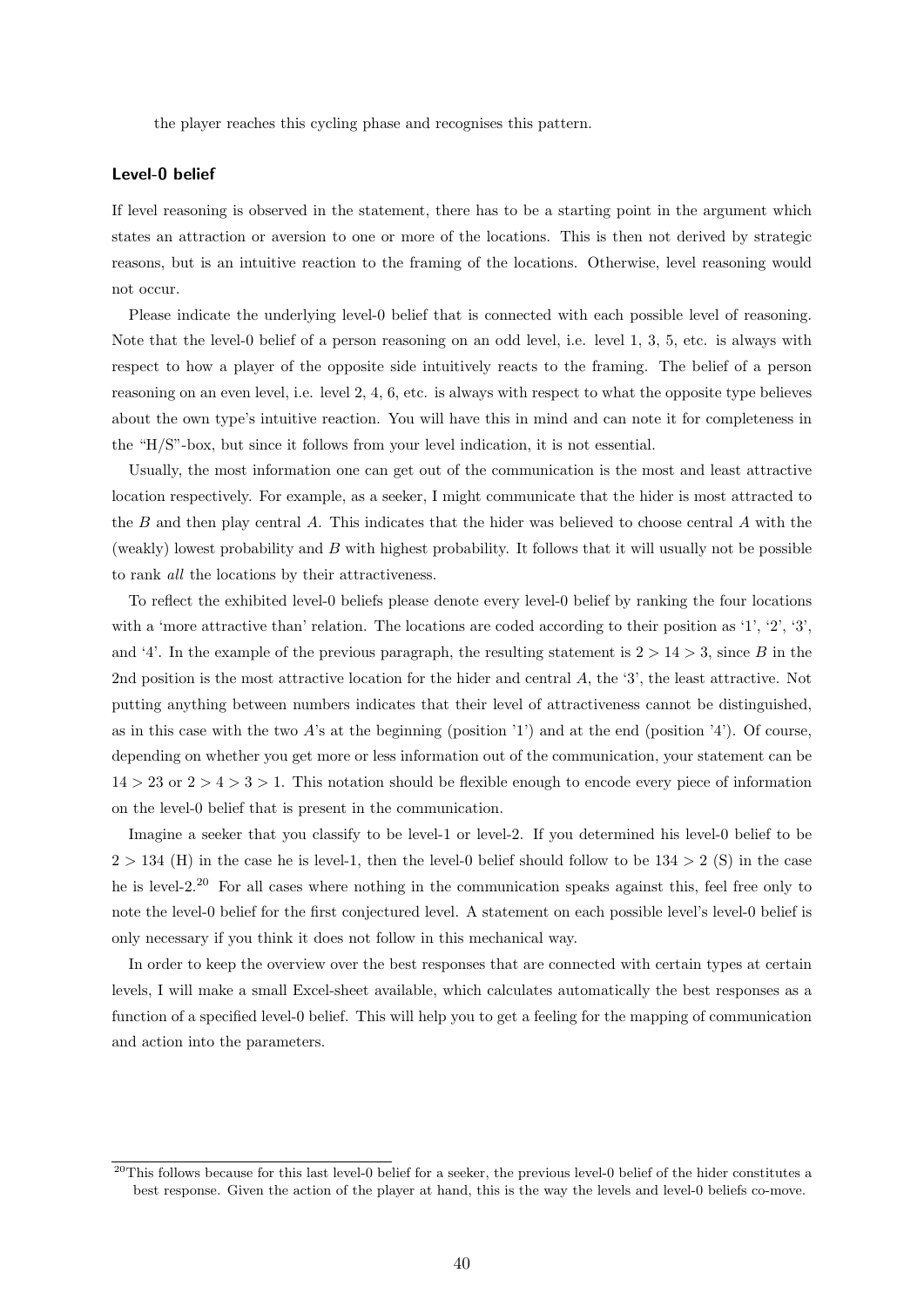#### Dummy

**Equilibrium play** In the description of the levels, I said that the level-0 player that does not react to the salience is considered to play randomly due to a lack of arguments for a specific option. Similarly, a player that plays according to the Nash equilibrium will have no argument for or against a specific option, therefore exhibiting the exact same behaviour. In order to distinguish the two where possible, please indicate here whether the player gives convincing arguments for his random play by mentioning that any location is a best response to random play. It is important that the fully random play of the others is considered and used in the best response argument. Put '1' if the player does so. Otherwise, the player will fit the description of level-0 players and the dummy should take the value '0'. Do not tick anything if the player is clearly neither one nor the other type or if the statement does not allow for a classification along these lines.

#### Concluding remarks

You might have noticed that there will be no classification of the population belief. This is because the opponents as a team are a single entity and a non-degenerate population belief makes only sense in a probabilistic interpretation. Also, the action will always<sup>21</sup> maximally reflect the mode of the probabilistic population belief, making it observationally equivalent to a degenerate population belief. This is why the population belief has not been discussed in the context of this game in the literature. At the current point of the study I let these details remain in the background. Still, please indicate in a comment if a player exhibits any non-degenerate population belief.

Compared to the Beauty Contest, it might at times be difficult to distinguish what is a level-0 belief and what is derived through level reasoning. Try to stick to what is written down and look for clearly stated arguments of reasoning.

#### Model and terminology

The level-k model of bounded rationality assumes that players only think through a certain number  $(k)$ of best responses.<sup>22</sup> The model has four main ingredients:

- **Population distribution** This distribution reflects the proportion of types with a certain level  $k \in \mathbb{N}_0$  =  $\{0, 1, 2, 3, 4, 5, \ldots\}.$
- Level-0 distribution By definition, a level-0 player does not best respond. Hence, his actions are random to the game and distributed randomly over the action space. In our case, the action space is  $\mathcal{A} = \{\{1\}, \{2\}, \{3\}, \{4\}\}\$ and contains the four possible locations to hide or seek the object. The model incorporates salience by assuming higher probabilities in the level-0 distribution for actions that are salient. In our case, the level-0 distribution would not assign a uniform probability of 0.25 to each possible action, but  $p > 0.25$  to the salient one and  $q_i < p$  for the remaining actions.
- **Level-0 belief** In the model, the best responses of players with  $k > 0$  are anchored in what they believe the level-0 players play. Their level-0 belief might not be consistent with the level-0 distribution. For best responding, all that matters is the expected payoff from choosing a particular location.

 $^{21}$ I abstract from considerations due to the cycling of behaviour from level 5 onwards.

 $22$ See the paper by Camerer et al. (2004) for a more detailed account of one version of the model.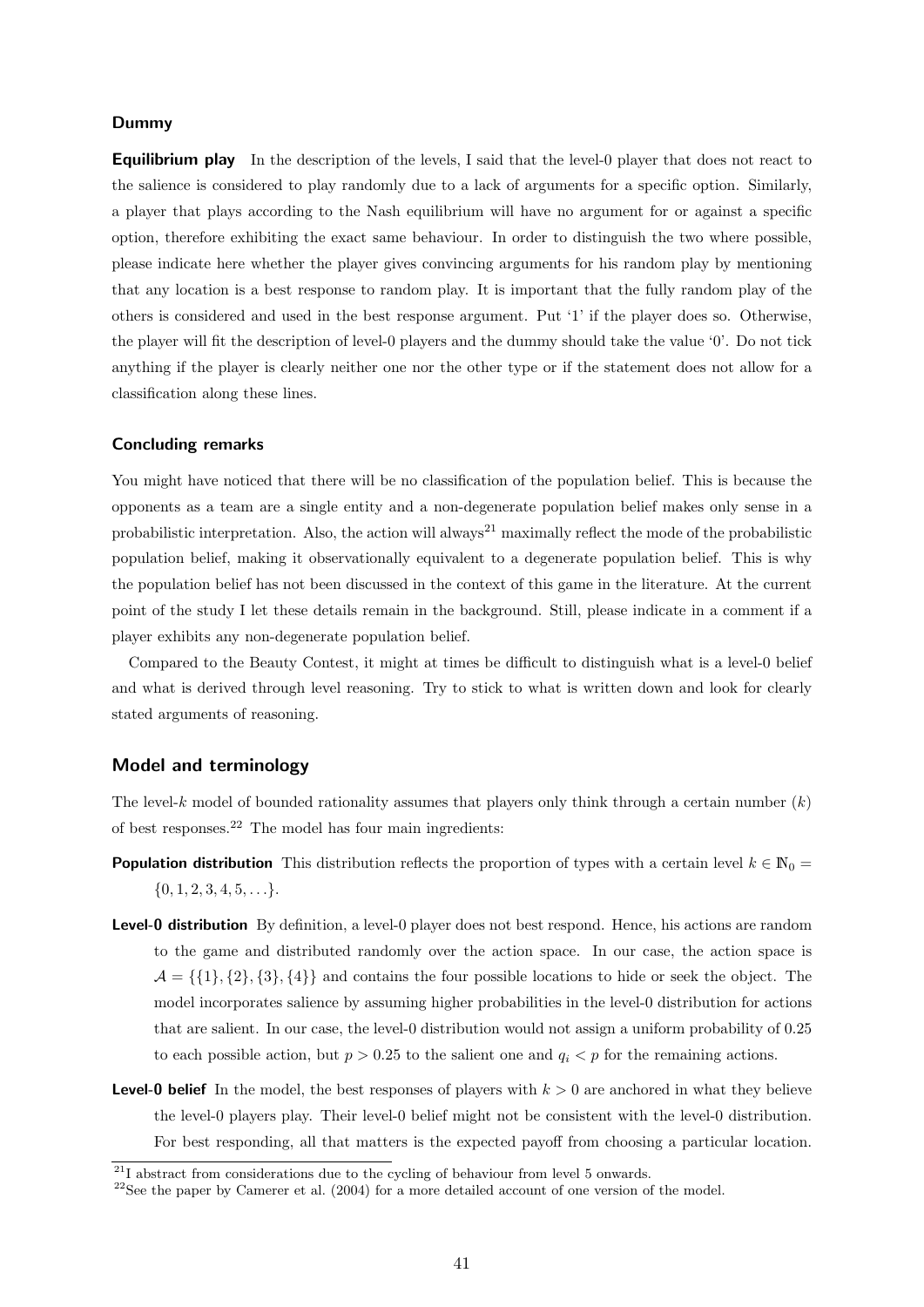One would therefore seek (hide) the treasure where the probability is highest (lowest), that the opponent chooses the same location.

**Population belief** Players do not expect other players to be of the same or a higher level of reasoning. For a level- $k$  player, the population belief is therefore defined on the set of levels strictly below k. It follows that level-0 players have no defined belief, level-1 players have a trivial belief with full probability mass on  $\{0\}$ , level-2 players have a well defined belief on  $\{\{0\},\{1\}\}\$ . From level 3 higher order beliefs are relevant as level-3 players have to form a belief about level-2's beliefs.

# Classification Trivia Questions

#### Introduction

In the following I will describe the classification process for the analysis of an experiment. Subjects are deliberating a trivia question that asks them to date a historic event. Their deliberation will be classified along the lines of few criteria introduced below. The aim of the classification is to quantify the informational content of each participant's message.

Follow the instructions of this booklet. Read them entirely to get an overview and then start the classification. The trivia questions are indicated in the booklets that contain the messages. The subjects faced 3 different questions and decided in a team of two players about their action. The winning team was the one closest to the true year and each team member earned \$5.

The questions are all designed to make knowledge of the true year very unlikely, revolving mostly around the year of birth, death or marriage of a very prominent figure of history. Furthermore, they give one piece of information about the person, which is designed to give a first lead for participants to locate the event in time.

Please limit yourself to making inferences only from what can clearly be derived from the message stated.

## Pieces of evidence

The first quantifier of the informational content of a message is the number of pieces of evidence. Any fact (apart from that stated in the question) can be such a piece of evidence. For example, the association of the historic figure with renaissance or the dark ages, his involvement in a war, revolution, the period of his prime activity, the number of children, his age at death, etc.

I want to distinguish those pieces of evidence that are used to locate the event in time versus those that do not. For example, indicating that "Gutenberg was active before the Lutheran Reformation in the 1500s" is a informative piece of evidence that allows to make the statement that he probably died in the 1400s. However, stating that "Lincoln was lefthanded" would be a neutral piece of evidence. I will ask you to count the number of both types of pieces of evidence, respectively.

#### Precision of guess

The precision of the guess is a number that indicates to how many years player's arguments have limited the possible answers. If the message indicates a range, simply note the magnitude of this range. For